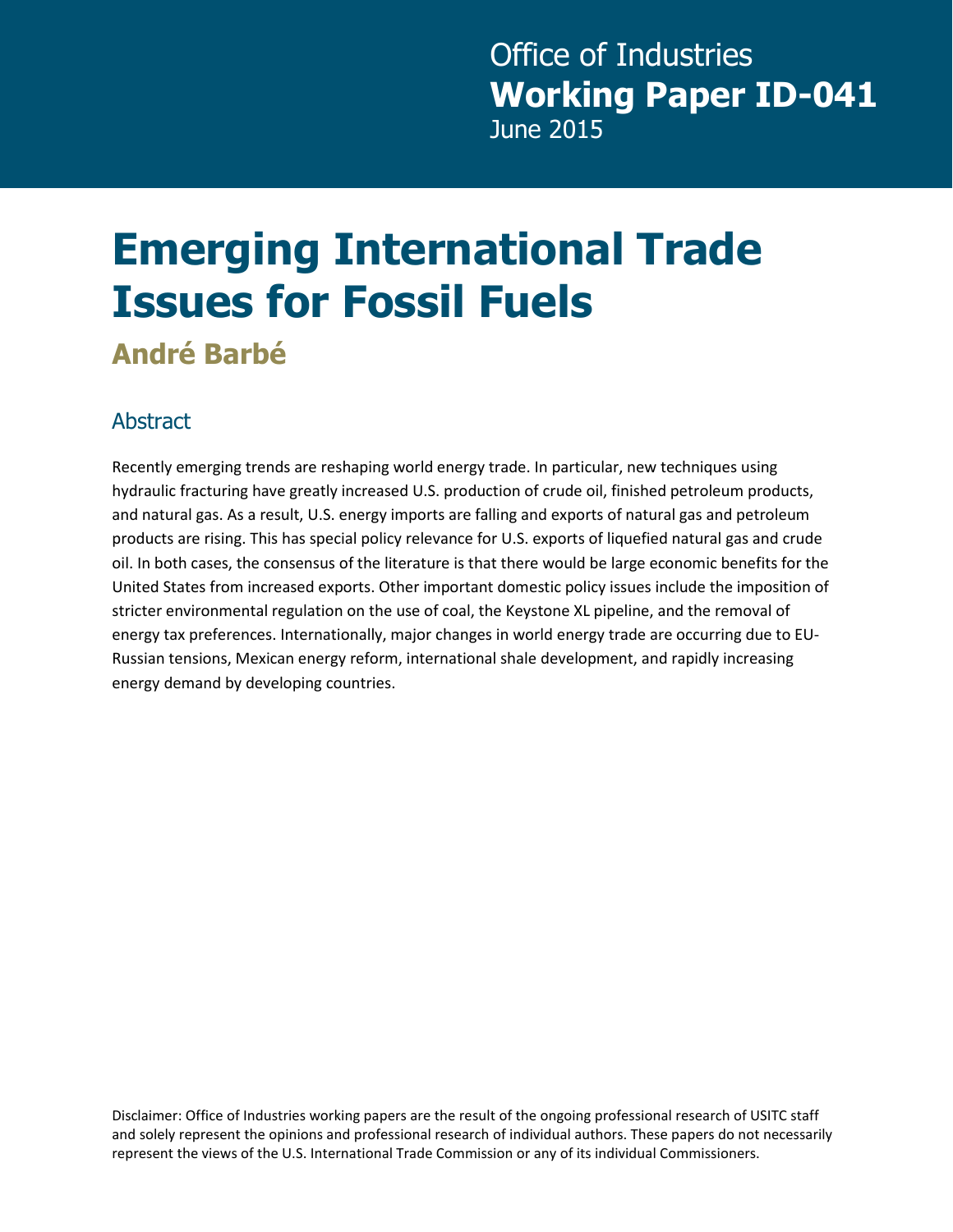#### United States International Trade Commission

#### **Emerging International Trade Issues for Fossil Fuels**

**André Barbé**

Office of Industries U.S. International Trade Commission (USITC) June 2015

The author is an Energy Industry Economist with the Office of Industries of the U.S. International Trade Commission (USITC). Office of Industries working papers are the result of the ongoing professional research of USITC staff and solely represent the opinions and professional research of individual authors. These papers do not necessarily represent the views of the U.S. International Trade Commission or any of its individual Commissioners. Working papers are circulated to promote the active exchange of ideas between USITC staff and recognized experts outside the USITC, and to promote professional development of office staff by encouraging outside professional critique of staff research.

This paper represents solely the views of the author and is not meant to represent the views of the U.S. International Trade Commission or any of its commissioners. Please direct all correspondence to André Barbé, Office of Industries, U.S. International Trade Commission, 500 E Street, SW, Washington, DC 20436, telephone: 202-205-2599, fax: 202-205-2217, email: [andre.barbe@usitc.gov.](mailto:andre.barbe@usitc.gov)

#### **Address Correspondence To:**

Office of Industries U.S. International Trade Commission Washington, DC 20436 USA

Emerging International Trade Issues for Fossil Fuels

[www.usitc.gov](http://www.usitc.gov/)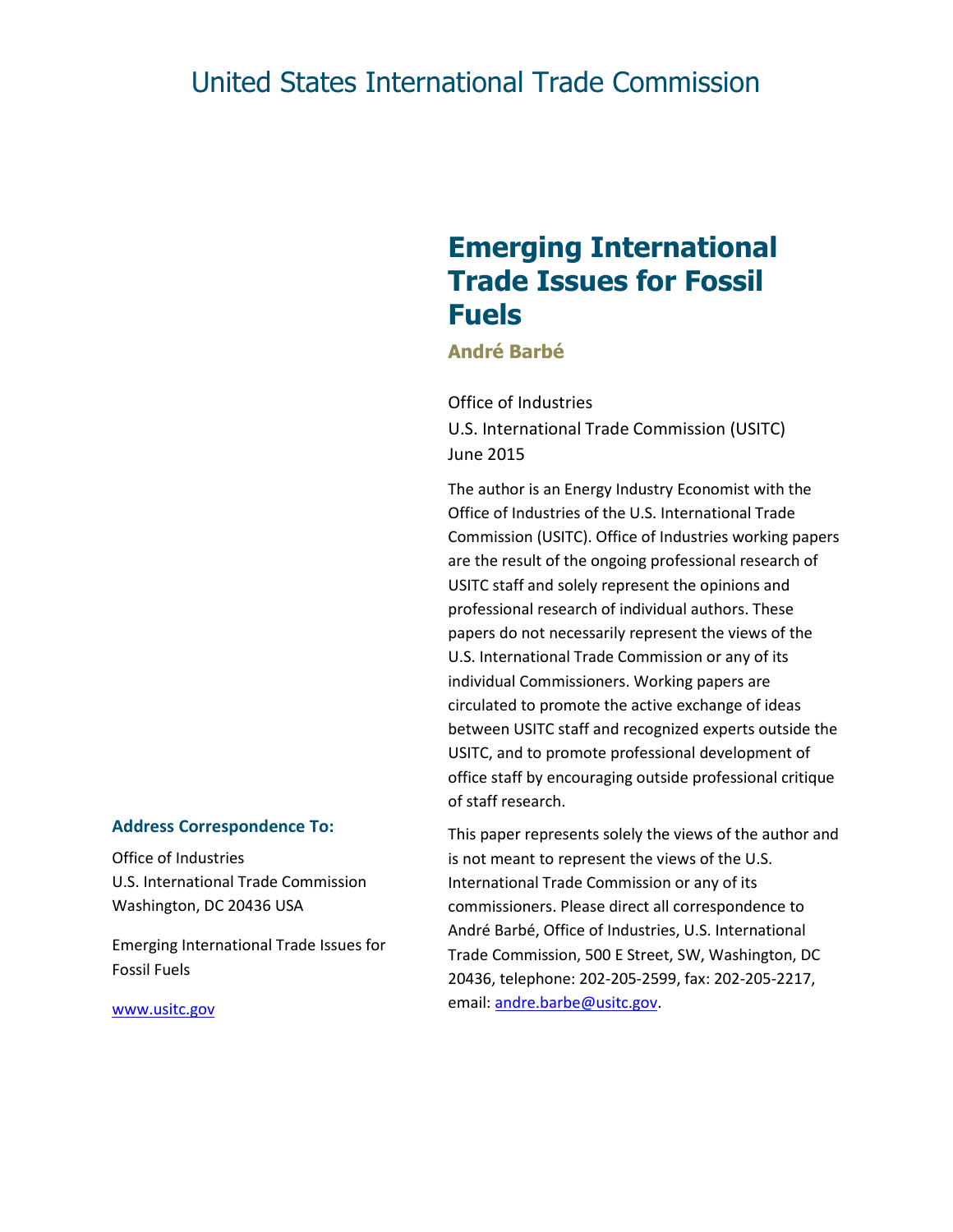United States International Trade Commission

# **Emerging International Trade Issues for Fossil Fuels**

June 2015 No. ID-15-041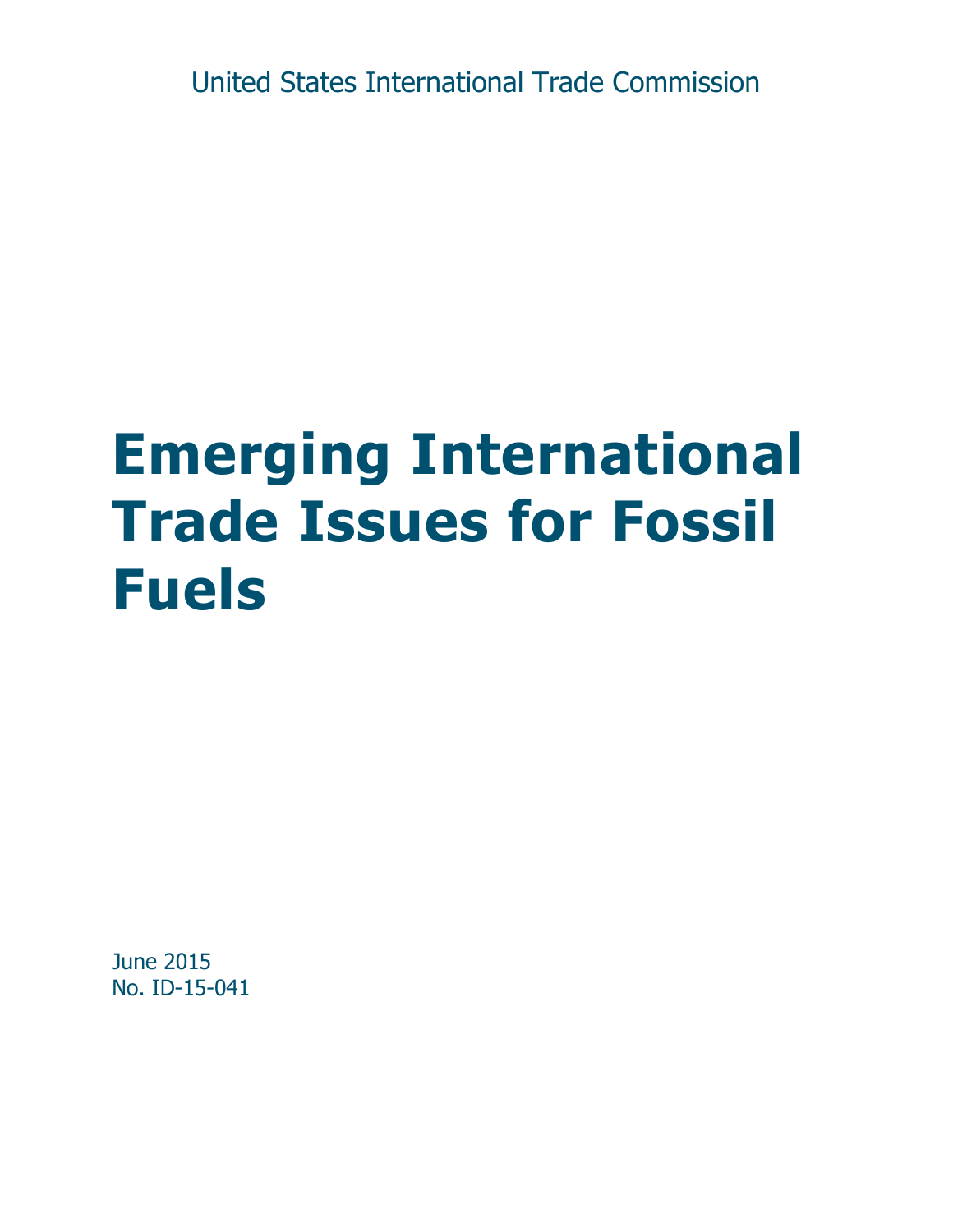#### United States International Trade Commission

*This working paper was prepared by:*

André Barbé, [andre.barbe@usitc.gov](mailto:andre.barbe@usitc.gov)

#### **Administrative Support**

Monica Sanders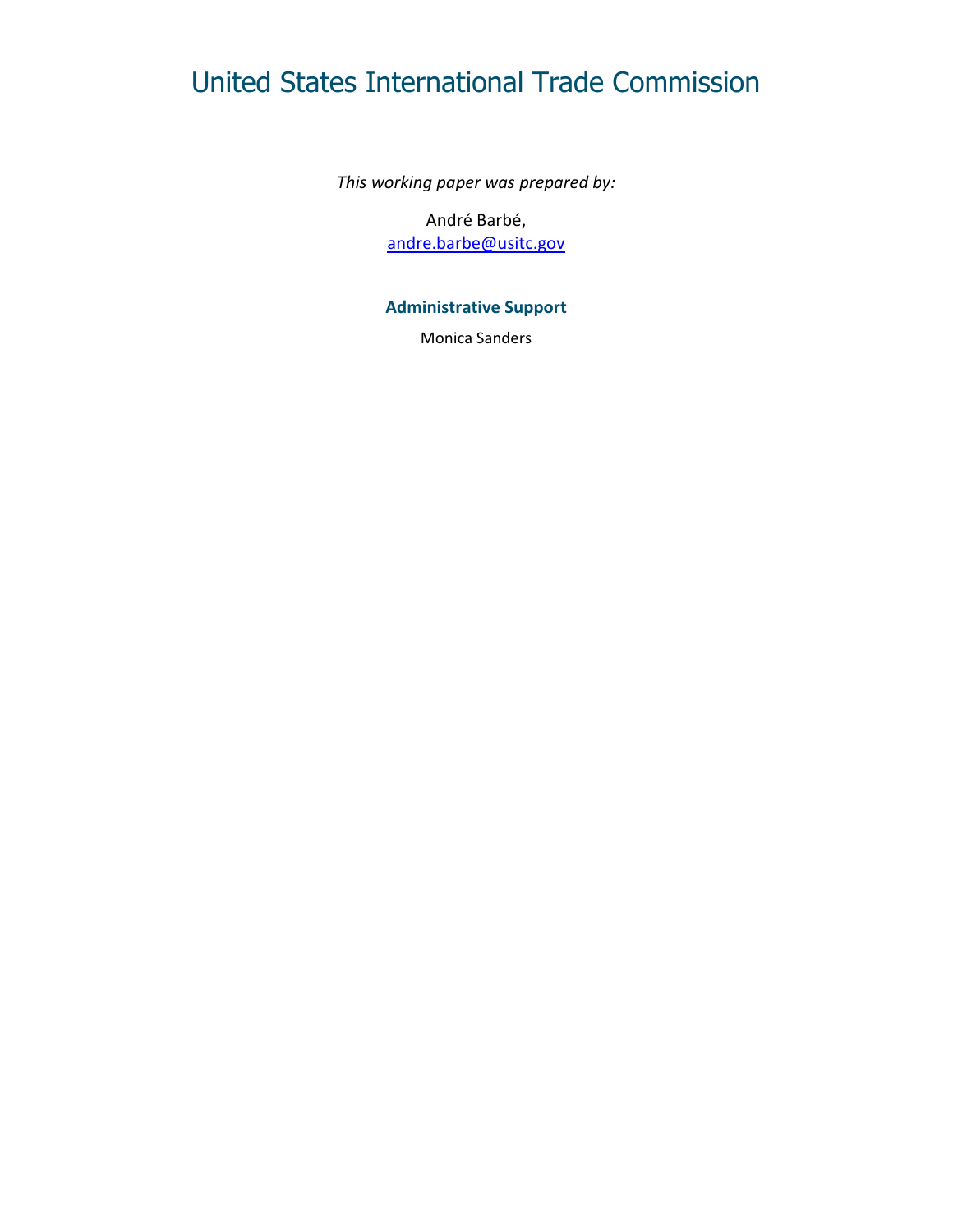### **Table of Contents**

#### **Boxes**

|--|--|

#### **Figures**

| Figure 4: U.S. natural gas production from conventional and unconventional sources  10 |  |
|----------------------------------------------------------------------------------------|--|
|                                                                                        |  |
|                                                                                        |  |
| Figure 7: U.S. electricity generation from coal, natural gas, and all other sources 13 |  |
|                                                                                        |  |
|                                                                                        |  |
|                                                                                        |  |
|                                                                                        |  |
|                                                                                        |  |
|                                                                                        |  |
|                                                                                        |  |
|                                                                                        |  |
|                                                                                        |  |
|                                                                                        |  |
|                                                                                        |  |
|                                                                                        |  |
|                                                                                        |  |
|                                                                                        |  |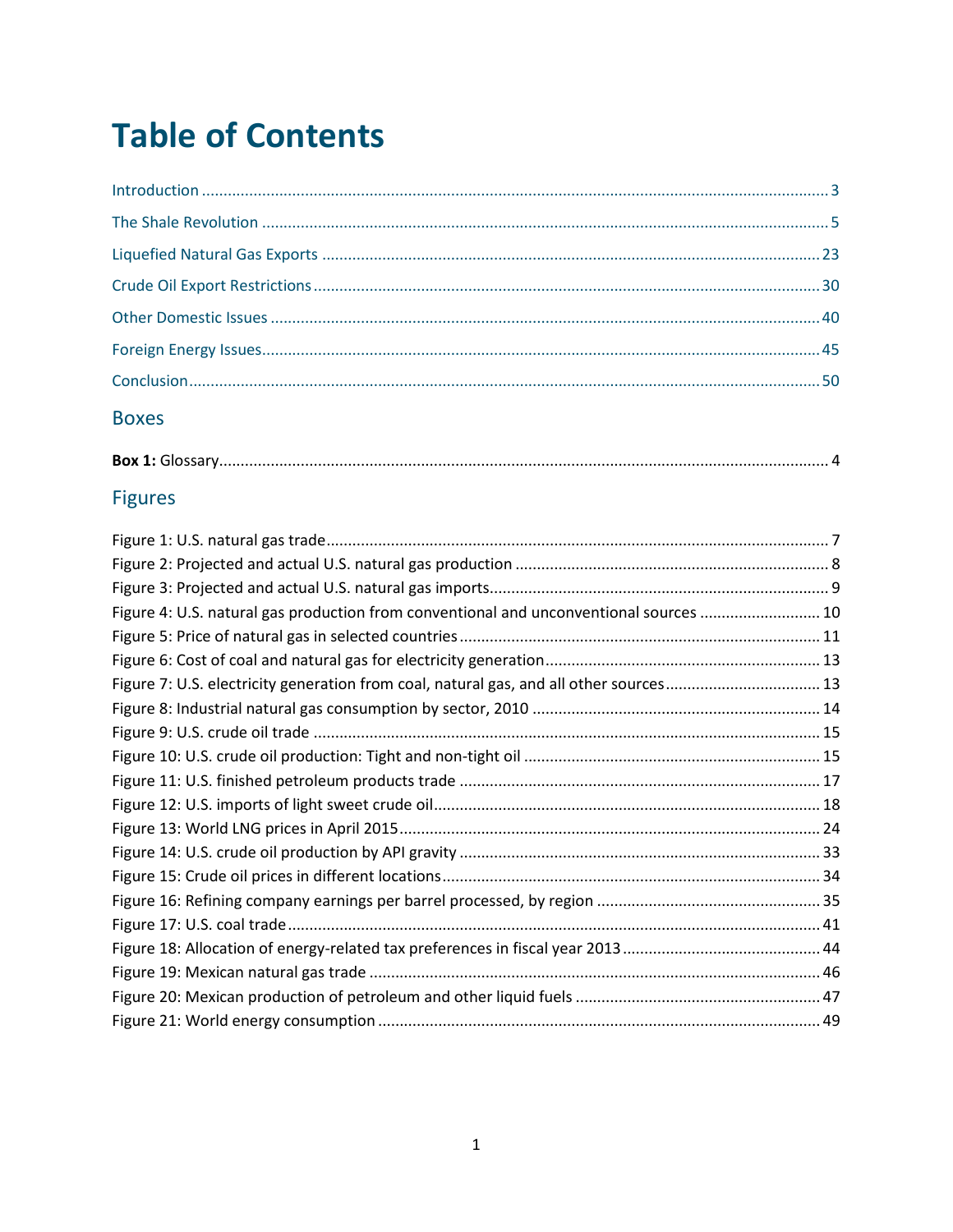#### Tables

| Table 1: Estimates of the long-run macroeconomic effects of the shale revolution  19                      |  |
|-----------------------------------------------------------------------------------------------------------|--|
|                                                                                                           |  |
| Table 3: Russian gas imports as a percentage of total inland sales in European markets, 2013  28          |  |
|                                                                                                           |  |
|                                                                                                           |  |
|                                                                                                           |  |
| Table 7: Effects on price and quantity of crude oil and consumer fuels (gasoline) of lifting crude export |  |
|                                                                                                           |  |
|                                                                                                           |  |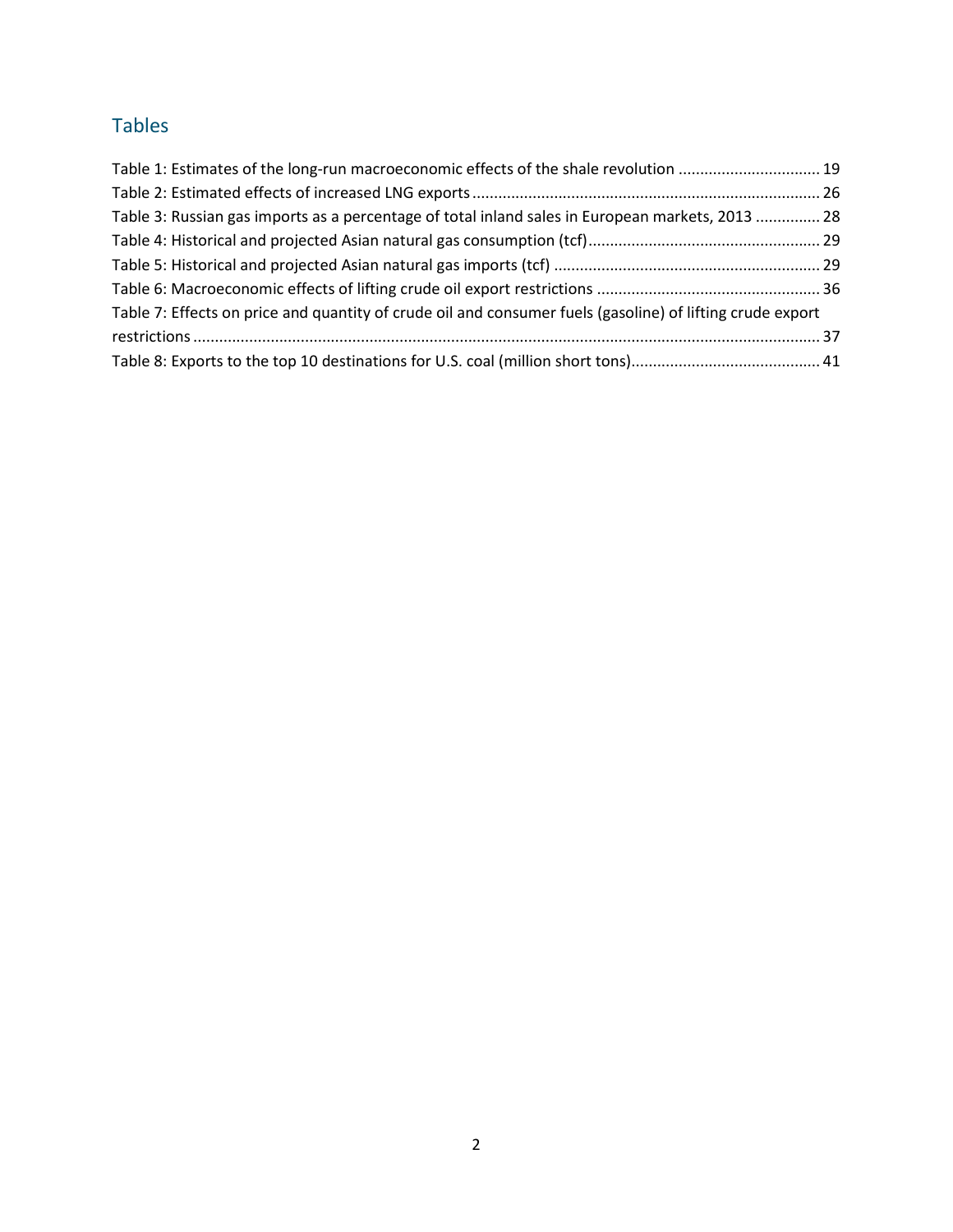## <span id="page-6-0"></span>**Introduction**

World energy trade is experiencing significant structural changes. In the United States, shale oil and gas have revolutionized the energy landscape. Because of improved drilling and extraction technologies, from 2008–2014 U.S. natural gas production increased by 27 percent and crude oil production increased by 73 percent.<sup>[1](#page-6-1)</sup> As a result, the United States now produces more natural gas and oil of all types than any country in the world.<sup>[2](#page-6-2)</sup> Outside the United States, the changes are no less dramatic. Energy usage by developing countries is growing rapidly and developed countries are restructuring their energy demand due to disaster and geopolitics. This paper identifies the major emerging international trade issues in energy, reviews existing research on them, and identifies areas for further research.<sup>[3](#page-6-3)</sup>

The paper begins with a discussion of the shale revolution, as it drives most trade issues related to the United States. Although U.S. conventional oil and natural gas production continues to fall, rising production from shale has more than compensated for it. As a result, projections of rising U.S. energy imports have turned into falling imports or even net exports, with benefits for U.S. oil and gas producers, consumers, and the economy as a whole. However, the shale revolution has not been without its detractors, who have raised concerns over potential environmental costs in regards to groundwater contamination and greenhouse gas emissions.

The shale revolution and the changes it has brought to the energy sector have important implications for policy. In particular, U.S. exports of both natural gas and crude oil are legally restricted and both policymakers and stakeholders are interested in learning the effect of easing these restrictions. In order for firms to export natural gas, they must apply for an export permit. This process is time consuming but feasible. On the other hand, crude oil exports are prohibited by the federal government with only a few exceptions. A number of studies have been conducted on both types of exports by consulting firms, think tanks, and government agencies. These studies have consistently shown that both types of exports would be beneficial for the U.S. economy.

In addition to oil and natural gas exports, a number of other domestic policy issues and emerging trends will impact U.S. energy producers and consumers. This paper reviews analysis of topics such as the effects of new U.S. coal regulation, the Keystone XL pipeline, and domestic energy tax reform.

<span id="page-6-1"></span><sup>&</sup>lt;sup>1</sup> Energy Information Administration (EIA), "U.S. Dry Natural Gas Production"; EIA, "U.S. Crude Oil Supply & Disposition"

<span id="page-6-2"></span><sup>&</sup>lt;sup>2</sup> EIA, "International Energy Statistics."

<span id="page-6-3"></span> $3$  This paper's focus is on fossil fuels and especially the shale revolution. Therefore other issues, such as climate change and renewables, are not covered directly but discussed as they relate to these topics.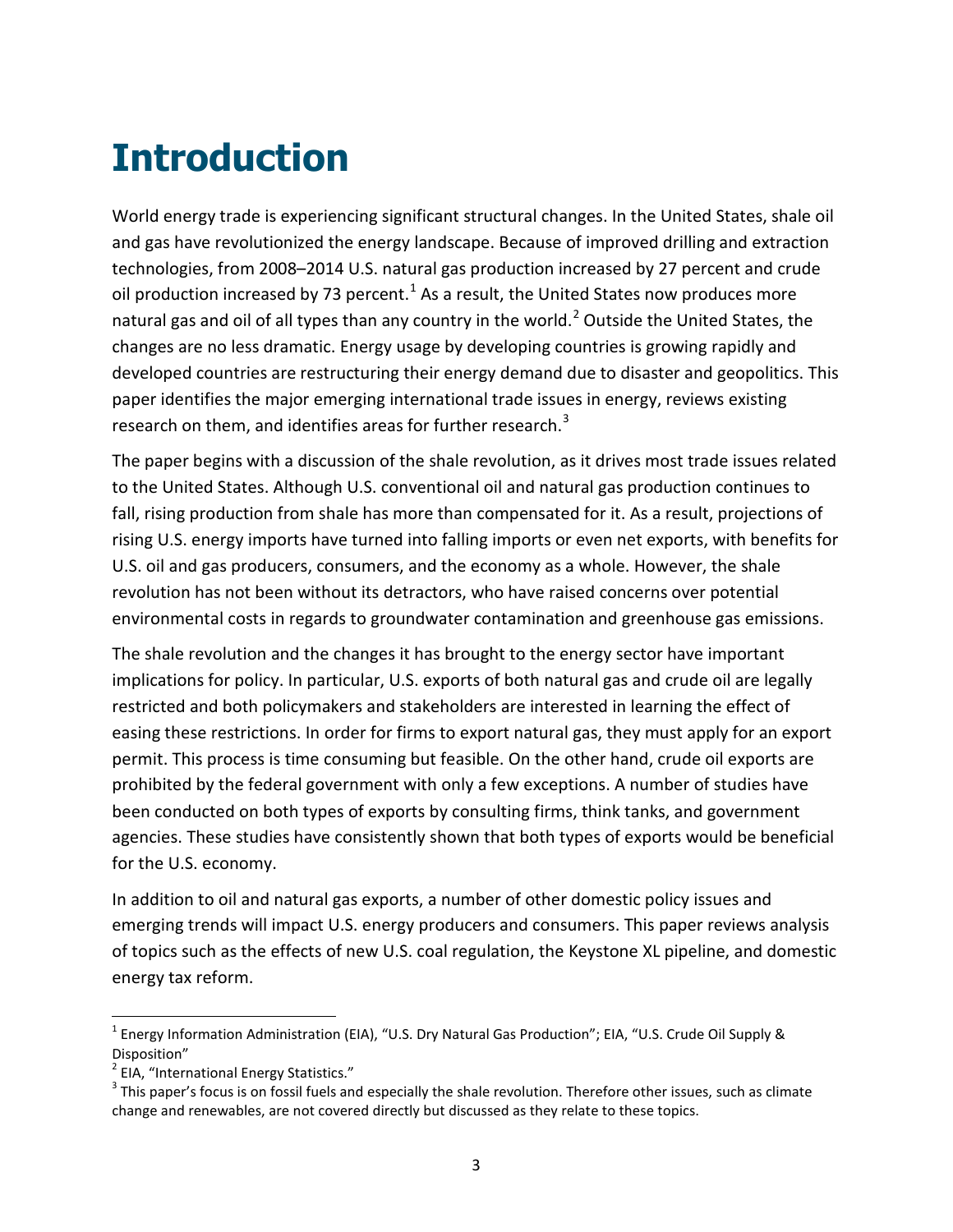Although the biggest changes for U.S. fossil fuels have domestic origins, many important international pressures also exist. For example, following the 2014 Russian military intervention in Ukraine, Europe faced increased pressure to reduce its reliance on Russian energy. By contrast, Mexico is deregulating its energy sector to allow for more foreign competition. Forecasts predict that this will lead to large increases in Mexican energy production, but not large enough to keep pace with rapidly rising Mexican demand. Additionally, although the shale revolution is currently an American phenomenon, most world shale deposits exist outside the United States. With favorable geological and regulatory conditions, countries such as China, France, Poland, and Argentina could greatly increase their own oil and gas production. Whether or not this occurs will have major consequences for world energy trade, as the energy demands of developing countries are growing rapidly.

Finally, avenues for future research are considered. The discussion of research topics related to each issue occurs at the end of that issue's section and focuses on research opportunities that are novel but also policy relevant. Examples of research ideas identified in this report include evaluating the past impact of the shale revolution, forecasting the future impact of liquefied natural gas (LNG) exports, analyzing alternatives to complete repeal of crude oil export restrictions, forecasting the impact of future environmental restrictions on coal production and global emissions, estimating the changes in U.S. imports and exports due to energy tax reform, and projecting the effects of new natural gas pipelines to Mexico.

#### <span id="page-7-0"></span>**Box 1:** Glossary

**Conventional oil and gas:** oil and natural gas resources where simply drilling into a reservoir rock releases hydrocarbons in sufficient quantities to be profitable.

**Unconventional oil and gas:** oil and natural gas resources where simply drilling into a reservoir rock does not release hydrocarbons in sufficient quantities to be profitable and additional techniques, such as hydraulic fracturing, are necessary. Examples of unconventionals include shale gas, coalbed methane, tight oil, and oil shale[.](#page-8-1) $a^2$ 

**Hydraulic fracturing:** a.k.a. "fracking", is a process for creating fractures in rock in order to recover more hydrocarbons from the formation.<sup>b</sup> Hydraulic fracturing is commonly used in shale gas, tight gas, and tight oil.

**Liquefied natural gas (LNG):** natural gas that has been processed into a liquid so it can be transported via ship.

**Wet gas:** natural gas where natural gas liquids are present along with the primary component of natural gas, methane.

**Dry gas:** natural gas that does not contain natural gas liquids: only methane exists in significant quantities.

**Black Shale:** a.k.a. organic shale, often shortened to just "shale," is a sedimentary rock rich in organic matter which may contain hydrocarbons[.](#page-8-3) $\frac{c}{x}$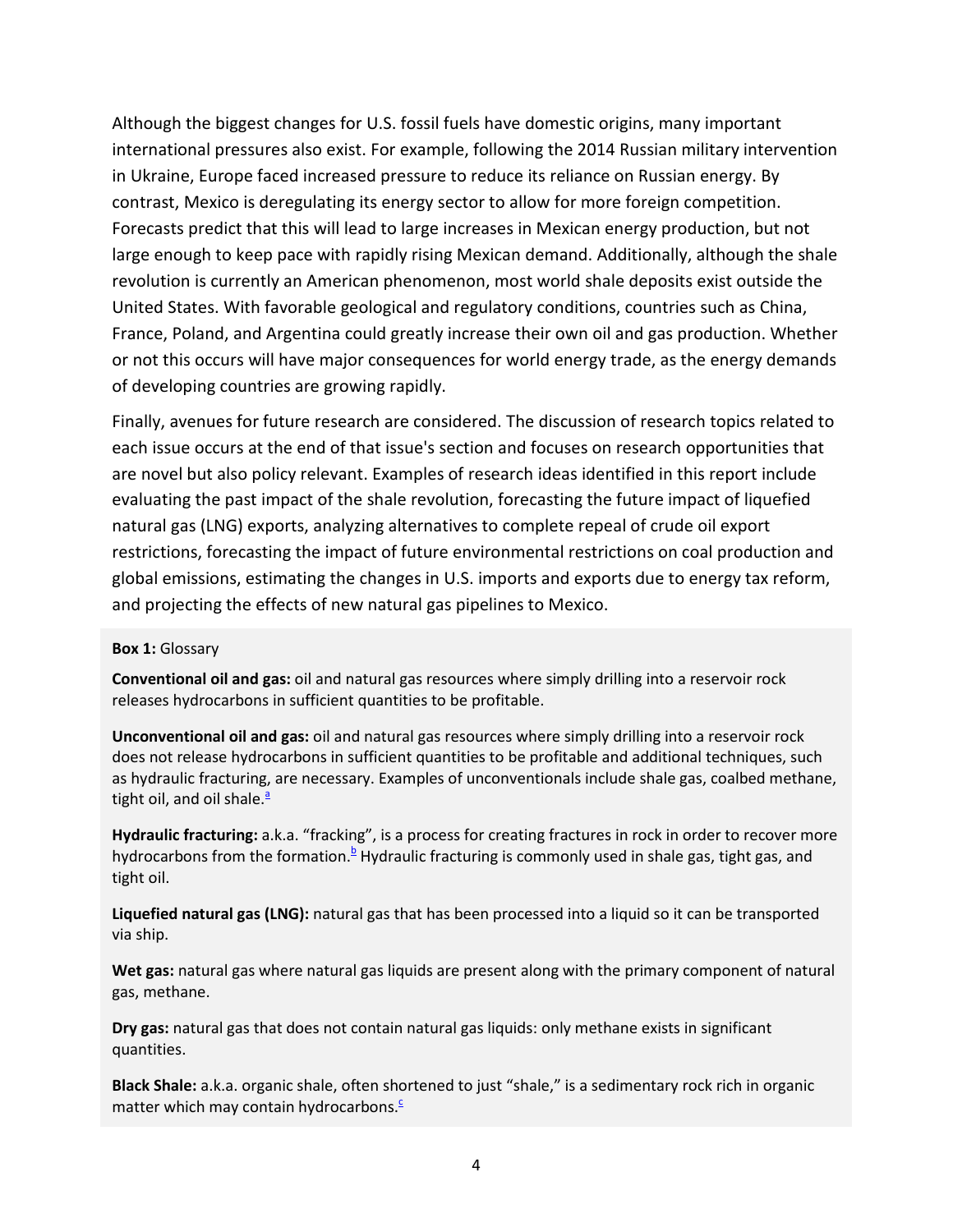**Shale gas:** natural gas pro[d](#page-8-4)uced from black shale formations.<sup>d</sup>

**Tight gas:** natural gas produced from very low permeability sandstone.

**Crude oil:** a.k.a. crude petroleum, is a naturally occurring liquid petroleum. It is called "crude" because it has not yet undergone refining to separate out its different component hydrocarbons. Most legislation uses the term "crude petroleum" to refer to this liquid while "crude oil" is the term used by the Energy Information Administration (EIA) and the latter term will be used in this document.

**Oil-bearing shale:** is a sedimentary rock containing oil. Hydraulic fracturing and horizontal drilling are typically used to extract this oil. Oil-bearing shale formations include the Bakken, Barnett, and Eagle Ford. The oil produced from oil-bearing shale is often colloquially referred to as "shale oil", but the International Energy Agency (IEA) recommends using the term "light tight oil" in order to avoid confusion with the "shale oil" produced from "oil shale." In addition, although the sedimentary rock in oil-bearing shale is often shale, this rock can also be tight siltstone limestone or dolomite[.](#page-8-5)<sup> $\epsilon$ </sup>

**Tight oil:** a.k.a. light tight oil, is crude oil found in rocks with very low permeability, such as shale and sandstone.<sup>f</sup> Tight oil is sometimes referred to as "shale oil," but this terminology is discouraged by the IEA as "shale oil" is also the name of a different substance.

**Oil shale:** a type of shale rich in kerogen, a precursor of oil and gas. Through a process called retorting, oil shale is heated to produce shale oil. Despite the similarity in name, "oil shale" is different from "oil-bearing shale.["](#page-8-7)<sup>*E*</sup> Oil shale is currently not a major component of the shale revolution that is increasing U.S. oil and gas production.

**Shale oil:** This term has two different meanings. It can refer to the oil released after processing oil shale, or to the light tight oil extracted from oil-bearing shale. To avoid confusion, the IEA recommends that only the oil released after processing oil shale should be called "shale oil" and that the term "light tight oil" should be used for the crude oil extracted from oil-bearing shale. $<sup>b</sup>$ </sup>

- <span id="page-8-1"></span> $a$  IEA, "World Energy Outlook 2014," 75, 146.
- <span id="page-8-2"></span><sup>b</sup> Colorado Oil and Gas Association, Oil Shale vs. Shale Oil.<br><sup>c</sup> Tourtelot, "Black Shale-Its Deposition and Diagenesis."
- <span id="page-8-3"></span>
- <span id="page-8-4"></span> $d$  EIA, "Definitions, Sources, and Explanatory Notes."
- <span id="page-8-5"></span> $e^e$  Colorado Oil and Gas Association, Oil Shale vs. Shale Oil.
- <span id="page-8-6"></span>EIA, "Does EIA Have Data on Shale (or 'Tight Oil') Production?"
- <span id="page-8-7"></span><sup>g</sup> Colorado Oil and Gas Association, Oil Shale vs. Shale Oil.
- <span id="page-8-8"></span>h Colorado Oil and Gas Association, Oil Shale vs. Shale Oil; IEA, "World Energy Outlook 2012," 21.

## <span id="page-8-0"></span>**The Shale Revolution**

Shale deposits containing large quantities of oil and natural gas are located throughout the United States. Geologists have long known of their existence, however, the cost of extracting these resources was extremely high and thus historically little development occurred. This all changed with the development of hydraulic fracturing ("fracking") and horizontal drilling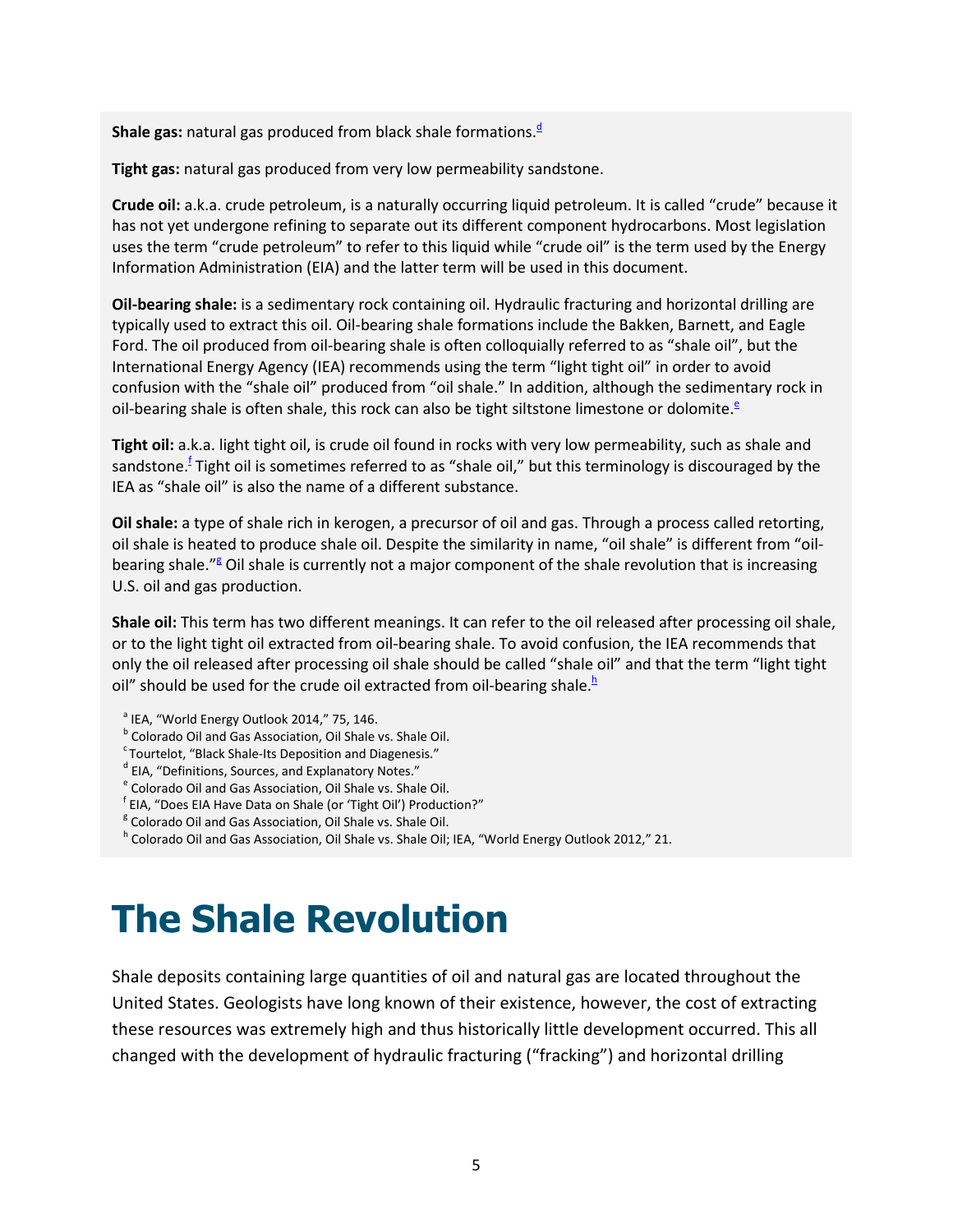techniques that greatly reduced the costs of extracting oil and gas from shale.<sup>[4](#page-9-0)</sup> Largely as a result of this "shale revolution," the United States is now the largest oil and gas producer in the world.<sup>[5](#page-9-1)</sup> But because of the near total ban on crude oil exports, new production has not translated into significantly increased exports of crude. Instead, exports of downstream finished petroleum products have increased. As a result of all of these increases in U.S. fossil fuel production, estimates in the literature consistently find that the shale revolution has created millions of jobs, billions of dollars of GDP, and improved U.S. energy security. However, there is not a consensus on the environmental effects of the shale revolution. This section reviews these estimates of the current and future impacts of the shale revolution on production and trade in natural gas, crude oil, and petroleum products, discusses the overall impact of the shale revolution on the economy and the environment, and identifies some promising areas for future research.

#### Effects of the Shale Revolution on Natural Gas

As a result of the shale revolution, natural gas production has greatly increased, and this increased domestic energy production has led to increased domestic consumption and reduced net imports (see figure 1). The U.S. Energy Information Administration (EIA) projects that U.S. gas production will continue to grow and that the United States will soon become a net exporter of gas, notably to European and Asian markets through tanker exports of liquefied natural gas (LNG). This is in stark contrast to predictions of just a few years ago, when it was forecast that the United States would become a major importer of LNG. Lower natural gas prices have encouraged the use of natural gas for generating electricity and improved the competitiveness of industries that use natural gas and chemicals extracted alongside it as inputs in production.

 $\overline{\phantom{a}}$ 

<span id="page-9-1"></span><span id="page-9-0"></span> $<sup>4</sup>$  Shale gas extraction, hydraulic fracturing, and horizontal drilling are not new technologies. However, it was not</sup> until 2002 that Devon Energy discovered exactly how to apply all these technologies together in order to make shale gas fracturing economical (Houser and Mohan, "Fueling Up: The Economic Implications of America's Oil and Gas Boom. ") See Zhongmin Wang and Alan Krupnick, "A Retrospective Review of Shale Gas Development in the United States: What Led to the Boom?" for a review of the factors that led to the shale revolution.<br> $5$  EIA, "International Energy Statistics."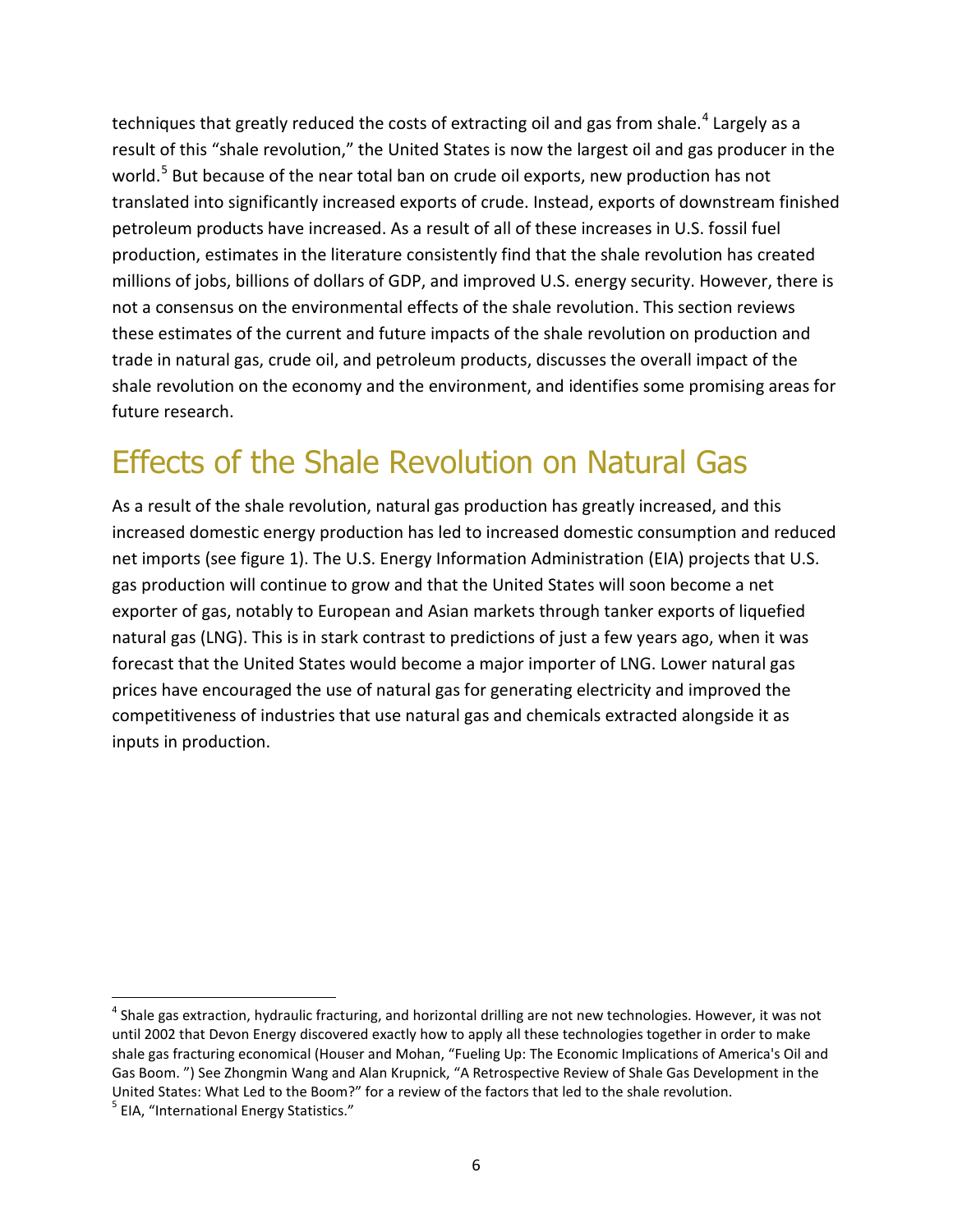<span id="page-10-0"></span>**Figure 1:** U.S. natural gas trade



Source: EIA, Annual Energy Outlook 2015; EIA, "U.S. Natural Gas Consumption by End Use"; EIA, "U.S. Natural Gas Imports by Country;" EIA, "U.S. Natural Gas Exports by Country;" EIA, "U.S. Natural Gas Gross Withdrawals and Production." Note: Data for 2015 and later years are forecasts.

#### **Natural Gas Production and Projected Imports**

The shale revolution has transformed domestic natural gas production. Although the United States has a long history of significant natural gas production, this production was largely "conventional" and was forecast to slowly decline, forcing the United States to import natural gas from abroad. Although the United States also contained large and well-known gas deposits in unconventional shale plays, this gas was not profitable to extract. However, the combination of technologies such as hydraulic fracturing, horizontal drilling, and slickwater made the extraction of shale gas profitable. While conventional natural gas production has declined as forecast, these new gas extraction technologies focusing on shale have allowed unconventional shale gas production to greatly increase, more than making up for lost conventional production. As a result, total U.S. natural gas production has grown significantly and projected natural gas imports have turned into forecasts of natural gas exports.

To appreciate both the speed and size of the transformation caused by the shale revolution, consider forecasts made before shale and tight gas were economically recoverable. As recently as 2008, the EIA predicted that domestic gas production would fall behind growing demand and net imports would increase, primarily in the form of overseas LNG (see figure 2 and figure 3). Nor was the EIA alone in believing these forecasts. In 2008, Chenier Energy constructed a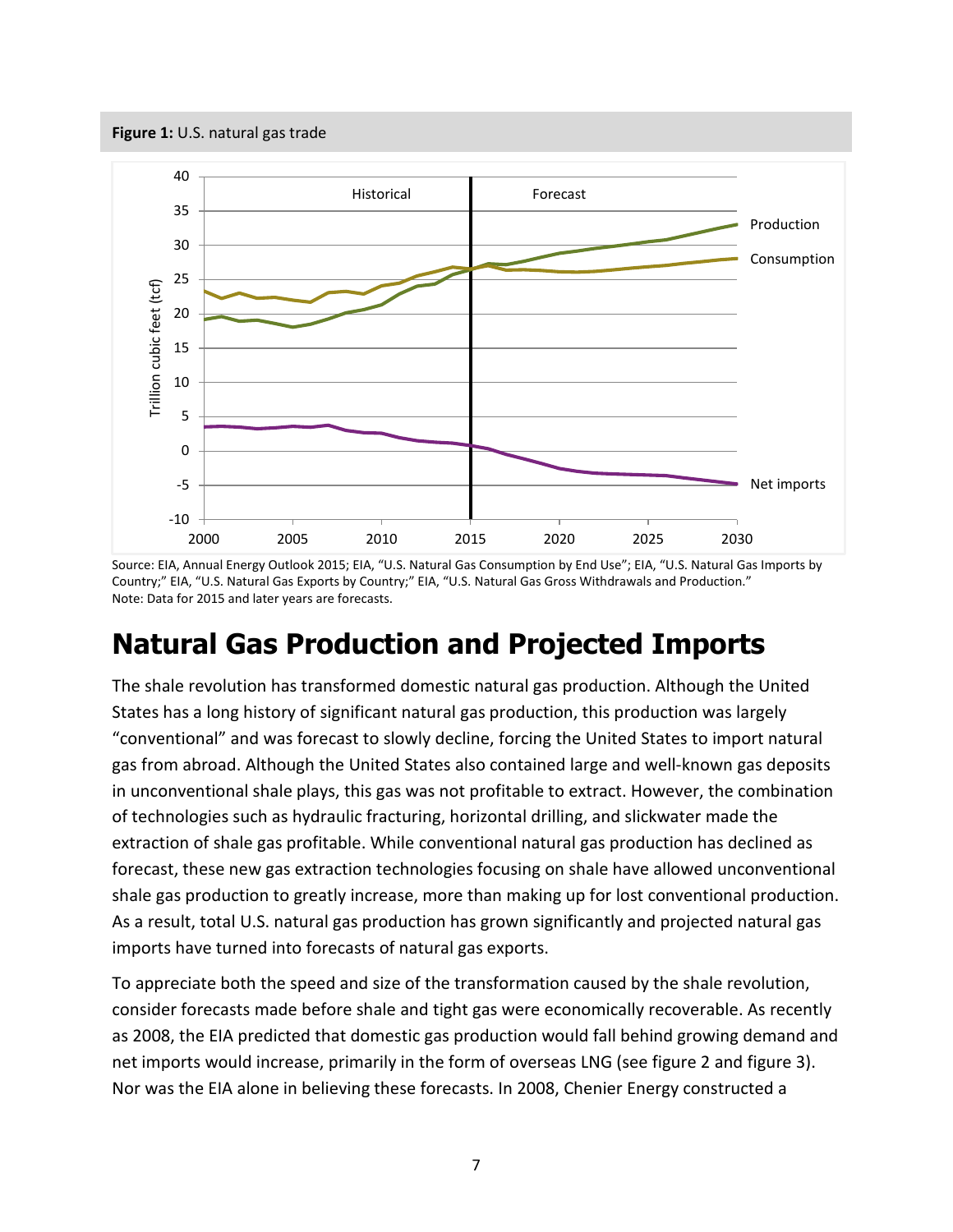\$2 billion natural gas import terminal at the Sabine Pass River in Louisiana in order to meet these anticipated needs.<sup>[6](#page-11-1)</sup> In total, firms increased U.S. LNG import capacity from 1 trillion cubic feet (tcf) in 2000 to over 6 tcf in 2012.<sup>[7](#page-11-2)[8](#page-11-3)</sup>



<span id="page-11-0"></span>**Figure 2:** Projected and actual U.S. natural gas production

Source: EIA, Annual Energy Outlook 2008; EIA, Annual Energy Outlook 2015; EIA, "U.S. Natural Gas Gross Withdrawals and Production."

<span id="page-11-1"></span> $^6$  Helman, "How Chenier Energy Got First In Line to Export America's Natural Gas."

<span id="page-11-2"></span><sup>7</sup> Jacoby, O'Sullivan, and Paltsev, "The Influence of Shale Gas on US Energy and Environmental Policy."<br><sup>8</sup> The U.S. produced a total of 24.3 tcf of natural gas in 2013 (see figure 1 and figure 2).

<span id="page-11-3"></span>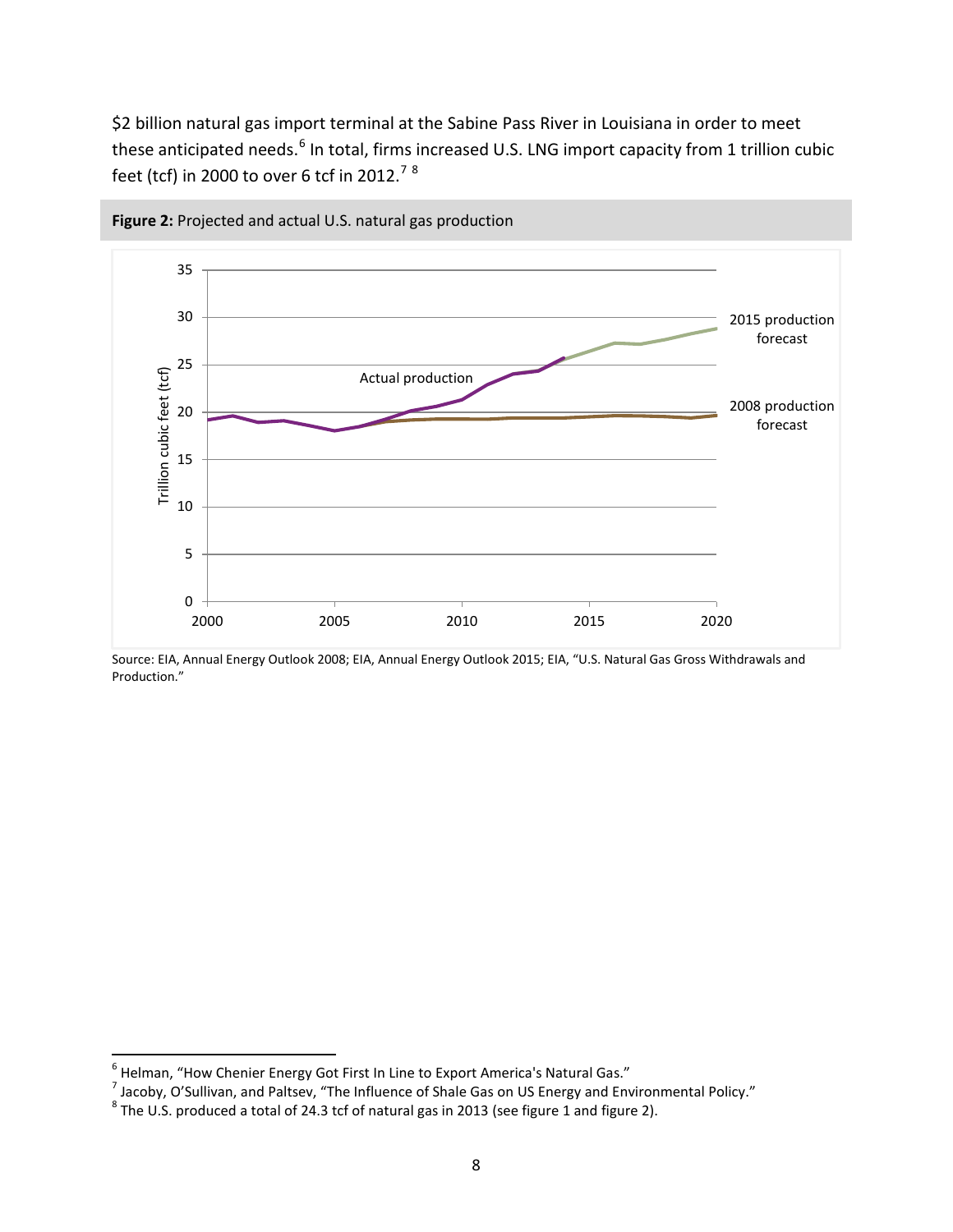<span id="page-12-0"></span>

Source: EIA, Annual Energy Outlook 2008; EIA, Annual Energy Outlook 2015; EIA, "U.S. Natural Gas Imports by Country"; EIA, "U.S. Natural Gas Exports by Country."

This has all changed with the development of technology that unlocked shale and tight gas. Buoyed by increases in unconventional production, total domestic natural gas production rose by 42 percent from 2005 to 2014.<sup>[9](#page-12-1)</sup> Proved reserves have grown even faster, increasing by 76 in the same time period.<sup>[10](#page-12-2)</sup> And natural gas production is expected to increase by a further 13 percent between 2014 and 2020.<sup>[11](#page-12-3)</sup> Previous forecasts were not completely wrong: by 2012 conventional gas production had fallen by 6 trillion cubic feet to 55 percent of 2000 levels (see figure 4).<sup>[12](#page-12-4)</sup> However, the increase in shale gas has more than made up for these declines, and total gas production has gone up instead. In 2000, these unconventional sources provided less than 20 percent of U.S. natural gas production, $^{13}$  $^{13}$  $^{13}$  but in 2012 unconventionals provided 67 percent of gas production, and by 2040 unconventionals are predicted to reach 80 percent of production.

<span id="page-12-3"></span>

<span id="page-12-2"></span><span id="page-12-1"></span><sup>&</sup>lt;sup>9</sup> EIA, "U.S. Natural Gas Gross Withdrawals and Production."<br><sup>10</sup> EIA, "International Energy Statistics."<br><sup>11</sup> Author's calculations from data in EIA, Annual Energy Outlook 2015.<br><sup>12</sup> Author's calculations from EIA, "Mar

<span id="page-12-5"></span><span id="page-12-4"></span>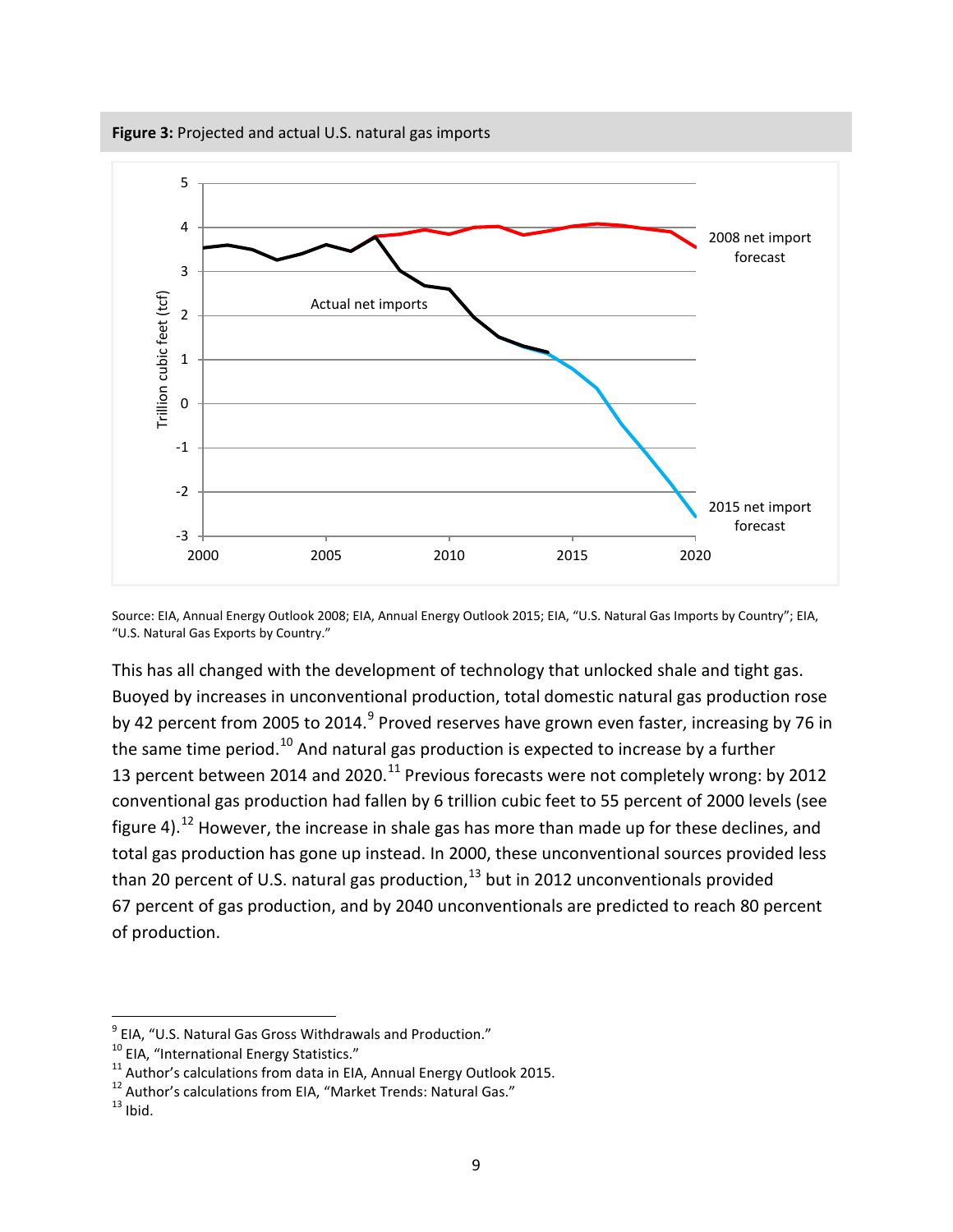

<span id="page-13-0"></span>**Figure 4:** U.S. natural gas production from conventional and unconventional sources

Source: EIA, "Market Trends: Natural Gas." Notes: Data for 2013 and later years are forecasts.

#### **Natural Gas Exports**

The shale revolution greatly and unexpectedly increased natural gas production and, as a result, natural gas prices have fallen.<sup>[14](#page-13-1)</sup> Average domestic wellhead price dropped from \$7.97 in 2008 to \$2.66 in 2012.<sup>[15](#page-13-2)</sup> U.S. gas is now much cheaper than gas in the rest of the world (see figure 5). From 2005–2012, natural gas prices in the United States dropped 66 percent, while they increased by 35 percent in the EU.<sup>[16](#page-13-3)</sup> This has eliminated the motivation for the United States to import gas and instead created a strong incentive for export.

<span id="page-13-1"></span><sup>&</sup>lt;sup>14</sup> Hausman and Kellogg, "Welfare and Distributional Implications of Shale Gas," 16.

<span id="page-13-3"></span><span id="page-13-2"></span><sup>&</sup>lt;sup>15</sup> EIA, "U.S. Natural Gas Wellhead Price."<br><sup>16</sup> Bruijnincx and Weckhuysen, "Shale Gas Revolution: An Opportunity for the Production of Biobased Chemicals?"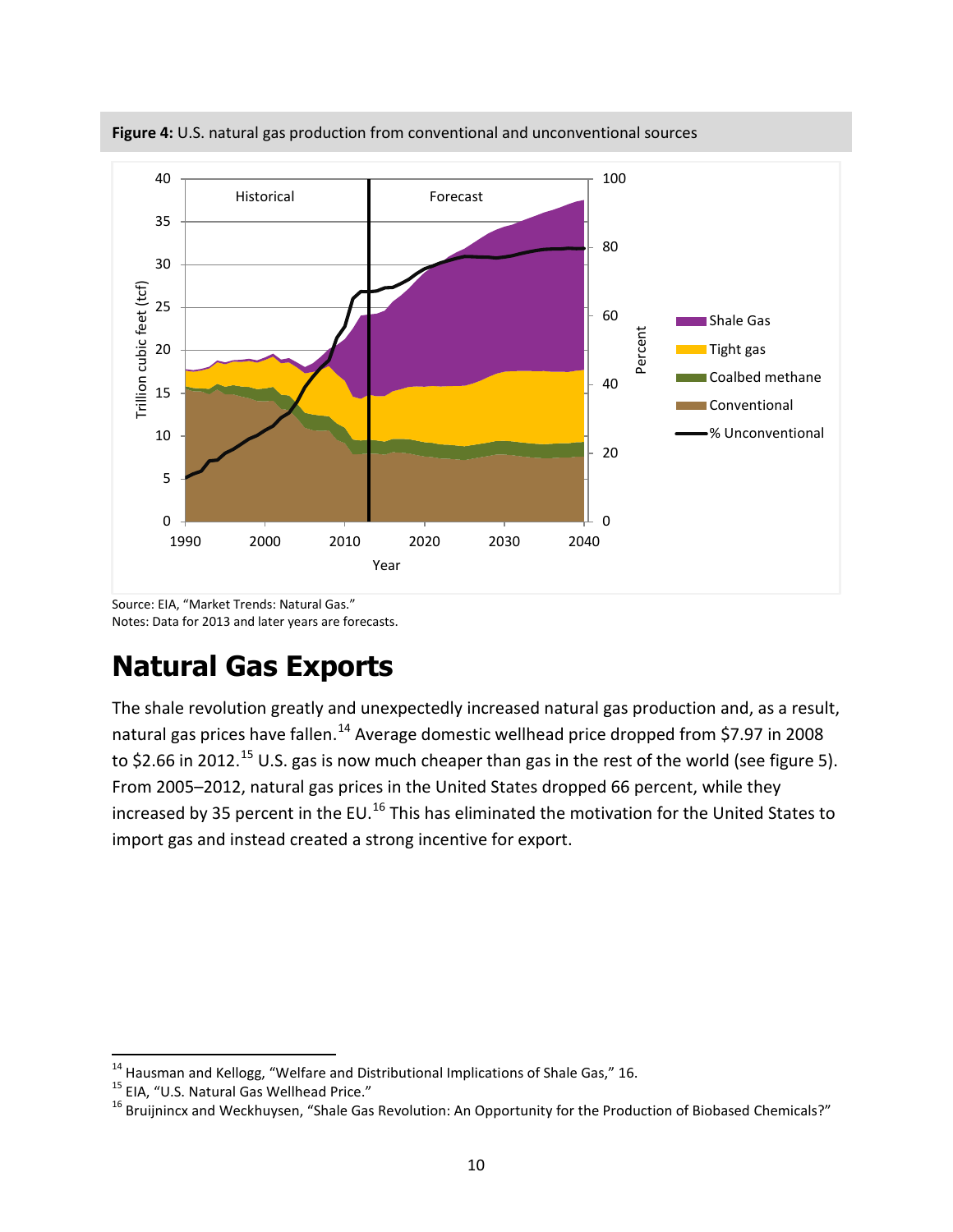<span id="page-14-0"></span>**Figure 5:** Price of natural gas in selected countries



Source: BP, BP Statistical Review of World Energy June 2014.

The EIA forecasts that in 2017 the United States will end over two decades as a net importer of natural gas and become a net exporter.<sup>[17](#page-14-1)</sup> These exports are forecast to increase to 2.5 trillion cubic feet of gas in 2020. The United States will be a net exporter both via pipelines and LNG, but more net exports will occur via LNG. This is consistent with the fact that natural gas prices are higher in Europe and Asia than in Canada and Mexico (and that the United States is forecast to continue to import natural gas from Canada).

Although U.S. exports are projected to be substantial compared to international LNG trade, they will still be small compared to the entire world natural gas market. The IEA projects world natural gas demand to be 139 tcf in 2020 and 175 tcf in 2035.<sup>[18](#page-14-2)</sup> By comparison, they forecasts that U.S. LNG exports will be 1.1 tcf in 2018 and reach a peak of 3.3 tcf in 2030.<sup>[19](#page-14-3)</sup> In addition, other gas exporting countries have also seen these export opportunities and are acting to increase their export capacity. 3.8 tcf of LNG export capacity under construction worldwide will be operational by [20](#page-14-4)18, increasing world LNG export capacity to 17 tcf.<sup>20 [21](#page-14-5)</sup>

<span id="page-14-1"></span><sup>&</sup>lt;sup>17</sup> EIA, Annual Energy Outlook 2015, data table 13. <u>http://www.eia.gov/forecasts/aeo/excel/aeotab 13.xlsx</u>.<br><sup>18</sup> Ibid., 128. 3943 bcm is 139 tcf. 4955 bcm is 175 tcf.<br><sup>19</sup> EIA, Annual Energy Outlook 2015, data table 13.

<span id="page-14-3"></span><span id="page-14-2"></span>

<span id="page-14-4"></span>

<span id="page-14-5"></span>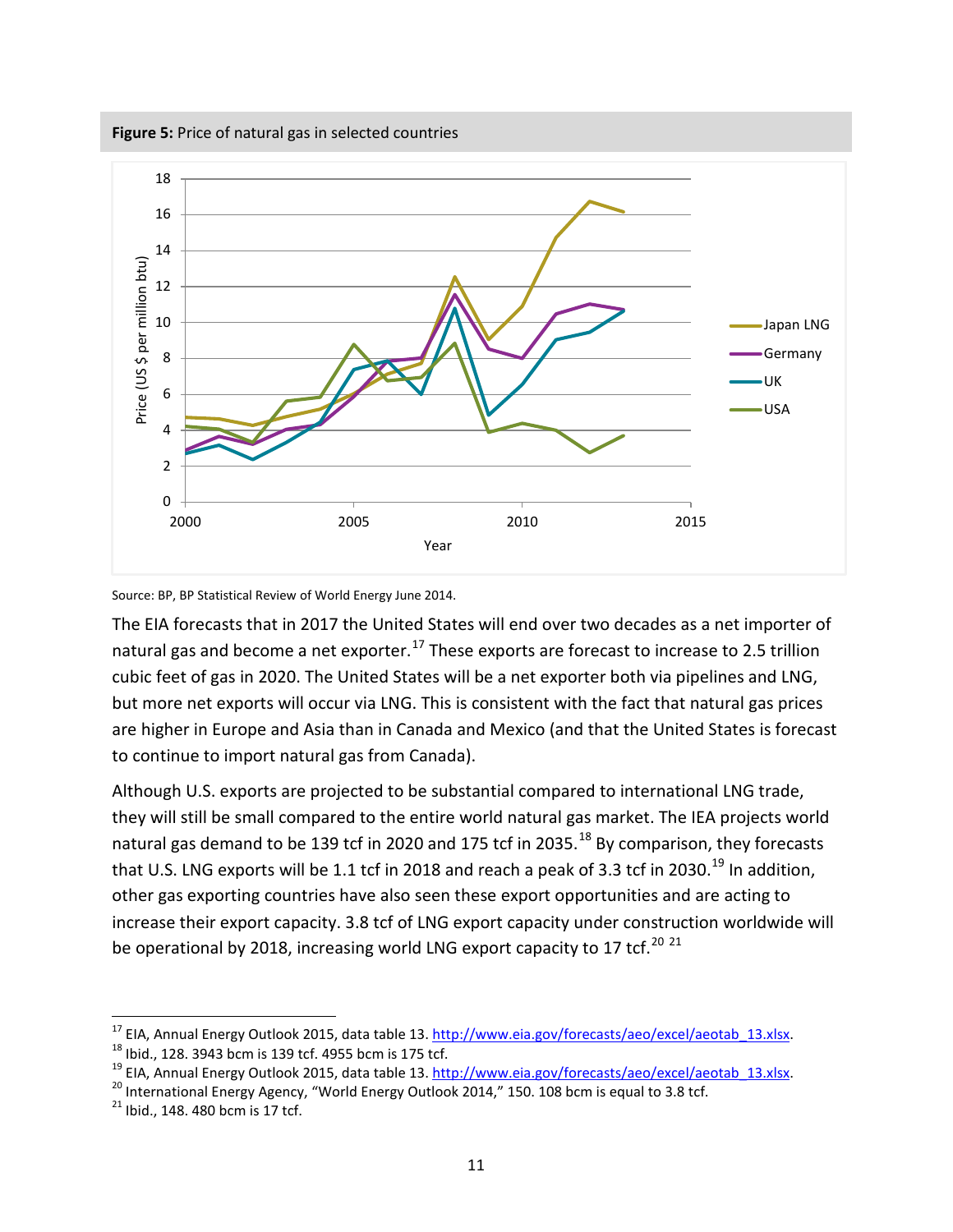#### **Natural Gas Consumption**

The drop in natural gas prices caused by the shale revolution has also increased domestic consumption of natural gas, ceteris paribus. Electricity generation is the largest single use of natural gas in the United States, and the price of natural gas for electricity has fallen from \$9.01 per million British Thermal Units in 2008 to \$5.00 in 2014 (see figure 6). Increased natural gas use has mainly come at the expense of coal, which has seen its share of electricity generation fall from 52 percent in 2000 to 39 percent in 2014 (see figure 7). In addition, many industrial sectors (see figure 8) use dry natural gas (methane) and natural gas liquids (e.g., ethane, propane, and butane) as inputs in production.<sup>[22](#page-15-0)</sup> Lowering these inputs' prices increases these sectors' competitiveness with the rest of the world. For example, from 2008–2013, the cost of making petrochemicals went up 20 percent in the EU but down 50 percent in the United States.<sup>[23](#page-15-1)</sup> This affects the entire supply chain, as firms which use electricity (or these products made from natural gas) as inputs in their own production also benefit from reduced input costs and increased competitiveness. $^{24}$  $^{24}$  $^{24}$  Hausman and Kellogg found that the shale revolution increased manufacturing employment by around 280,000 in 2012.<sup>[25](#page-15-3)</sup>

<span id="page-15-0"></span><sup>&</sup>lt;sup>22</sup> EIA, What Are Natural Gas Liquids and How Are They Used?

<span id="page-15-1"></span><sup>23</sup> Bruijnincx and Weckhuysen, "Shale Gas Revolution: An Opportunity for the Production of Biobased Chemicals?"<br>24 Note that while electricity prices are lower than they would have been had the shale revolution not occurred

<span id="page-15-2"></span>other factors also influence electricity prices.

<span id="page-15-3"></span><sup>&</sup>lt;sup>25</sup> Hausman and Kellogg, "Welfare and Distributional Implications of Shale Gas," 33.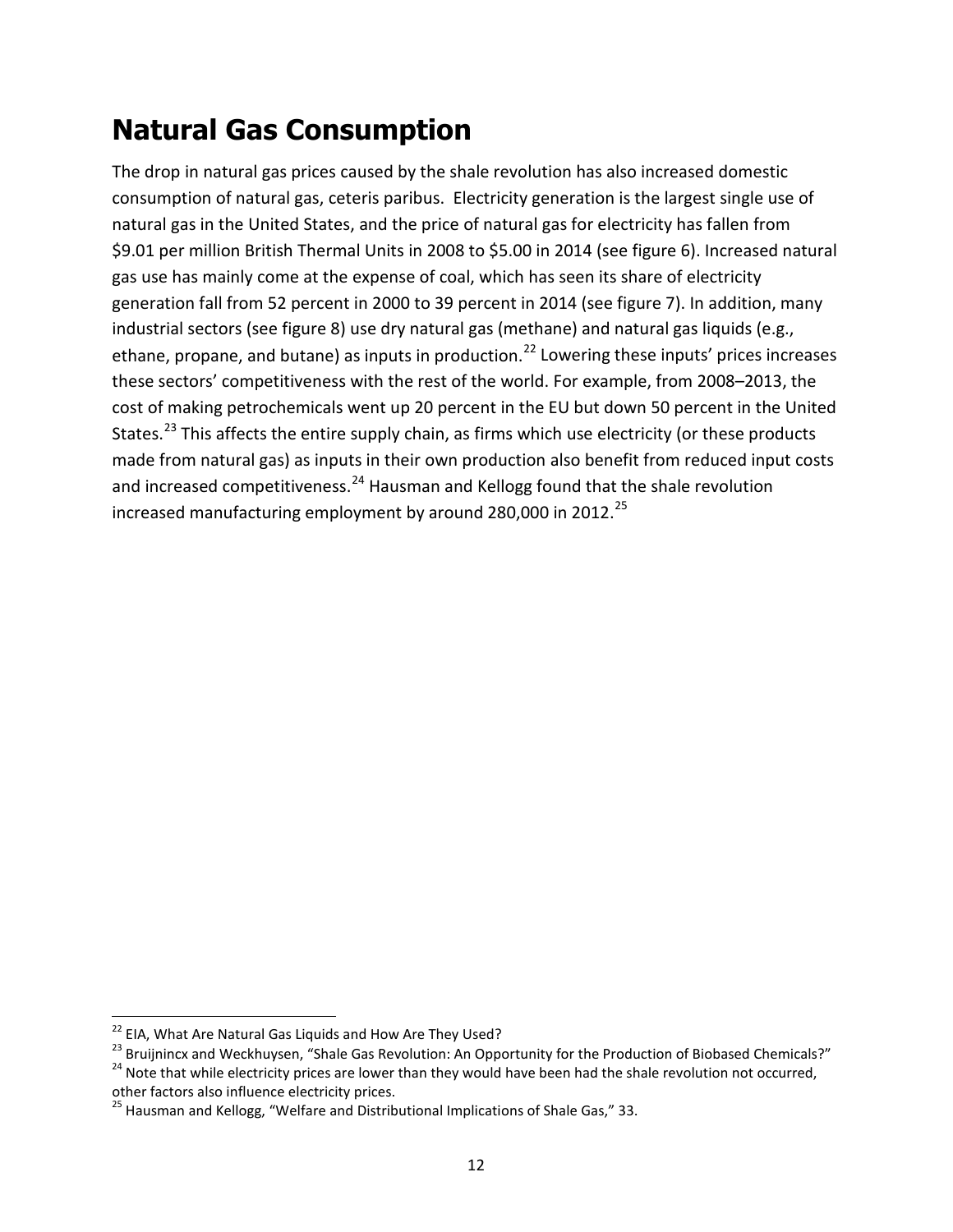

<span id="page-16-0"></span>**Figure 6:** Cost of coal and natural gas for electricity generation

Source: EIA, "Electric Power Monthly," Table 4.1.



<span id="page-16-1"></span>**Figure 7:** U.S. electricity generation from coal, natural gas, and all other sources

Source: EIA, "Monthly Energy Review," Table 7.2a.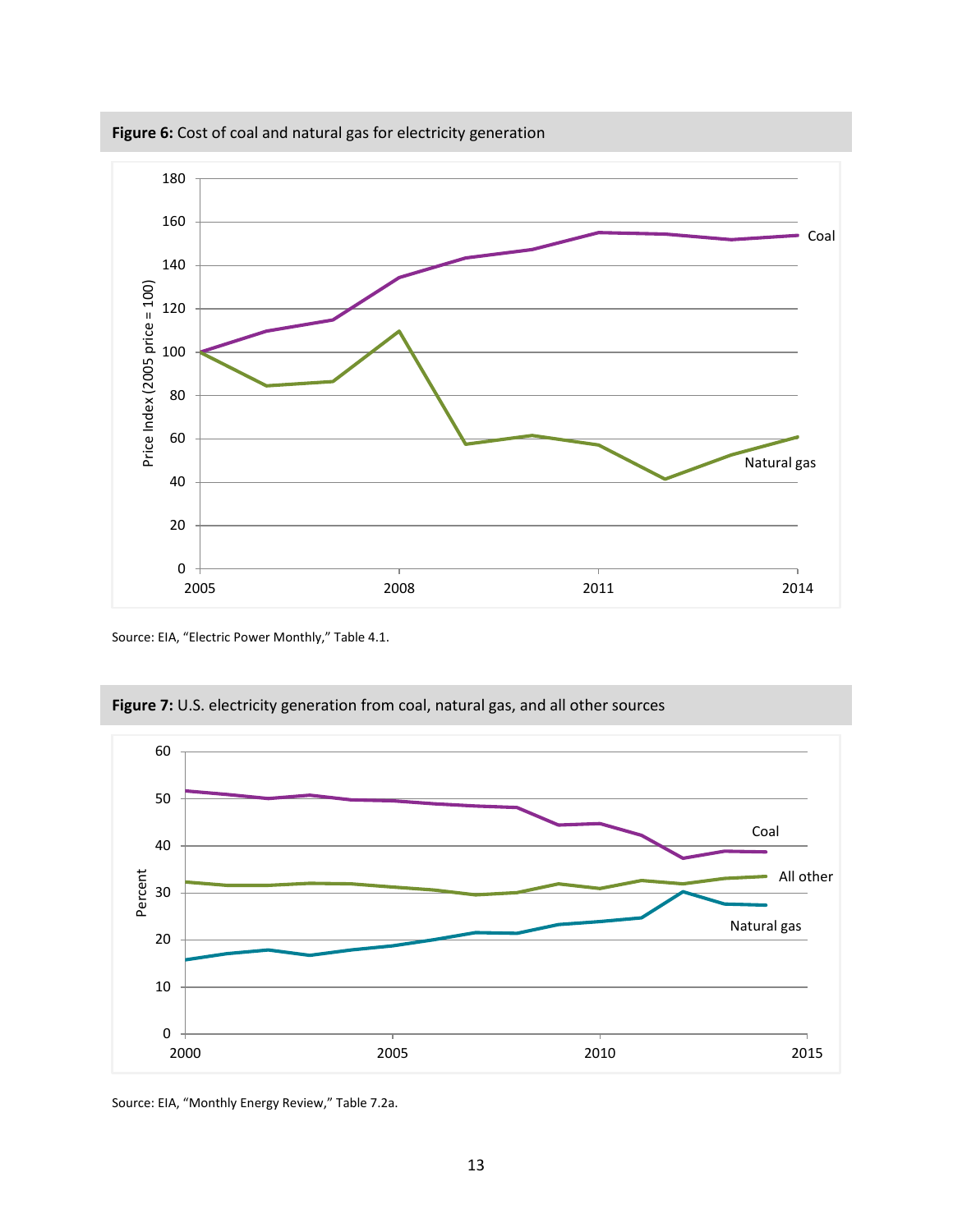<span id="page-17-0"></span>

Source: EIA, "2010 Manufacturing Energy Consumption Survey," Table 1.1. Notes: This pie chart includes only natural gas consumption by industrial sectors, not residential consumption.

#### Effects of the Shale Revolution on Crude Oil

As with natural gas, U.S. oil production has dramatically increased in the past decade (see figure 9). The techniques that improved shale gas production are also applicable to light tight oil and as a result, new tight oil production is reversing historic oil production declines. Crude oil production has increased by 73 percent from a low of 1.8 billion barrels in 2008 to 3.2 billion barrels in 2014. This production growth is driven by tight oil, a type of crude oil whose production increased from zero in 1999 to 1.1 billion barrels in 2013 (see figure 10). In 2014, the United States was the world's 3rd largest producer of crude oil, behind Russia with 3.7 billion barrels per year, and Saudi Arabia with 3.6 billion. However when other petroleum liquids and refinery processing gains are included along with crude oil production, the United States now has the world's largest total oil production, with 2014 production of 5.1 billion barrels, having surpassed Saudi Arabia (with 2014 production of 4.2 billion barrels) back in  $2013.<sup>26</sup>$  $2013.<sup>26</sup>$  $2013.<sup>26</sup>$  Combined with steady domestic demand and near zero exports, this increased production has led to a dramatic drop in U.S. crude oil imports.

<span id="page-17-1"></span><sup>&</sup>lt;sup>26</sup> EIA, "International Energy Statistics."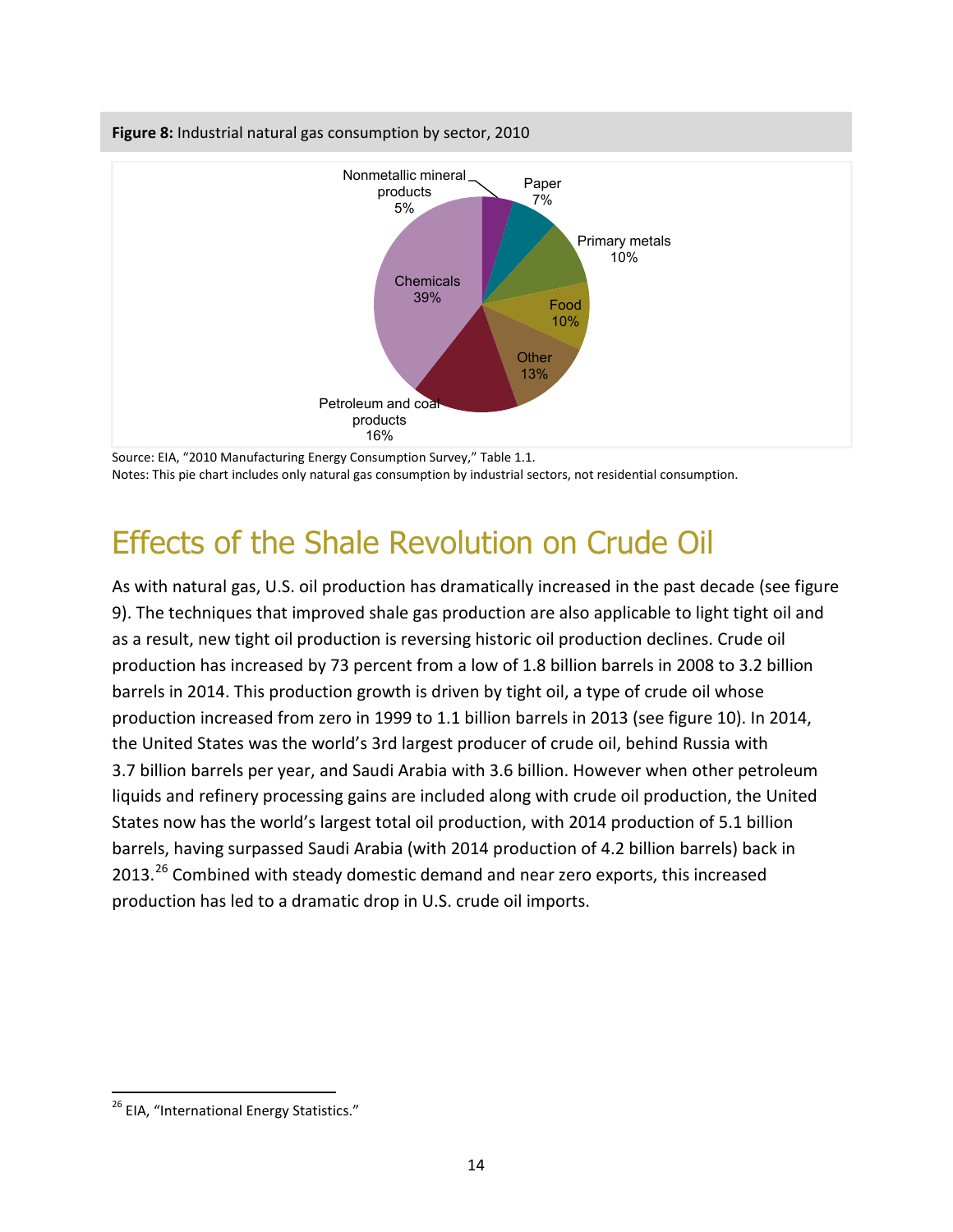<span id="page-18-0"></span>



Source: EIA, "U.S. Crude Oil Supply & Disposition"; EIA, Annual Energy Outlook 2015, table 11. Notes: Data for 2015 and later years are forecasts.

<span id="page-18-1"></span>



Source: EIA, Annual Energy Outlook 2014 Early Release, fig. 1; EIA, Annual Energy Outlook 2015, table 11. Notes: Data for 2014 and later years are forecasts.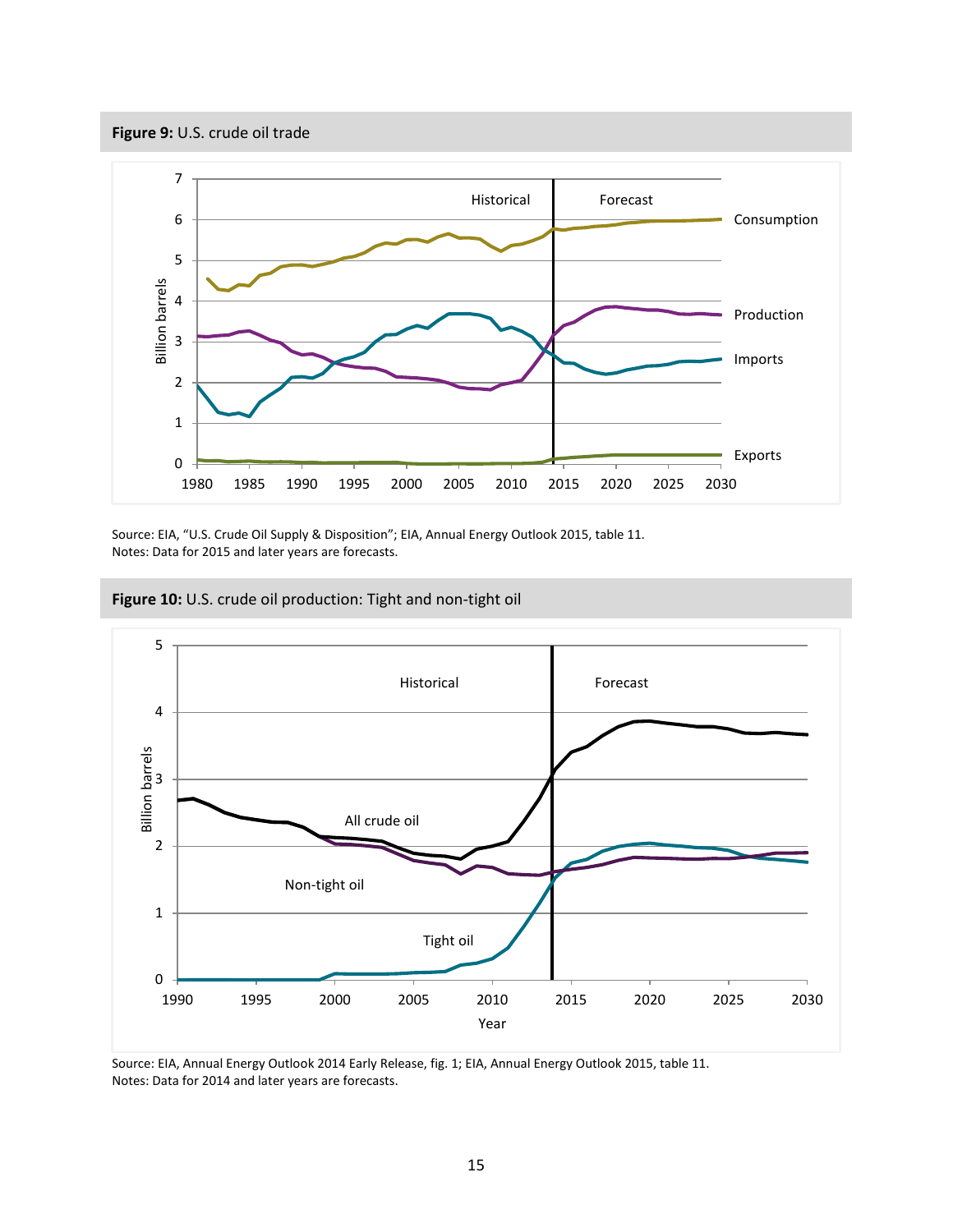The shale revolution has also likely reduced oil prices, at least in the short term.<sup>[27](#page-19-0)</sup> For example, global spare production was low in 2012 and thus oil prices at that time could have been significantly higher without the increased U.S. crude oil production from shale and other tight resources.<sup>[28](#page-19-1)</sup> However, both supply and demand are much more elastic in the long run, reducing the sensitivity of world oil market prices to small increases in production from non-OPEC members.<sup>[29](#page-19-2)</sup> This means that the long term impact of the shale revolution on prices should be smaller than the short term impact.

In addition to lowering price levels, the shale revolution may also have reduced price volatility. Large fixed costs and low marginal costs mean that production at existing wells is relatively unresponsive to price but the drilling of new wells is highly responsive.<sup>[30](#page-19-3)</sup> However, traditional oil wells are slow to drill and they produce oil over a very long lifetime, so it takes a long time for changes in the rate of new well drilling to change total conventional oil output. As a result of these two effects, when there is an unexpected change in the price of crude oil, it takes a long time for increased (decreased) conventional supply to move prices back to their long run level. However, shale is the complete opposite of conventional oil in these areas. Shale oil drilling is much faster than conventional drilling and a shale well also has a much shorter lifetime.<sup>[31](#page-19-4)</sup> As a result, shale oil production is able to increase or decrease much more quickly,  $32$  mitigating the impacts of price fluctuations, with the size of this mitigation depending on how much of the world's marginal oil production is in shale oil. Shale's ability to mitigate price swings may be of great importance in the future if Saudi Arabia is no longer willing to increase or decrease its oil production in order to produce the same effect.

<span id="page-19-0"></span> $27$  To be clear, while prices are lower than they would be without the shale revolution, this does not necessarily imply that oil prices will fall over time or that the fall in oil prices starting in late 2014 was due to the shale revolution.

<span id="page-19-1"></span> $^{28}$  EIA, Technically Recoverable Shale Oil and Shale Gas Resources: An Assessment of 137 Shale Formations in 41 Countries Outside the United States, 11.<br><sup>29</sup> Ibid.

<span id="page-19-2"></span>

<span id="page-19-4"></span><span id="page-19-3"></span><sup>&</sup>lt;sup>30</sup> Anderson, Kellogg, and Salant, Hotelling Under Pressure, 2.<br><sup>31</sup> Maugeri, The US Shale Oil Boom: A U.S. Phenomenon, 11.<br><sup>32</sup> Ibid.

<span id="page-19-5"></span>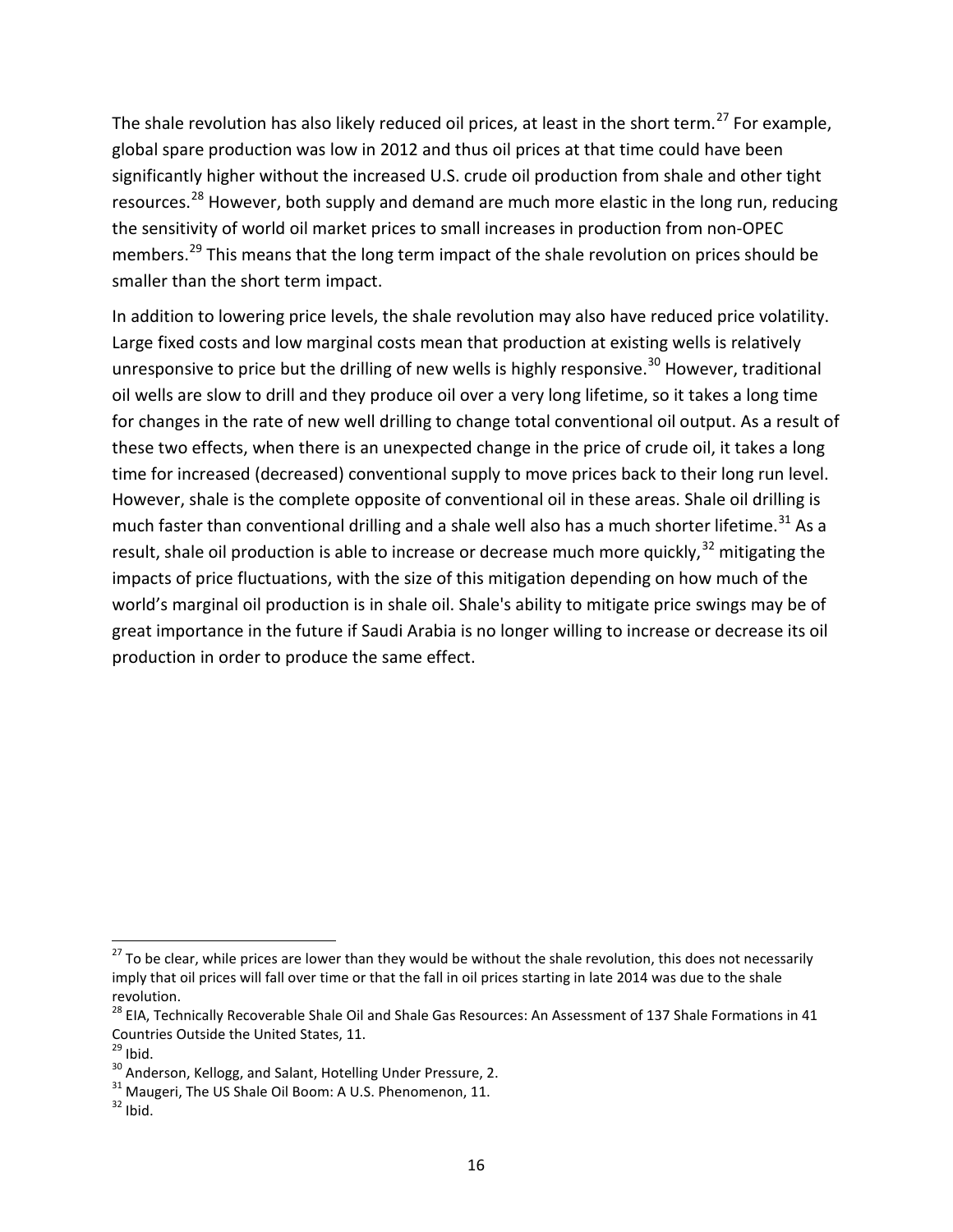### Effects of the Shale Revolution on Finished Petroleum Products



<span id="page-20-0"></span>**Figure 11:** U.S. finished petroleum products trade

Sources: EIA, "U.S. Finished Petroleum Products Renewable Fuels and Oxygenate Plant Net Production"; EIA, "U.S. Exports of Finished Petroleum Products"; EIA, "U.S. Imports of Finished Petroleum Products"; EIA, "U.S. Refinery and Blender Net Production of Finished Petroleum Products"; EIA, "U.S. Product Supplied of Finished Petroleum Products."

The United States has long been the world's largest producer and consumer of finished petroleum products,  $33$  but it is now also seeing a significant increase in exports of these products (see figure 11). These exports are a consequence of increased domestic crude production interacting with a number of other factors. Although the United States is a net importer of crude oil, the new U.S. crude oil being produced because of the shale revolution is a particular type of crude (light sweet crude) that is not easily substitutable for other types. Normally, this might cause the United States to reduce imports and increase exports of this crude. However, while imports of this particular type of crude have fallen dramatically (see figure 12), total crude exports have not greatly increased. This is because, as is discussed in more detail in Section 5, the United States prohibits the export of crude oil under all but a small number of circumstances. The export of finished petroleum products, however, is not restricted. This lowers the domestic crude oil price relative to the world price, while

<span id="page-20-1"></span><sup>&</sup>lt;sup>33</sup> EIA, "International Energy Statistics."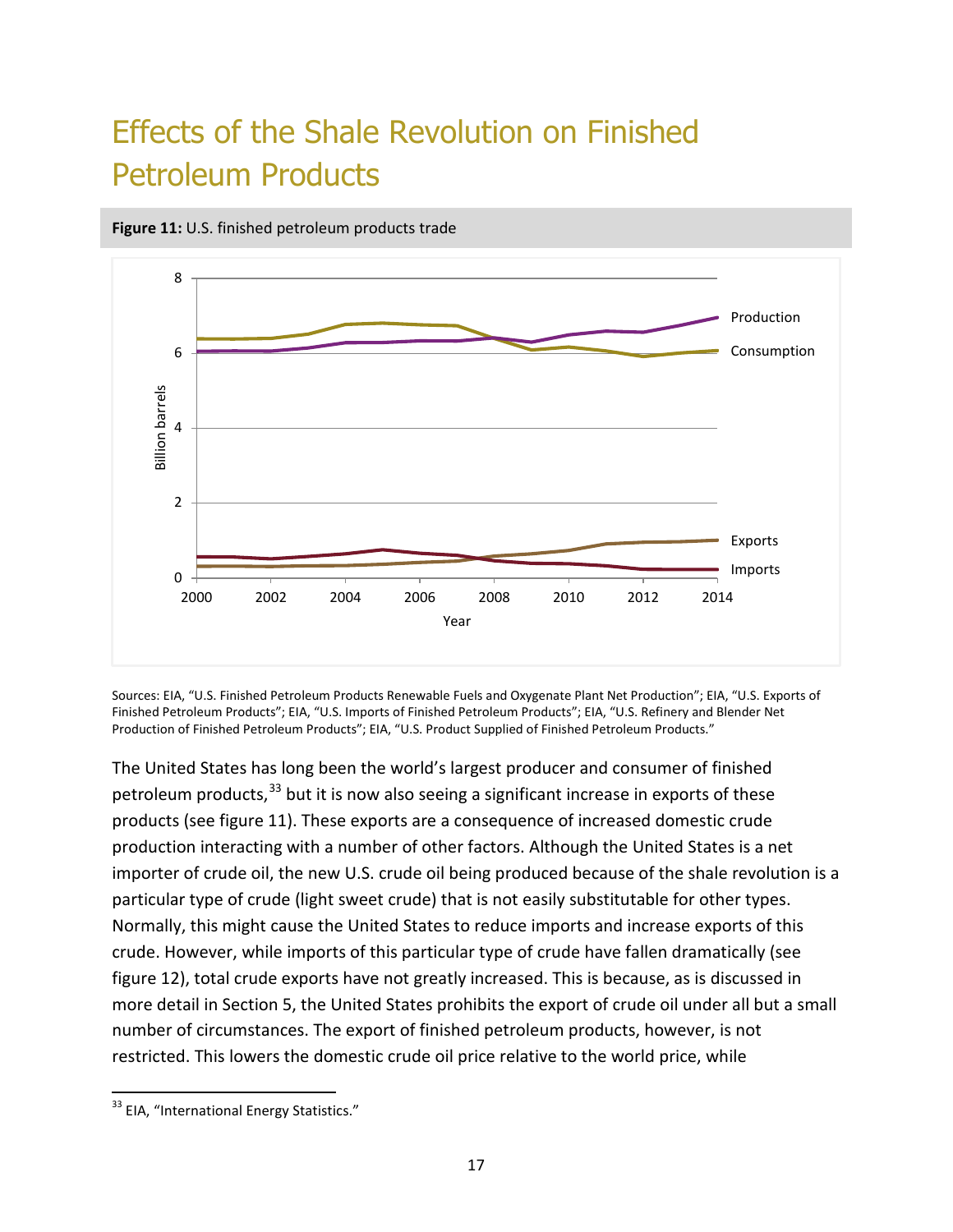maintaining the equality of world prices for finished products. As a result, firms are incentivized to refine the oil domestically (as opposed to refining it overseas) and then export the refined products.



<span id="page-21-0"></span>![](_page_21_Figure_2.jpeg)

Source: EIA, "Imports of Light Sweet from World to Total U.S."

#### Macroeconomic Effects of the Shale Revolution

The improvements in industry competitiveness induced by the shale revolution have benefits for the U.S. economy as a whole. In a report for the American Chemistry Council, IHS found that unconventional oil and gas development increased U.S. GDP by \$284 billion and employment by 2.1 million in 2012.<sup>[34](#page-21-1)</sup> Other studies by Citigroup,  $35$  CBO,  $36$  McKinsey,  $37$  and Houser and Mohan<sup>[38](#page-21-5)</sup> also found that the shale revolution substantially increased GDP and

<span id="page-21-3"></span><span id="page-21-2"></span>

<span id="page-21-1"></span><sup>&</sup>lt;sup>34</sup> IHS, America's New Energy Future, vol. 3.<br><sup>35</sup> Edward L. Morse et al., *ENERGY 2020: North America, the New Middle East?*<br><sup>36</sup> Congressional Budget Office (CBO), *The Economic and Budgetary Effects of Producing Oil an Shale.*<br><sup>37</sup> Lund et al., *Game Changers: Five Opportunities for US Growth and Renewal.*<br><sup>38</sup> Houser and Mohan, "Fueling Up: The Economic Implications of America's Oil and Gas Boom. "

<span id="page-21-4"></span>

<span id="page-21-5"></span>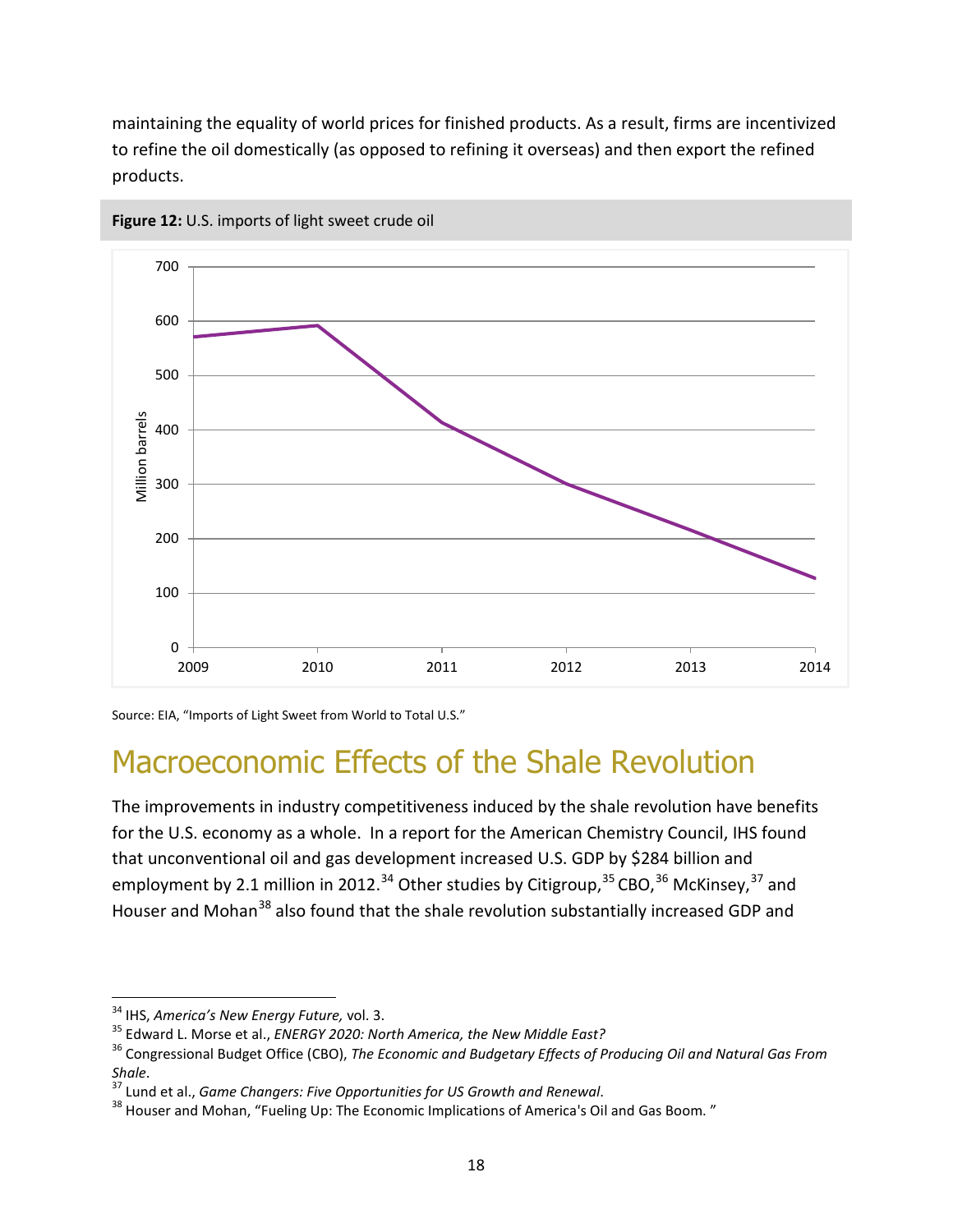employment (see table 1). Hausman and Kellogg found that the welfare benefits to the U.S. economy from the shale revolution averaged \$48 billion per year from 2007–2013.<sup>[39](#page-22-3)</sup>

| <b>Source</b>           | <b>GDP Increase</b><br>(billion \$) <sup>a</sup> | <b>Employment Increase</b><br>$(millions)^{a}$ |
|-------------------------|--------------------------------------------------|------------------------------------------------|
| Citigroup (2012)        | 370 to 624                                       | 3.6                                            |
| McKinsey (2013)         | 380 to 690                                       | 1.0 to 1.7                                     |
| IHS (2013)              | 533                                              | 3.9                                            |
| Houser and Mohan (2014) | 96 to 327                                        | $0.8$ to 2.5                                   |
| CBO (2014)              | $157^{\circ}$                                    | 0 by assumption                                |

<span id="page-22-0"></span>**Table 1:** Estimates of the long-run macroeconomic effects of the shale revolution

Source: (1) Edward L. Morse et al., ENERGY 2020: North America, the New Middle East; (2) Lund et al., Game Changers: Five Opportunities for US Growth and Renewal; (3) IHS, *America's New Energy Future,* vol. 3; (4) Houser and Mohan, "Fueling Up: The Economic Implications of America's Oil and Gas Boom."; (5) Congressional Budget Office (CBO), The Economic and Budgetary Effects of Producing Oil and Natural Gas From Shale.

<span id="page-22-1"></span>Notes:<br>a Different studies use different measures of GDP and employment which are similar but not identical.

<span id="page-22-2"></span><sup>b</sup> CBO reports that GDP in 2040 will be 0.9 percent higher due to the Shale Revolution. In order to create a measure more comparable with other studies (which use dollar values and near term GDP), I multiply 0.9 percent by US GDP in 2014 (\$17,418.9 billion according to Bureau of Economic Analysis, National Income and Product Accounts).

However, these studies are not peer-reviewed, and the peer reviewed literature on the shale revolution is much sparser. This may be a problem: Kinnaman reviewed several non-peer reviewed studies from before 2012 and he argues that the true economic impacts of shale gas extraction are likely smaller than what was found in these studies.<sup>[40](#page-22-4)</sup> Although the studies reviewed in previous paragraph came out after Kinnaman's paper did, the criticism of not being peer-reviewed does still apply. And while the peer-reviewed literature has grown since Kinnaman's publication, $41$  these studies have typically not estimated the macroeconomic effects of the shale revolution. An exception is Vipin, who found that a hypothetical 10 percent natural gas production increase would increase GDP by \$23 to \$100 billion and employment by 400,000 jobs. For comparison, actual natural gas production increased by 27 percent from 2008–2014 while oil production also increased by 73 percent. $42$ 

#### Other Issues in the Shale Revolution

The shale revolution has a number of important effects outside of its direct impact on oil and gas producing sectors or its indirect economic impact on the macroeconomy. For example, increased domestic fossil fuel production can lead to greater energy security by insulating the United States from supply disruptions and by reducing world oil price volatility. However, some commentators have expressed concerns about the size and permanence of the shale

<span id="page-22-4"></span>

<span id="page-22-6"></span><span id="page-22-5"></span>

<span id="page-22-3"></span><sup>&</sup>lt;sup>39</sup> Hausman and Kellogg, "Welfare and Distributional Implications of Shale Gas," 25.<br><sup>40</sup> Kinnaman, "The Economic Impact of Shale Gas Extraction: A Review of Existing Studies."<br><sup>41</sup> Chyong and Reiner, "Economics and Poli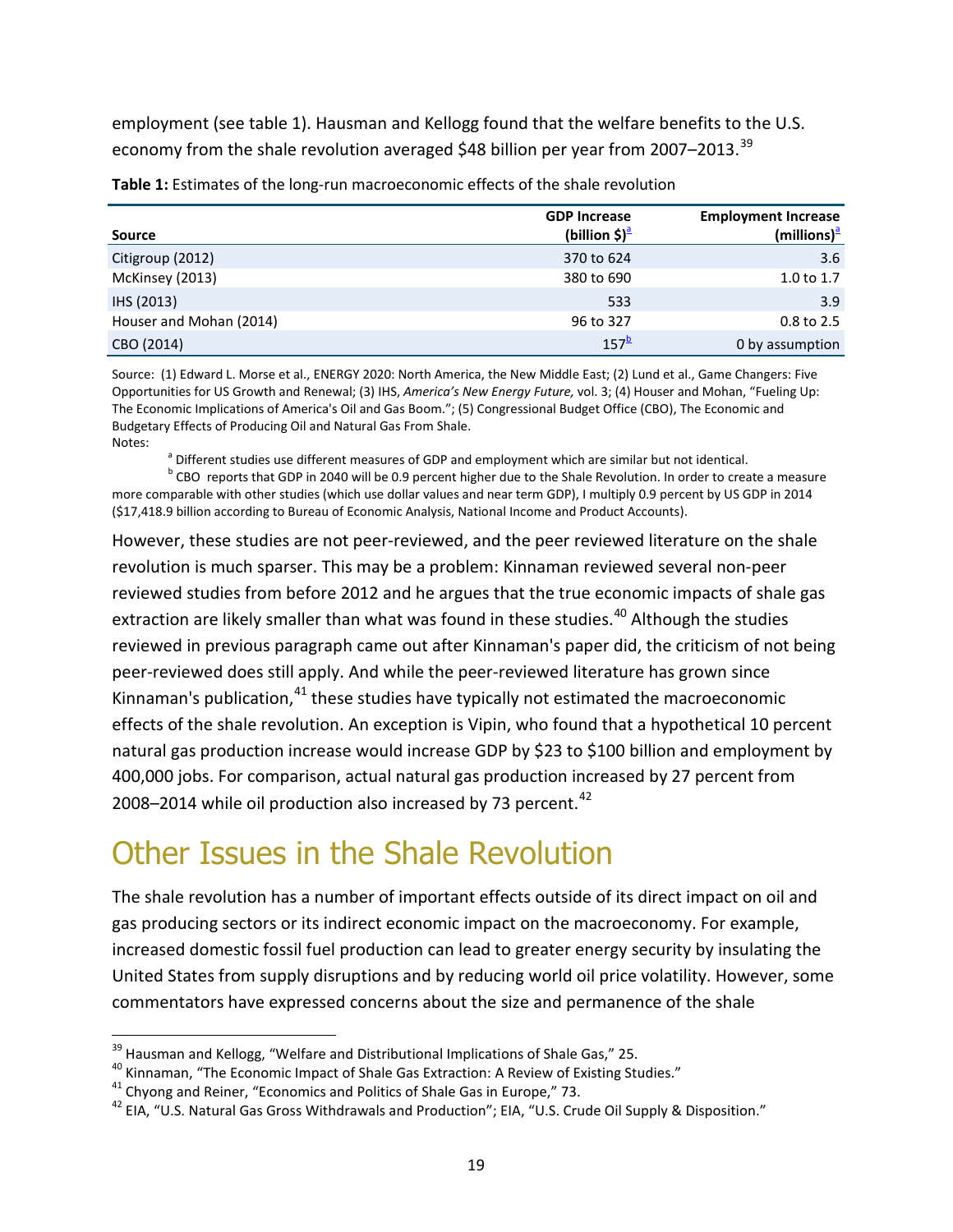revolution, as well as the environmental consequences of fossil fuel extraction and consumption.

#### **Energy Security and Price Volatility**

Prior research has found that the shale revolution has had a positive impact on U.S. energy security, although not in the manner often popularly discussed. The shale revolution will not make the United States energy independent in the sense of autarky: the United States is still projected to import and export large amounts of crude oil, refined products, and natural gas.<sup>[43](#page-23-0)</sup> And even if U.S. net oil imports became zero or negative (i.e. net exports occurred), the U.S. price of petroleum products (such as gasoline) would still be determined by the world price of those products. Moreover, although the reduction in U.S. net imports of energy products will allow the United States to significantly reduce its crude oil imports from the Persian Gulf<sup>[44](#page-23-1)</sup> and eliminate the need for LNG imports, any reduction in production (or threats to production) in the Middle East will still affect the world price of oil, and thus U.S. prices too. However, Brown and Huntington note that "when it comes to oil security, what matters is the stability of the marginal source of world oil production, not the stability of the oil supplied to the United States."[45](#page-23-2) Specifically, increased oil production in the non-risky United States would decrease the share of global oil production in risky locations and thus reduce world oil price volatility, benefiting all oil consumers, including the United States.<sup>[46](#page-23-3)</sup>

#### **Uncertainty of Supply Projections**

However, despite its benefits, the short history of large scale shale extraction means that there is uncertainty about important features of shale gas plays that will determine how much oil and gas is ultimately produced. This has manifested in questions about the permanence of the production increases brought about by the shale revolution. For example, it is widely accepted that in the first few years of life, production from a shale gas well declines rapidly, much more rapidly than in a conventional well, before leveling off. Although this is often used as a stylized fact expressing the short lifespan of national shale production, production estimates of total shale resources already take this drop into account<sup>[47](#page-23-4)</sup> and estimates, such as those from the EIA,<sup>[48](#page-23-5)</sup> still show that the shale revolution will significantly increase U.S. production for decades to come. Other more subtle disagreements have occurred over the exact parameters which define this drop. Small changes in the values of these parameters can greatly impact national

<span id="page-23-1"></span>

<span id="page-23-2"></span>

<span id="page-23-4"></span><span id="page-23-3"></span>

<span id="page-23-0"></span><sup>&</sup>lt;sup>43</sup> EIA, Annual Energy Outlook 2015.<br><sup>44</sup> EIA, "Imported Liquids by Source, Reference Case."<br><sup>45</sup> Brown and Huntington, "Assessing the U.S. Oil Security Premium."<br><sup>45</sup> Ibid.<br><sup>47</sup> Jacoby, O'Sullivan, and Paltsev, "The Inf

<span id="page-23-5"></span>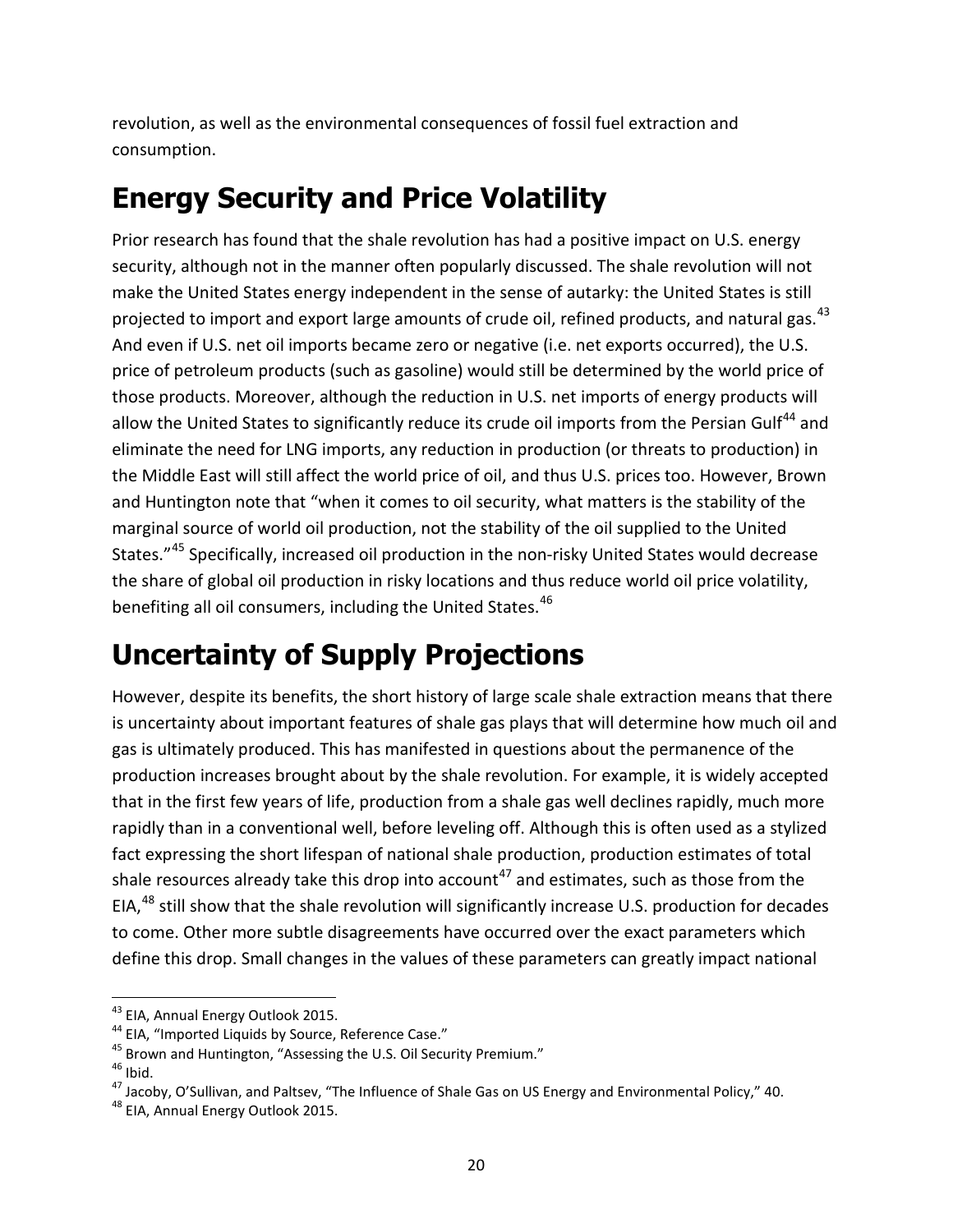estimates of the expected ultimate recovery from shale resources. Unfortunately, since large scale shale gas extraction has been occurring for less than a decade, there is still legitimate disagreement over the exact values of these parameters.

In particular, a number of commentators have criticized industry and government modelers for estimating shale resources using assumptions that are too optimistic. Hughes contends that due to the scarcity of high-productivity shale plays and sweet-spots within these plays, actual shale production is likely to be below the forecasts from the EIA. $49$  Other sources have also expressed doubts of the reliability of EIA estimates. Richter states that EIA assessments of total resource recovery are potentially overestimated due to extrapolation from non-representative production histories.<sup>[50](#page-24-1)</sup> And McGlade, Speirs, and Sorrell note that the EIA uses assumptions about the expected ultimate recovery of oil and gas that are 68 percent higher than those estimated by the U.S. Geological Survey.<sup>[51](#page-24-2) [52](#page-24-3)</sup> But there has been pushback against these criticisms as well. For example, Maugeri notes that concentrating drilling on sweet-spots is not unique to shale.<sup>[53](#page-24-4)</sup> "Grabbing the low hanging fruit" is something that the oil and gas industry has done throughout its history and it has led to learning how to "grasp the more difficult fruits," resulting in ultimate recovery estimates that are much larger than initially estimated.

#### **The Environment**

Although the economic effects of the shale revolution are very positive, significant environmental concerns have been raised by papers such as Osborn,<sup>[54](#page-24-5)</sup> Jackson,<sup>[55](#page-24-6)</sup> and Karion et al.<sup>[56](#page-24-7)</sup> Topics of concern have included the effect of fracking on local water resources and global greenhouse gas emissions, as well as the inducement of minor earthquakes. However, other authors have defended fracking and criticized the accuracy of these environmental concerns.

<span id="page-24-1"></span><span id="page-24-0"></span><sup>&</sup>lt;sup>49</sup> Hughes, "Energy: A Reality Check on the Shale Revolution."<br><sup>50</sup> Richter, "From Boom to Bust? A Critical Look at US Shale Gas Projections."<br><sup>51</sup> McGlade, Speirs, and Sorrell, "Methods of Estimating Shale Gas Resources

<span id="page-24-3"></span><span id="page-24-2"></span>Implications."<br><sup>52</sup> For a review of the challenges to estimating gas resources, see also Lee and Sidle, "Gas-Reserves Estimation in<br>Resource Plays."

<span id="page-24-5"></span><span id="page-24-4"></span><sup>&</sup>lt;sup>53</sup> Maugeri, *The US Shale Oil Boom: A U.S. Phenomenon*, 10.<br><sup>54</sup> Osborn et al., "Methane Contamination of Drinking Water Accompanying Gas-Well Drilling and Hydraulic Fracturing."<br><sup>55</sup> Jackson et al., "Increased Stray Gas Abundance in a Subset of Drinking Water Wells near Marcellus Shale Gas

<span id="page-24-6"></span>Extraction."<br><sup>56</sup> Karion et al., "Methane Emissions Estimate from Airborne Measurements over a Western United States Natural

<span id="page-24-7"></span>Gas Field."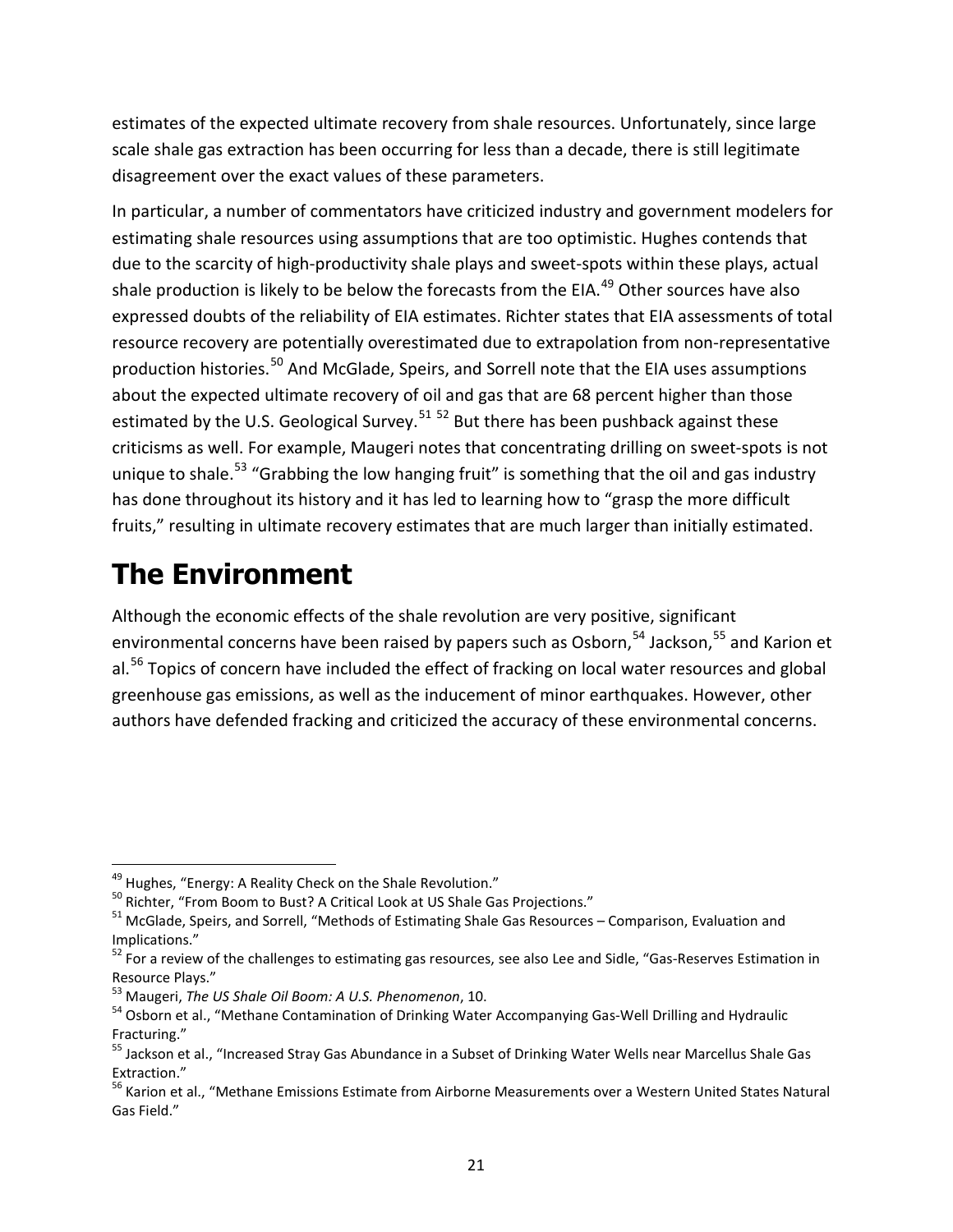Papers by Newell and Rami,<sup>[57](#page-25-0)</sup> Houser and Mohan,<sup>[58](#page-25-1)</sup> Maugeri,<sup>[59](#page-25-2)</sup> Vidic et al.,<sup>[60](#page-25-3)</sup> Cathles et al.,<sup>[61](#page-25-4)</sup> and Allen et al. $^{62}$  $^{62}$  $^{62}$  address many of the same environmental issues as the aforementioned papers but come to seemingly opposite conclusions.<sup>63</sup>

The effect of hydraulic fracturing on groundwater provides a good example of this disagreement. Dimock, Pennsylvania has drinking water so full of natural gas that it can be lit on fire.<sup>[64](#page-25-7)</sup> Hydraulic fracturing has been considered a possible culprit because Dimock's drinking water comes from underground wells and the region has recently experienced rapid growth in shale gas extraction. Natural gas from natural gas wells can infiltrate groundwater through faults in the gas wells' steel casings or cement seals.<sup>[65](#page-25-8)</sup> Although natural gas is not considered a health hazard with respect to ingestion, it can be oxidized by bacteria, leading to secondary water-quality issues, and high concentrations of it can be explosive.<sup>[66](#page-25-9)</sup>

Papers disagree on what role hydraulic fracturing plays in such contamination. Osborn found that water wells close to natural gas wells utilizing hydraulic fracturing had statistically significantly higher concentrations of natural gas compared to water wells farther away from gas wells. However, Vidic notes that Osborn does not have baseline data for gas concentrations at these wells before drilling of the natural gas wells. It also states that the natural gas concentrations reported in Osborn are not dissimilar either from values for groundwater from areas of Pennsylvania and West Virginia prior to shale extraction or to samples in New York State, where hydraulic fracturing is currently banned. Thus it may be that Osborn detected elevated gas levels that existed prior to well drilling. Vidic supports this interpretation by citing a report by Boyer et al., which studied well chemistry in Pennsylvania both before and after the drilling of nearby Marcellus Shale gas wells. Boyer et al. found no statistically significant differences in natural gas concentrations either after drilling or related to the water well's distance from drilling. [67](#page-25-10)

<span id="page-25-2"></span>

<span id="page-25-4"></span><span id="page-25-3"></span>

<span id="page-25-1"></span><span id="page-25-0"></span><sup>&</sup>lt;sup>57</sup> Newell and Raimi, "Implications of Shale Gas Development for Climate Change."<br><sup>58</sup> Houser and Mohan, "Fueling Up: The Economic Implications of America's Oil and Gas Boom."<br><sup>59</sup> Maugeri, *The US Shale Oil Boom: A U.S.* Howarth, R. Santoro, and Anthony Ingraffea."<br><sup>62</sup> Allen et al., "Measurements of Methane Emissions at Natural Gas Production Sites in the United States."<br><sup>63</sup> For a review of the many papers on the environmental effects of

<span id="page-25-5"></span>

<span id="page-25-6"></span>

Muehlenbachs, and Olmstead, "The Economics of Shale Gas Development" or Hausman and Kellogg, "Welfare and Distributional Implications of Shale Gas."<br><sup>64</sup> Abdulaziz, "Lighting Water on Fire."<br><sup>65</sup> Jackson et al., "Increased Stray Gas Abundance in a Subset of Drinking Water Wells near Marcellus Shale Gas

<span id="page-25-7"></span>

<span id="page-25-8"></span>Extraction"; Vidic et al., "Impact of Shale Gas Development on Regional Water Quality."<br>
<sup>66</sup> Ibid.<br>
<sup>67</sup> Boyer et al., "The Impact of Marcellus Gas Drilling on Rural Drinking Water Supplies."

<span id="page-25-10"></span><span id="page-25-9"></span>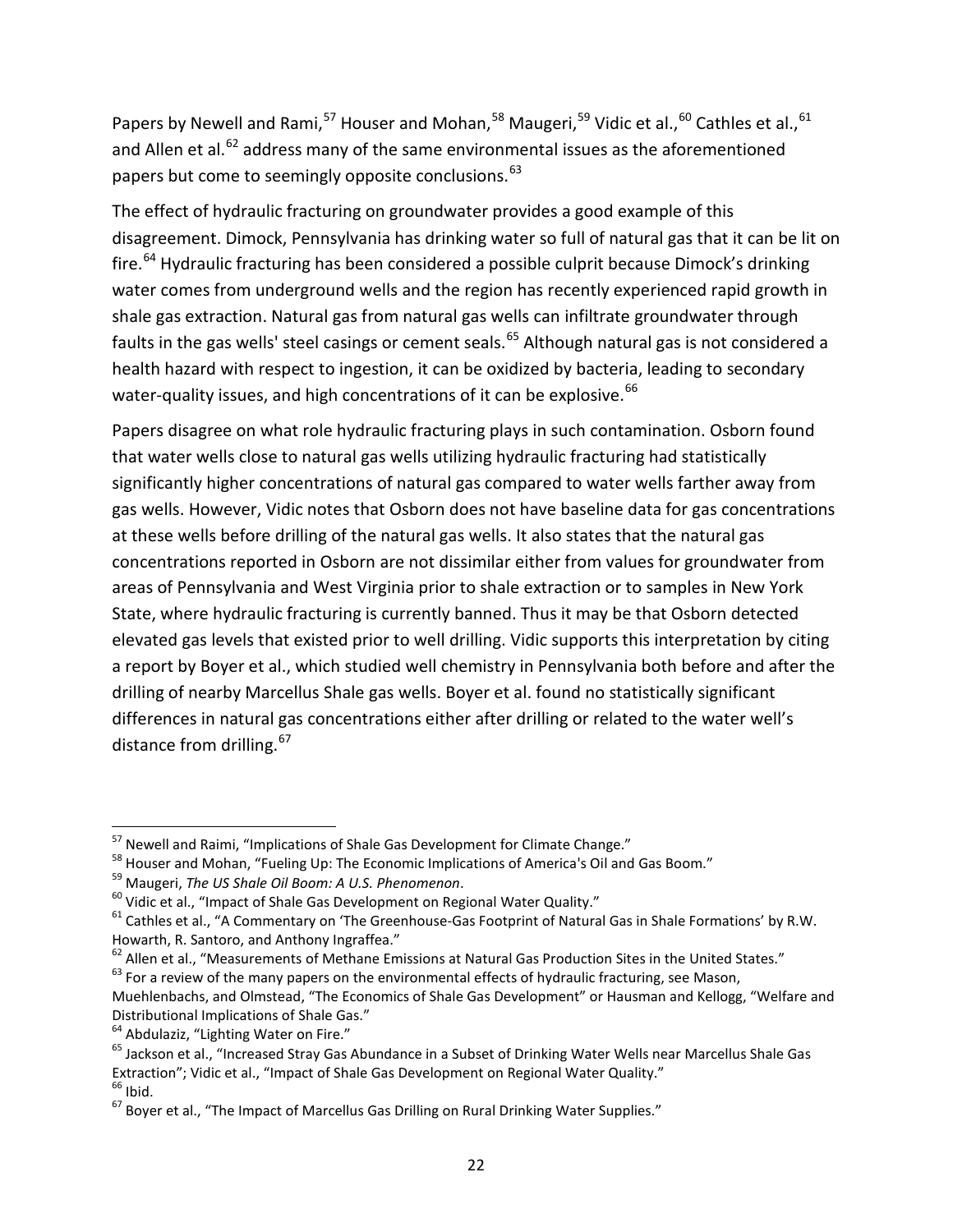This type of disagreement occurs not just for water resources, but for greenhouse gas emissions and earthquakes as well. This means that the literature has not reached a consensus as to what the environmental impacts of fracking are or whether fracking (and shale) has better, worse, or similar environmental impacts compared to conventional fossil fuel extraction.

### Areas for Future Research on the Shale Revolution

The shale revolution has transformed the energy landscape, both within the United States and internationally. As a result of its broad implications, there are many different issues relating to the shale revolution which could be profitably researched. For example, while many papers have found that the shale revolution has economic benefits, Kinnaman has raised a number of methodological concerns with these papers that cast doubt over their results. A paper that reevaluated these estimates in a computable general equilibrium model, while taking Kinnaman's criticisms into account, could rigorously confirm or deny the conventional wisdom on the shale revolution's effects. Alternatively, an econometric model could be used to estimate cost functions for manufacturing or other industries. This would allow the researcher to calculate how production and prices would have looked without the natural gas price drop caused by the shale revolution. Another avenue is to examine the international effects of the shale revolution: if the United States is importing less oil and natural gas, where did those resources go instead? A paper could examine what international trade flows would be like if the shale revolution had never happened.

## <span id="page-26-0"></span>**Liquefied Natural Gas Exports**

Because of increased U.S. natural gas production and rising foreign natural gas prices, natural gas prices in Europe and Asia are now almost triple prices in the United States (see figure 13). These prices incentivize the export of natural gas from the United States. Several studies have found that such exports would benefit the United States economically. However, competing environmental benefits and concerns mean that it is not clear if the environmental effects of exports are net positive or net negative. This section will review these issues for LNG exports, starting with current policy before moving to discuss the projected impact of exports on the U.S. economy and environment, as well as impacts in foreign countries.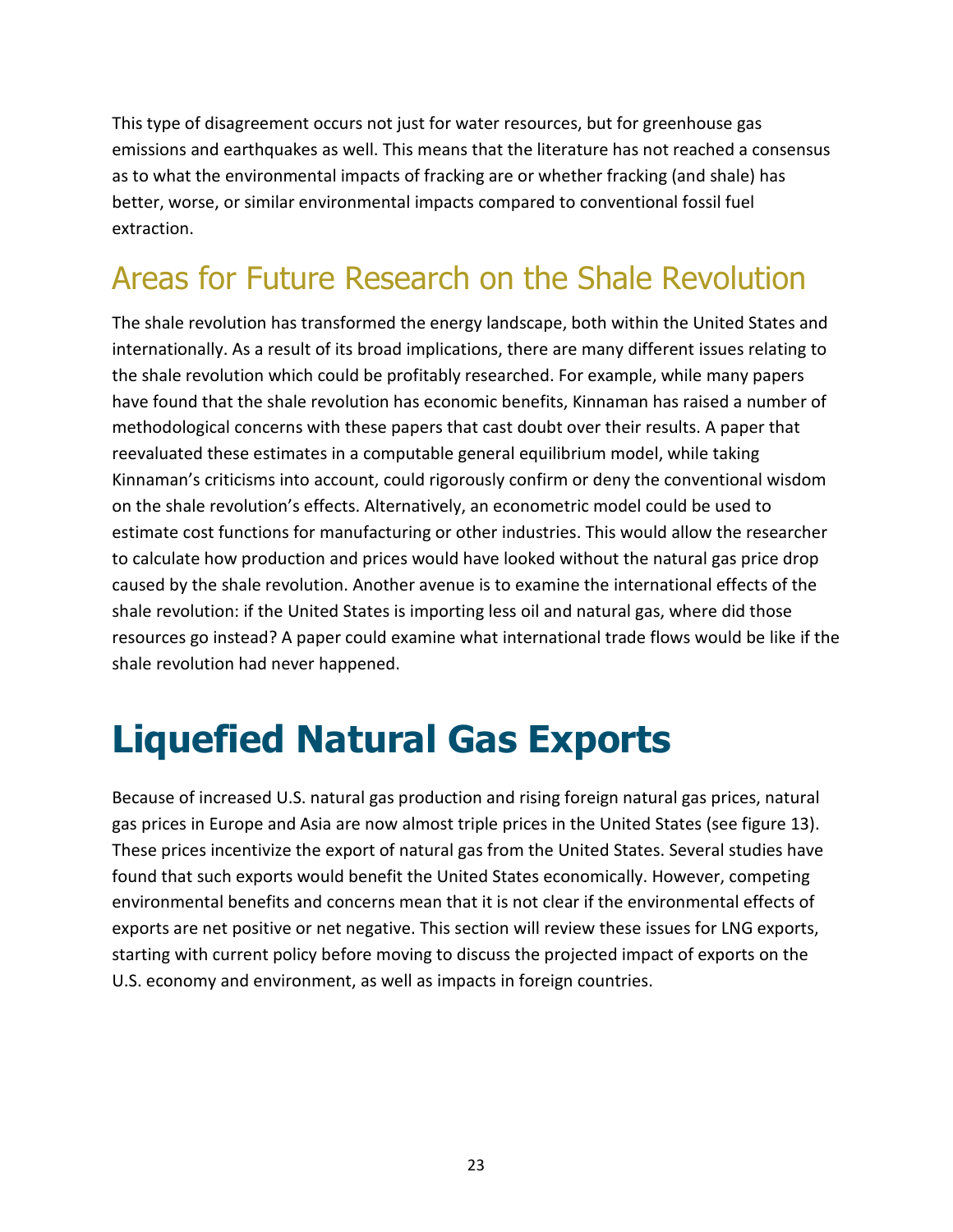<span id="page-27-0"></span>**Figure 13:** World LNG prices in April 2015

![](_page_27_Figure_1.jpeg)

Source: Federal Energy Regulatory Commission, "World LNG Estimated April 2015 Landed Prices."

#### Background of LNG Exports

Fundamentally, LNG is just a method for transporting natural gas, with the other major method being pipelines. Pipelines are the most common and least costly method for transporting natural gas in most cases, but the construction of undersea gas pipelines to reach high price European and Asian markets is not economical with current technology. When pipelines are not available, liquefaction can be used instead. In this method, natural gas is cooled into a liquid at liquefaction facilities located at ports and then loaded onto specialized tanker ships. The LNG is then turned back into a gas at a regasification facility at the destination port.

Although it avoids the need for pipeline connections between continents, LNG has problems of its own. For one, it is expensive. Medlock estimates that for a firm exporting LNG to Japan during 2011–2020, acquiring natural gas at a U.S. Gulf Coast export terminal would only be 44 percent of total costs, while liquefying and transporting that gas to Japan would make up the remaining 56 percent of costs.<sup>[68](#page-27-1)</sup> In addition, U.S. exports of natural gas also face a number of regulatory hurdles. Firms that wished to export natural gas would need to consider regulations from the Office of Fossil Energy, the Federal Energy Regulatory Commission (FERC), United

<span id="page-27-1"></span> <sup>68</sup> Author's calculations from Medlock, *U.S. LNG Exports: Truth and Consequence*, 30.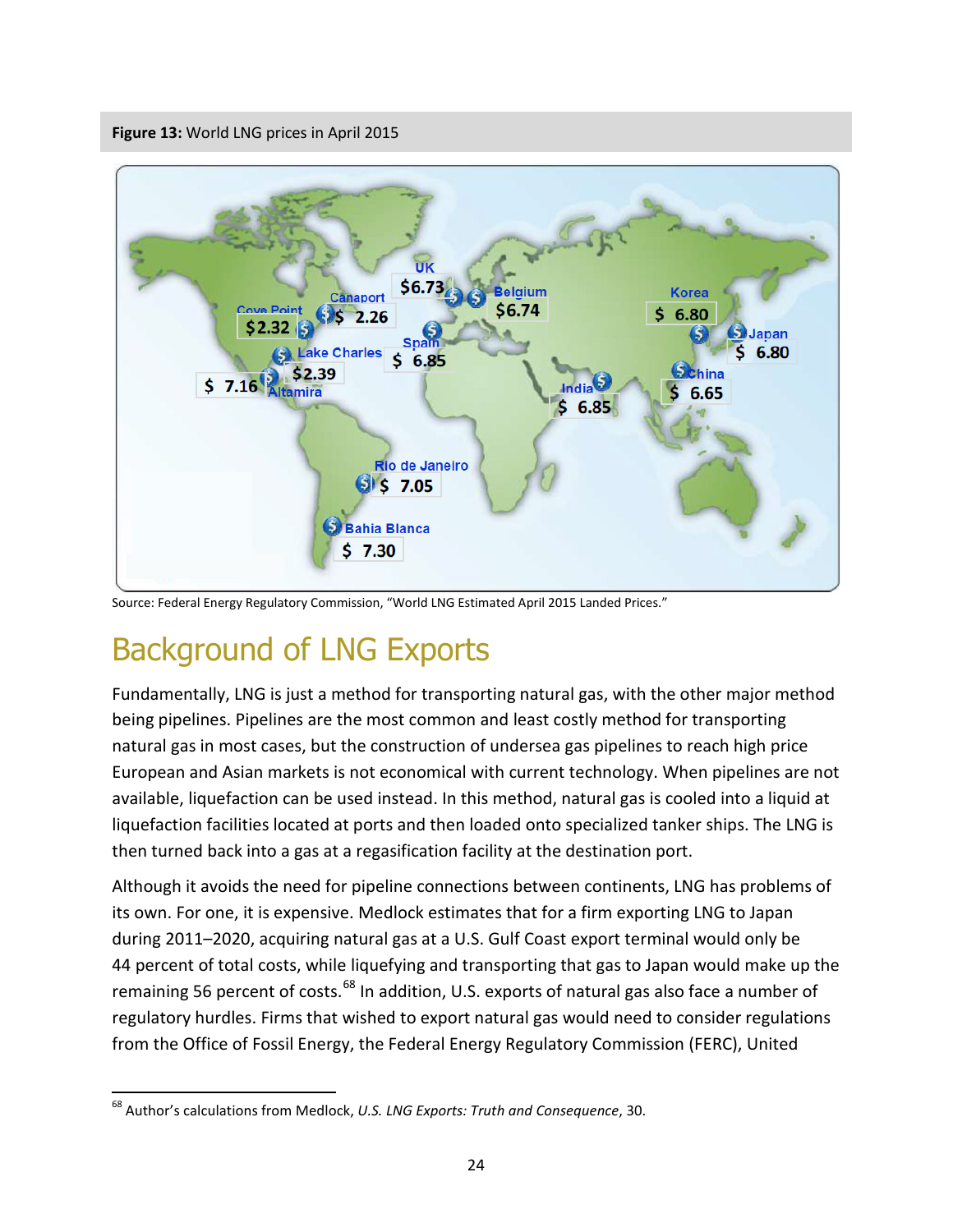States Coast Guard, the Pipeline and Hazardous Materials Safety Administration, the Clean Air Act, the Coastal Zone Management Act, and the Clean Water Act, among others.<sup>[69](#page-28-0)</sup> Any parties opposed to export can use these regulatory approval requirements to slow or block the siting of facilities and thus inhibit export.<sup>[70](#page-28-1)</sup> However, regulations do not appear to be so stringent as to completely prevent exports. As of April 14, 2015 export terminals at Sabine, LA, Hackberry, LA, Freeport, TX, Corpus Christi, TX, and Cove Point, MD have been approved by FERC and are under construction.<sup>[71](#page-28-2)</sup>

Current policy could still be changed in a number of ways in order to reduce the regulatory burden of exports further. For example, export authorization would be easier for firms to acquire if the United States signed a free trade agreement<sup>[72](#page-28-3)</sup> with the EU or passed legislation to permit LNG exports to specific countries, such as NATO allies. However, even in the absence of any direct exports, indirect exports could occur via Canada. This could occur either by U.S. firms directly contracting with Canadian LNG export terminals or by Canada exporting more Canadian produced gas to Asia or Europe by decreasing their net exports to the United States.<sup>[73](#page-28-4)</sup>

### The Impact of LNG Exports

Prior quantitative research has found that LNG exports would have, on net, positive economic benefits for the United States. According to this literature, exports would increase domestic natural gas prices and reduce domestic natural gas consumption somewhat, but most of the exports would actually come from increased natural gas extraction. This would lead to net economic benefits for the United States as GDP and employment increase. And while exports would increase domestic greenhouse gas (GHG) emissions, their effect on world GHG emissions is ambiguous. But in either case, exports would reduce Europe's dependence on Russian gas.

<span id="page-28-3"></span><span id="page-28-2"></span><sup>71</sup> Federal Energy Regulatory Commission, "North American LNG Import/ Export Terminals Approved."<br><sup>72</sup> Department of Energy approval for exports requires that they be "consistent with the public interest." Exports to free trade agreement countries are automatically deemed consistent with the public interest. See 15 U.S.C.§717b(c). Regulations implementing this section of the NGA were promulgated under 18 C.F.R. Part 153,

<span id="page-28-0"></span> <sup>69</sup> See Ratner et al., *US Natural Gas Exports: New Opportunities, Uncertain Outcomes* for a detailed discussion of

<span id="page-28-1"></span>the relevant regulation.<br><sup>70</sup> Krupnick and Kopp, *Attaining Sustainable Development of Oil and Gas in North America: A Review of the <i>Environmental Regulatory Landscape*, 13.

<sup>&</sup>quot;Applications for Authorization to Construct, Operate, or Modify Facilities Used for the Export or Import of Natural Gas." Canada, Mexico, and the Republic of Korea (South Korea) are the only major natural gas importers with which the United States has a free trade agreement.<br><sup>73</sup> Berzins, *European Views On American Natural Gas Exports*, 8.

<span id="page-28-4"></span>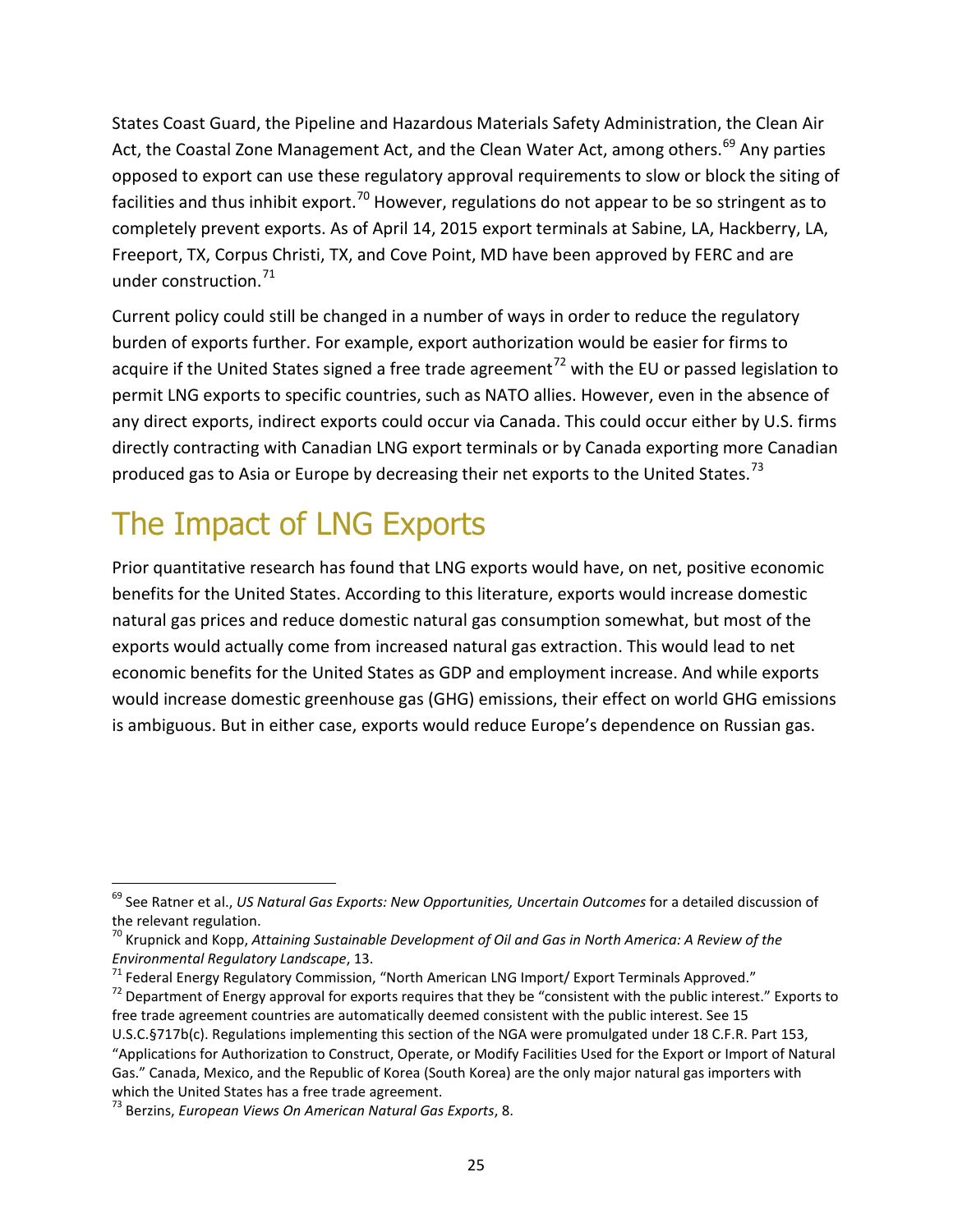#### **Macroeconomics**

First, in regards to macroeconomic effects, a number of studies have examined the impact of LNG exports on the U.S. economy (see table 2).<sup>[74](#page-29-1)</sup> They have found that LNG exports would be a net benefit to the economy<sup>[75](#page-29-2)</sup> and that these benefits increase as more natural gas is exported.<sup>[76](#page-29-3) [77](#page-29-4)</sup> U.S. natural gas prices are projected to rise by a few percent, stimulating new production which would provide 61 percent to 84 percent of the LNG for export.<sup>[78](#page-29-5)</sup> Most of the rest of the exported natural gas would come from reduced domestic gas usage due to the higher prices, with only a minor contribution from increased imports from Canada.<sup>[79](#page-29-6)</sup>

|                    | Domestic natural gas price | <b>Annual GDP increase</b> | <b>Employment increase</b> |
|--------------------|----------------------------|----------------------------|----------------------------|
| <b>Study</b>       | increase (percent)         | (billion \$)               | (thousands)                |
| Deloitte (2011)    | 1.7                        | Not Estimated              | Not Estimated              |
| Navigant (2012)    | 3.0 to 6.7                 | Not Estimated              | Not Estimated              |
| ICF (2013)         | 12.5                       | 25.4 to 37.2               | 113 to 230                 |
| <b>NERA (2014)</b> | 5.4                        | 3.5                        | 45 short term, 0 long term |
| EIA (2014)         | 4                          | 8.7 to 29.6                | 0                          |

<span id="page-29-0"></span>**Table 2:** Estimated effects of increased LNG exports

Sources: (1) Report for Cheniere Energy by Deloitte: Tom Choi et al., Made in America: The Economic Impact of LNG Exports from the United States; (2) Report for Jordan Cove Energy Project by Navigant Consulting, Jordan Cove LNG Export Project Market Analysis Study; (3) Report for the American Petroleum Institute by ICF International, U.S. LNG Exports: Impacts on Energy Markets and the Economy; (4) Report for Cheniere Energy by NERA, Updated Macroeconomic Impacts of LNG Exports from the United States; (5) EIA, Effect of Increased Levels of Liquefied Natural Gas Exports on U.S. Energy Markets. Notes: These studies contained many different scenarios with different assumptions and thus different estimated effects. The results presented here are for the "median" scenario with the most typical or middle-of-the-road assumptions. For example, the NERA results refer to the yearly average effects of exports in the reference case with no export restraints or other shocks. Additionally, EIA and NERA report the effect on GDP in percentage terms. In order to create a measure more comparable with other studies (which use dollar values), I multiply the percent change by US GDP in 2014 (\$17,418.9 billion according to Bureau of Economic Analysis, National Income and Product Accounts).

#### **Individual Sectors**

Although U.S. LNG exports would raise domestic natural gas prices, exports would not have a large negative impact on natural gas consuming industries. NERA finds that even with unlimited LNG exports, the chemicals sectors that use natural gas as a feedstock would still have annual growth rates of at least 2 percent.<sup>[80](#page-29-7)</sup> There are two main reasons why exports would not have a

<span id="page-29-1"></span><sup>&</sup>lt;sup>74</sup> Hausman and Kellogg, "Welfare and Distributional Implications of Shale Gas" examines this topic using a different methodology than those mentioned in Table 2 but gets the same sign for the effects on the economy and gas prices.

<span id="page-29-2"></span><sup>75</sup> NERA, *Updated Macroeconomic Impacts of LNG Exports from the United States*; EIA, *Effect of Increased Levels of*  Liquefied Natural Gas Exports on U.S. Energy Markets; Levi, A Strategy for U.S. Natural Gas Exports.<br><sup>76</sup> NERA, Updated Macroeconomic Impacts of LNG Exports from the United States, 7.<br><sup>77</sup> EIA, Effect of Increased Levels

<span id="page-29-3"></span>

<span id="page-29-4"></span>

<span id="page-29-5"></span>

<span id="page-29-6"></span>

<span id="page-29-7"></span>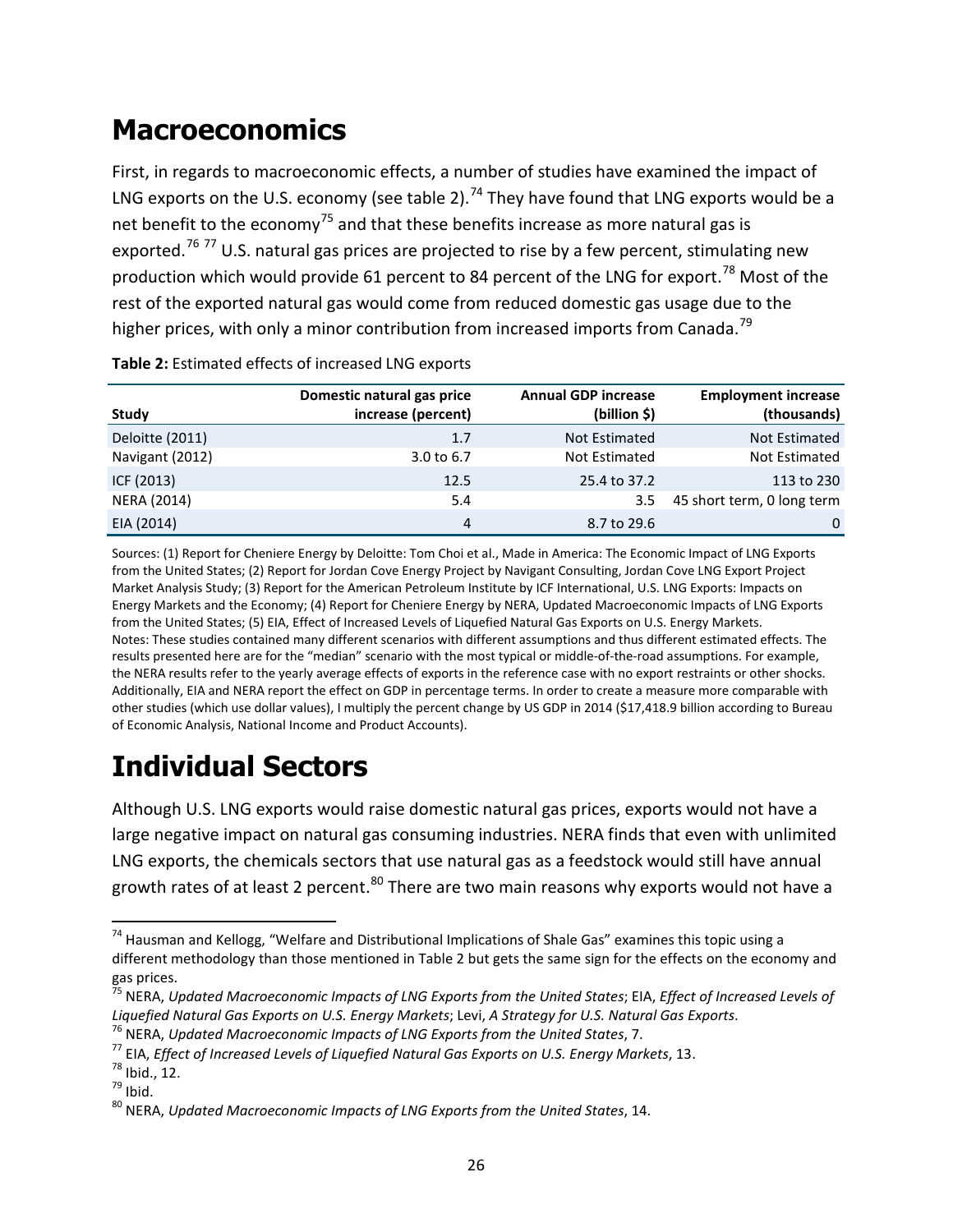significant negative impact on affected industries. First, the domestic price increase that exports will cause is likely to be small (see table 2), especially when compared with the preexisting global natural gas price differentials that benefit U.S. manufacturing (see figure 5). And second, exports would have other indirect benefits for natural gas consuming sectors. More natural gas exports mean more natural gas production, which also increases the production of ethane and other natural gas liquids that are extracted from the ground along with the natural gas. Industries which use these other chemicals as inputs would therefore benefit from increased natural gas production for export. $81$ 

#### **The Environment**

Despite its economic benefits, some commentators have expressed opposition to LNG exports for environmental considerations related to either the local environmental effects of fracking itself or greenhouse gas emissions in general. Taking fracking first, previous studies have indicated that LNG exports will primarily come from increased production and thus exports will likely increase fracking. The Environment section on page 21 of this working paper discusses the literature on the local environmental impacts of fracking and describes how there is not a consensus. However, even if there were large negative local environmental externalities to fracking, export controls would not be the least costly method of pollution abatement. Any economically efficient (least-costly) regulation of fracking would need to apply to all gas production and thus would not differentiate between fracking for natural gas for export or for domestic consumption.

In regards to climate change, previous research has not reached a consensus on the impact of LNG exports on GHG emissions. The problem is that LNG exports would have a number of effects that act in opposite directions and their relative magnitudes are unclear. Domestically, exports would reduce the usage of natural gas, which would reduce emissions, but increase natural gas extraction and the use of alternative fuels, which would increase emissions. EIA finds that exporting LNG would increase domestic coal usage and thus increase domestic emissions, as coal is more emission intensive than natural gas.<sup>[82](#page-30-1)</sup> However, the effect on foreign emissions could be exactly the opposite: greater natural gas supply would encourage greater total energy use but replace some coal with natural gas. If exported U.S. natural gas displaced coal used in foreign markets, Levi estimates that LNG exports would actually reduce global emissions, despite a domestic emissions increase.<sup>[83](#page-30-2)</sup>

<span id="page-30-1"></span><span id="page-30-0"></span><sup>&</sup>lt;sup>81</sup> Ibid.<br><sup>82</sup> EIA, *Effect of Increased Levels of Liquefied Natural Gas Exports on U.S. Energy Markets, 20.*<br><sup>83</sup> Levi. *A Strateav for U.S. Natural Gas Exports*, 17.

<span id="page-30-2"></span>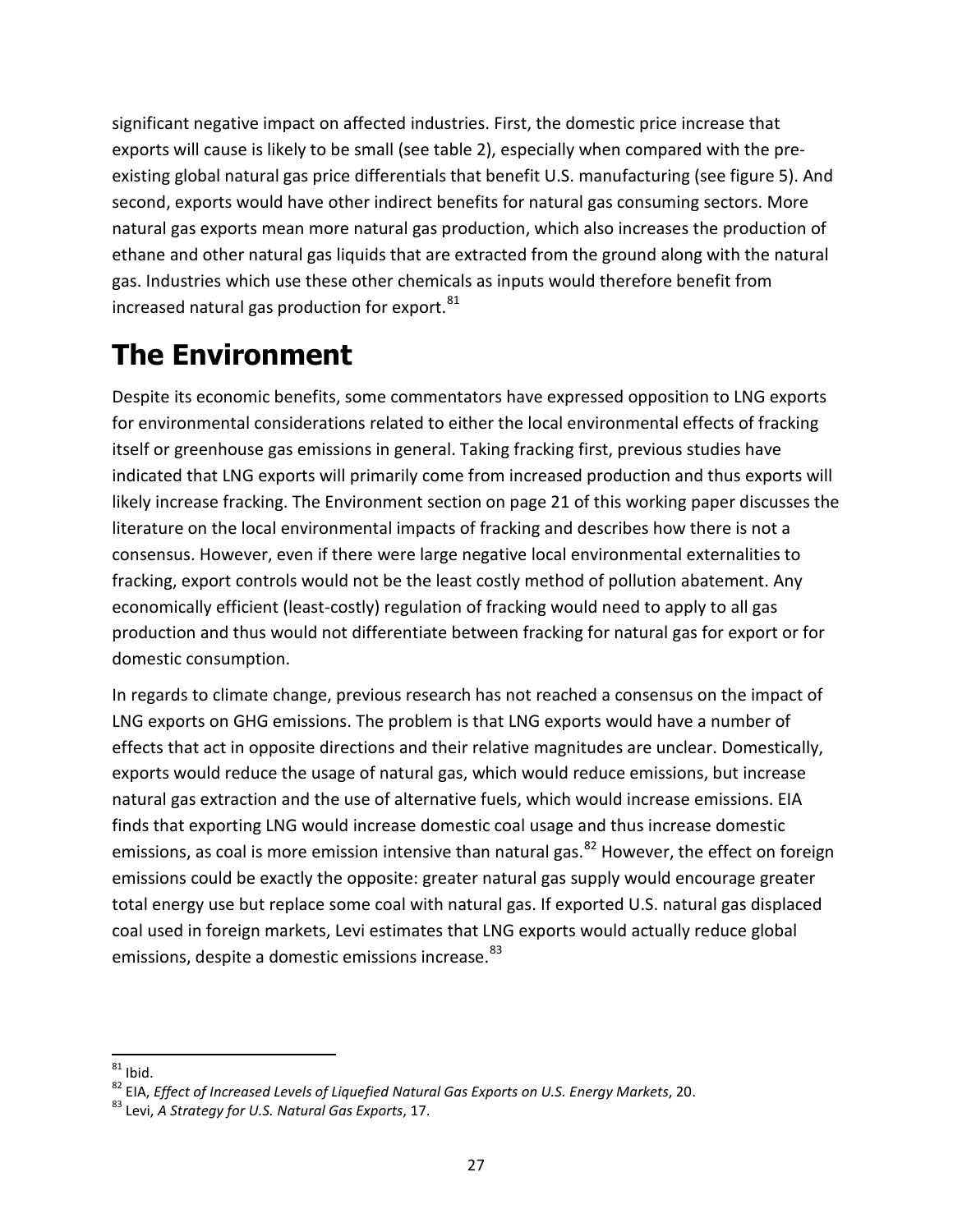#### **Foreign Countries**

In addition to domestic concerns, U.S. natural gas exports will impact countries that import gas from the United States, as well as the natural gas producers whose gas will be displaced by U.S. exports. U.S. LNG exports would make gas importing countries less dependent on current gas exporters and reduce their market power.<sup>[84](#page-31-1)</sup> The two main areas where this could occur are Europe and Asia.

The European Commission is looking to diversify its energy supplies away from Russia as part of its Energy Union Package of proposals.<sup>[85](#page-31-2)</sup> Although Europeans already import most of their natural gas, the EIA predicts OECD Europe's natural gas imports will grow by a further 50 percent between 2011 and 2030.<sup>[86](#page-31-3)</sup> Notably, Russia provided 27 percent of the EU's natural gas in 2013. However, Russian dependency varies by country and many Eastern European countries get all or almost all of their gas from Russia (see table 3).

| Country         |     | Percent Country |             | Percent Country | Percent      |
|-----------------|-----|-----------------|-------------|-----------------|--------------|
| Slovakia        | 107 | Turkey          | 57          | Sweden          | $\mathbf{0}$ |
| Lithuania       | 100 | Poland          | 57          | Pain            | 0            |
| Latvia          | 100 | Germany         | 46          | Malta           | $\mathbf{0}$ |
| Estonia         | 100 | Italy           | 34          | Switzerland     | $\mathbf 0$  |
| Finland         | 100 | EU-28 Average   | 27          | Croatia         | $\mathbf 0$  |
| <b>Bulgaria</b> | 97  | Luxembourg      | 25          | United Kingdom  | $\mathbf 0$  |
| Hungary         | 83  | France          | 18          | Cyprus          | $\mathbf 0$  |
| Slovenia        | 72  | Romania         | 15          | Ireland         | 0            |
| Greece          | 66  | Netherlands     | 5.          | <b>Denmark</b>  | $\mathbf 0$  |
| Czech Republic  | 63  | Belgium         |             |                 |              |
| Austria         | 62  | Portugal        | $\mathbf 0$ |                 |              |

<span id="page-31-0"></span>**Table 3:** Russian gas imports as a percentage of total inland sales in European markets, 2013

Source: Author's calculations from Eurogas, Statistical Report 2014, 5–6.

Notes: Russian Natural Gas Supply to Slovakia exceeds 100 percent because all natural gas for Slovakia comes from Russia but Slovakian "Other sources of natural gas" are negative.

U.S. exports could play an important role in accomplishing the European Commission's objectives. U.S. shale gas production has already caused Russia to accept lower prices for its natural gas.<sup>[87](#page-31-4)</sup> Furthermore, because of shale gas, Russia's market share in natural gas for Europe (outside of former Soviet Union countries) is projected to decline from 27 percent in 2009 to 13 percent by 2040.<sup>[88](#page-31-5)</sup> However, while U.S. LNG exports would reduce Russia's market

<span id="page-31-1"></span>

<span id="page-31-2"></span>

<span id="page-31-4"></span><span id="page-31-3"></span>

<sup>&</sup>lt;sup>84</sup> Ebinger, Massy, and Avasarala, Liquid Markets: Assessing the Case for U.S. Exports of Liquefied Natural Gas, 43.<br><sup>85</sup> Stratfor, "The European Commission Unveils Its Energy Union Plan."<br><sup>86</sup> EIA, "World Net Trade in Na

<span id="page-31-5"></span><sup>&</sup>lt;sup>88</sup> Medlock, Jaffe, and Hartley. Shale Gas and U.S. National Security.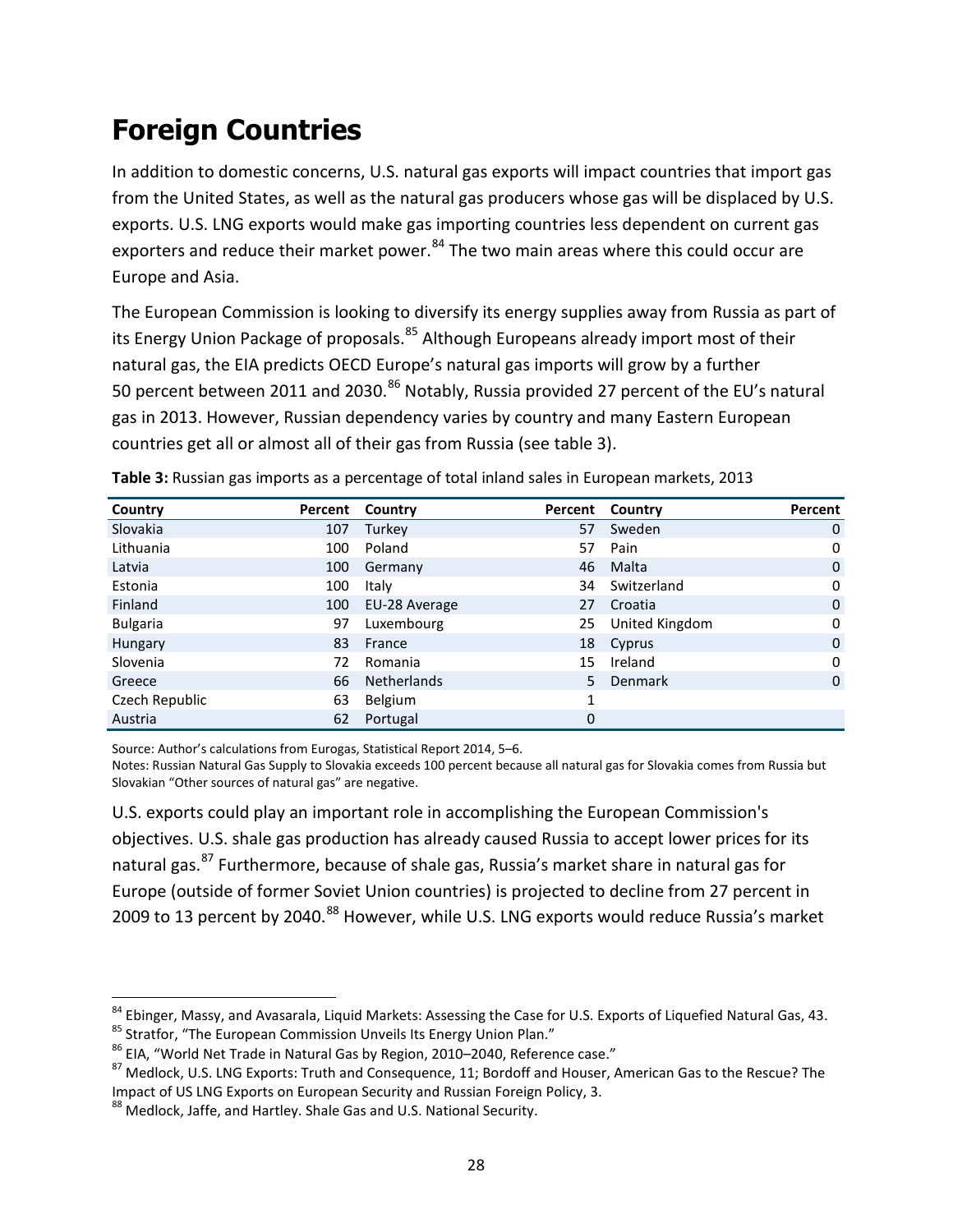power in Europe, it would not eliminate it: Russia will still remain the dominant gas supplier to Europe for the foreseeable future.<sup>[89](#page-32-2)</sup>

Despite natural gas' importance in Europe, natural gas, and especially LNG, may be even more important to Asia. Japan alone imports more LNG than all of Europe combined,<sup>[90](#page-32-3)</sup> and it pays some of the world's highest prices for natural gas. <sup>[91](#page-32-4)</sup> Moreover, Asian LNG demand is predicted to dramatically increase over the coming years, fueled by increased Chinese consumption and imports (see table 4 and table 5). Although Chinese gas imports in 2010 were only one seventh of Japanese imports, Chinese imports are forecast to exceed Japanese imports by 2020 and be approximately double the level of Japanese imports by 2035.

| Year                                                                                                                                                                                 | 2012        | 2020 | 2035 |
|--------------------------------------------------------------------------------------------------------------------------------------------------------------------------------------|-------------|------|------|
| Japan                                                                                                                                                                                | 4.5         | 3.5  | 3.6  |
| China<br>$\mathcal{L}^{\text{max}}_{\text{max}}$ and $\mathcal{L}^{\text{max}}_{\text{max}}$ and $\mathcal{L}^{\text{max}}_{\text{max}}$ and $\mathcal{L}^{\text{max}}_{\text{max}}$ | $ -$<br>ے.د | 10.4 | 19.2 |

<span id="page-32-0"></span>**Table 4:** Historical and projected Asian natural gas consumption (tcf)

Source: IEA, "World Energy Outlook 2014," 139.

<span id="page-32-1"></span>**Table 5:** Historical and projected Asian natural gas imports (tcf)

| Year  | 2010       | 2020 | 2035 |
|-------|------------|------|------|
| Japan | n r<br>၁.၁ | 4.V  | 4.5  |
| China | υ.υ        | 4.b  | ο.υ  |

Source: IEA, "World Energy Outlook 2012," 147.

#### Areas for Future Research on LNG Exports

There are opportunities for research on LNG exports, but they are limited by what has been done already. Because LNG exports are a topic of great policy interest, many studies have already been conducted in order to estimate their economic impact. Therefore, additional analysis of future LNG exports would add little to the discussion of the issue unless it incorporated some unique wrinkle omitted by previous work. Fortunately, several such wrinkles exist.

For example, the crux of opposition to natural gas exports is fear of negative environmental impacts from fossil fuels in general (via climate change) and also hydraulic fracturing in particular. Although previous studies have examined the economic impacts of LNG exports and uniformly shown them to be positive, the modeling of the environmental effects is much less robust. In particular, previous studies have not modeled how LNG exports will change the fuel mix of the importing countries, but this factor would determine whether LNG exports had

<span id="page-32-2"></span><sup>89</sup> Bordoff and Houser, American Gas to the Rescue? The Impact of US LNG Exports on European Security and Russian Foreign Policy.

<span id="page-32-4"></span><span id="page-32-3"></span> $^{90}$  GTIS, "Global Trade Atlas," Import Statistics for Commodity 271111.<br><sup>91</sup> See figure 14.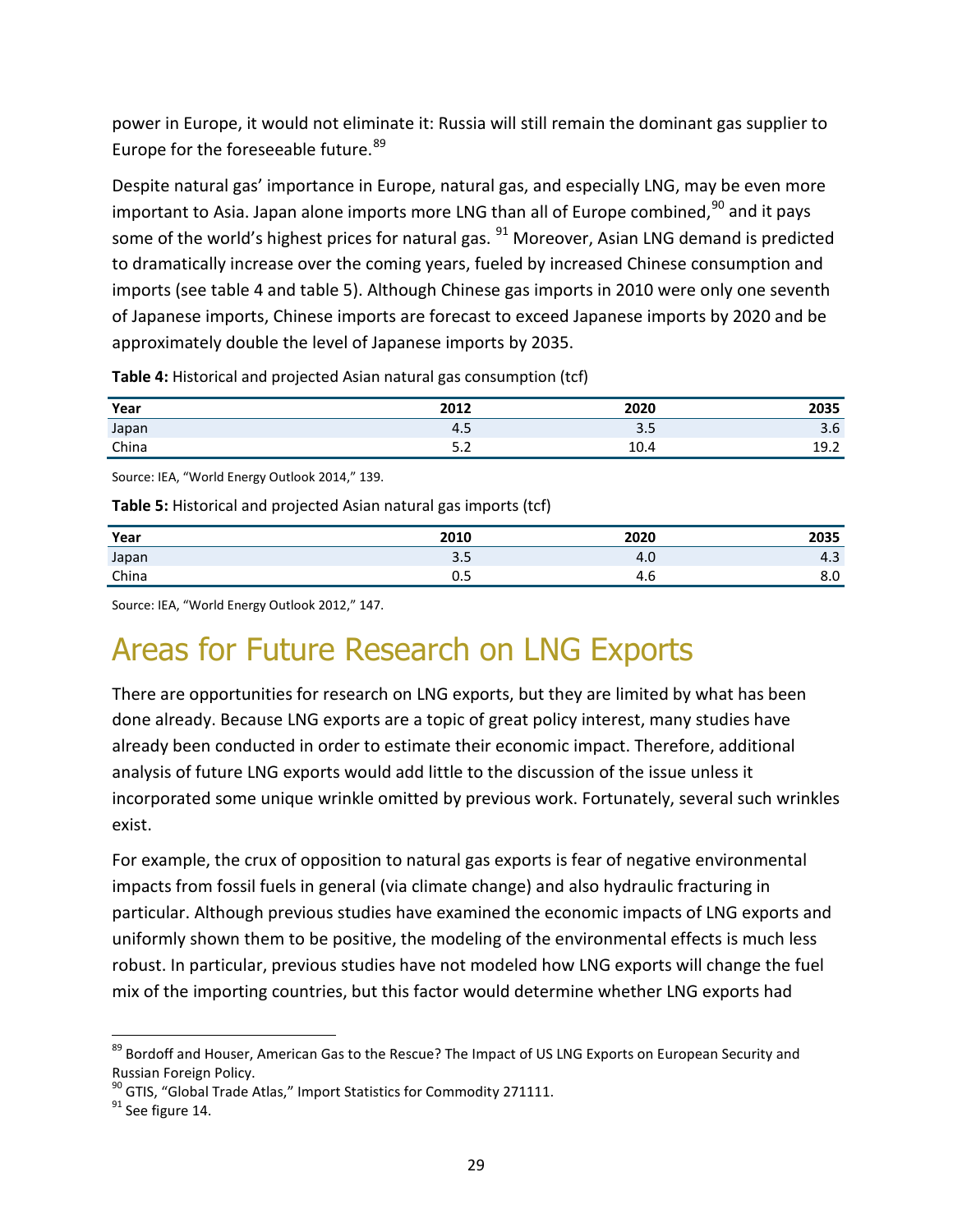positive or negative impact on world GHG emissions.<sup>[92](#page-33-1)</sup> In addition, none of these studies estimating the economic effects of LNG exports have included the environmental costs of hydraulic fracturing itself. Even very rough modeling of these issues could provide upper and lower bounds on the environmental effects and thus would produce a much more convincing estimate of the overall impact of LNG exports.

Another interesting research topic is the regional incidence of LNG exports. Natural gas producing regions of the United States may benefit from exporting more gas at higher prices but gas consuming regions might be similarly hurt by the higher prices. Similar to work done by ICF on hydraulic fracturing,  $93$  regional analysis of LNG exports could illustrate which regions are winners or losers, an import consideration for Congressional representatives. It may be useful to focus such an analysis on the Northeast United States which, due to a lack of pipelines, has higher natural gas prices than the rest of the United States.<sup>[94](#page-33-3)</sup> A natural policy experiment would be to consider the impact of building new pipeline capacity to "export" natural gas to the Northeast, instead of exporting LNG internationally.

## <span id="page-33-0"></span>**Crude Oil Export Restrictions**

The United States federal government restricts the export of U.S. crude oil. Under current law, export is prohibited unless the oil meets one of a small number of exceptions.<sup>[95](#page-33-4)</sup> This policy was

<span id="page-33-2"></span><span id="page-33-1"></span><sup>&</sup>lt;sup>92</sup> Levi, *A Strategy for U.S. Natural Gas Exports.*<br><sup>93</sup> ICF International, *Tech Effect: How Innovation in Oil and Gas Exploration Is Spurring the U.S. Economy, 63–64.*<br><sup>94</sup> Philips, "Northeast's Record Natural Gas Pri

<span id="page-33-3"></span>

<span id="page-33-4"></span>fall under these exceptions can still be approved on a "case by case basis" (Brown et al., *US Crude Oil Export Policy: Background and Considerations*.). In 2014, exports equaled 4.0 percent of domestic crude production (Author's calculations from data in EIA, U.S. Crude Oil Supply & Disposition). 94 percent of these exports went to Canada (EIA, Exports by Destination).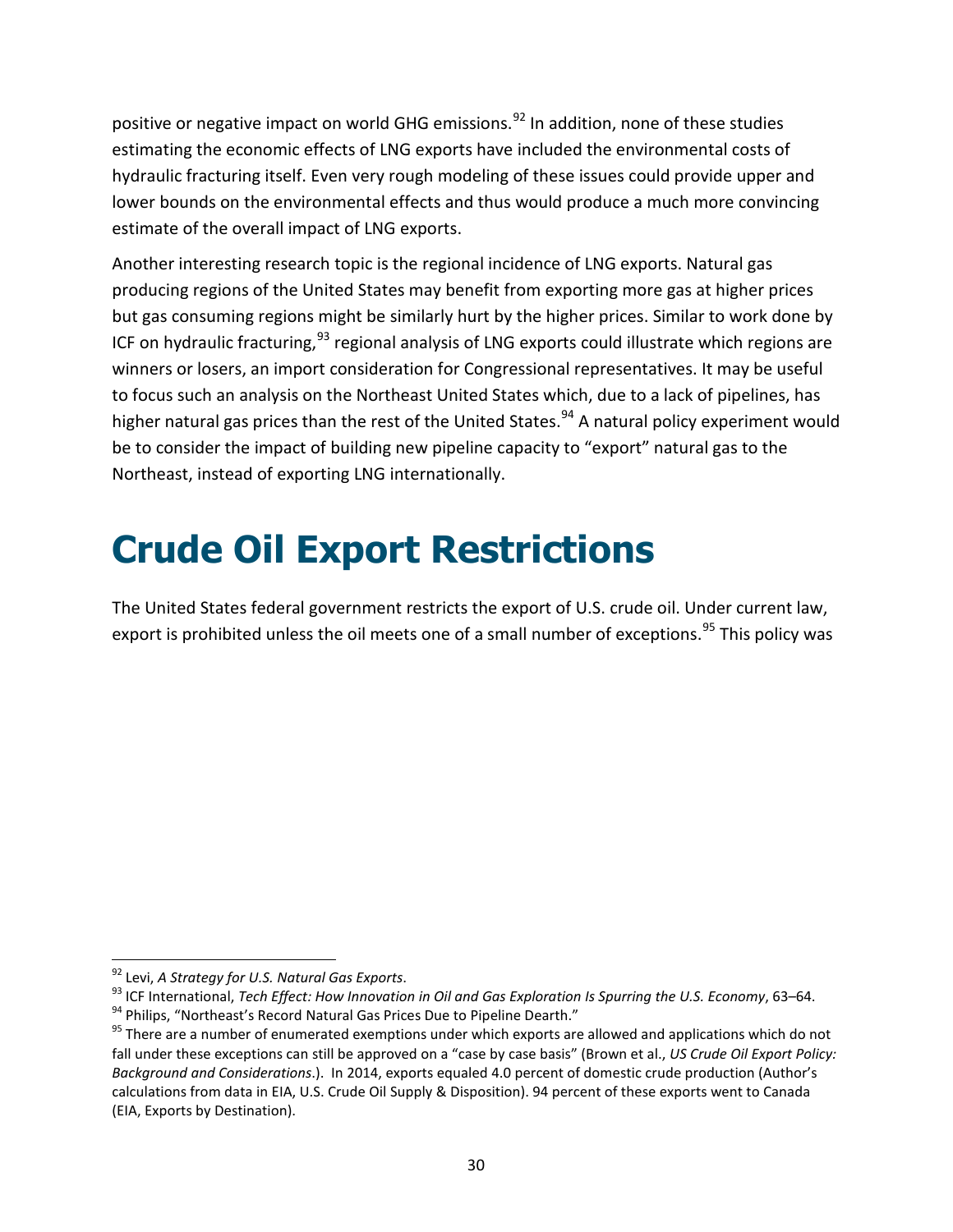implemented in 1975 in the aftermath of the Arab Oil Embargo.<sup>[96](#page-34-0) [97](#page-34-1) [98](#page-34-2)</sup> At the time there were price controls on oil in the U.S., and it was feared that these price controls might cause U.S. oil to be exported in search of higher foreign prices.<sup>[99](#page-34-3)</sup> However, the price controls were eliminated in 1981 and thus, until recently, the exports that this policy prohibited would likely have been relatively small.<sup>[100](#page-34-4)</sup> However, the shale revolution changed the situation by greatly increasing U.S. crude oil production and, because exports were banned, reducing the price of crude oil in the U.S. below that of the world market. By contrast, export of refined petroleum products made from domestic crude is not banned, allowing refiners to buy crude at a discount and then sell the products they create at world prices. As a result, some policymakers are now arguing that the crude oil export restrictions should be lifted.<sup>[101](#page-34-5)</sup>

A number of studies have been conducted to inform decision makers on the impact of removing export restrictions on crude. As with most economic policies, there are winners and losers, but there is consensus that the economic effects would be net positive for the United States. However, perhaps surprisingly, gasoline consumers would be among the winners: U.S. crude exports are predicted to increase refinery efficiency and thus reduce U.S. gasoline prices. This would also have the side effect of improving U.S. energy security. And although there would likely be environmental costs from increased GHG emissions, these are estimated to be small compared to the economic benefits.

#### Problems with the Current Situation

For many decades, the prohibition on the export of almost all crude oil was not an issue. The United States was a net importer of oil from the rest of the world and domestically extracted oil could be easily transported to refineries that could efficiently convert them into petroleum products.<sup>[102](#page-34-6)</sup> However, this changed with the shale revolution (see page 5). Hydraulic fracturing and other technologies that enabled the economic recovery of shale gas have also opened up tight oil.<sup>[103](#page-34-7)</sup> As a result, tight oil production increased from less than 0.1 billion barrels in 2000,

<span id="page-34-0"></span> <sup>96</sup> For more information on the regulations forbidding crude oil exports, see Brown et al., *US Crude Oil Export* 

<span id="page-34-1"></span><sup>&</sup>lt;sup>97</sup> Although the EPCA is the primary policy banning crude oil exports, a number of other policies also restrict crude oil exports in some manner. These include the Export Administration Act, Minerals Leasing Act of 1920, the Outer Continental Shelf Lands Act, and the Naval Petroleum Reserves Production Act (Ebinger and Greenley, *Changing Markets: Economic Opportunities from Lifting the U.S. Ban on Crude Oil <i>Exports*, 12.).<br><sup>98</sup> For a thorough review of the origin of crude oil export restrictions including events preceding the 1973 Arab Oil

<span id="page-34-2"></span>

<span id="page-34-4"></span><span id="page-34-3"></span>

<span id="page-34-7"></span><span id="page-34-6"></span><span id="page-34-5"></span>

Embargo, see Bordoff and Houser, *Navigating the US Oil Export Debate*.<br><sup>99</sup> Cutler, *The Trans-Pacific Partnership as a Pathway for U.S. Energy Exports to Japan.*<br><sup>100</sup> Ibid.<br><sup>101</sup> Gardner, "Congressman to Introduce Bill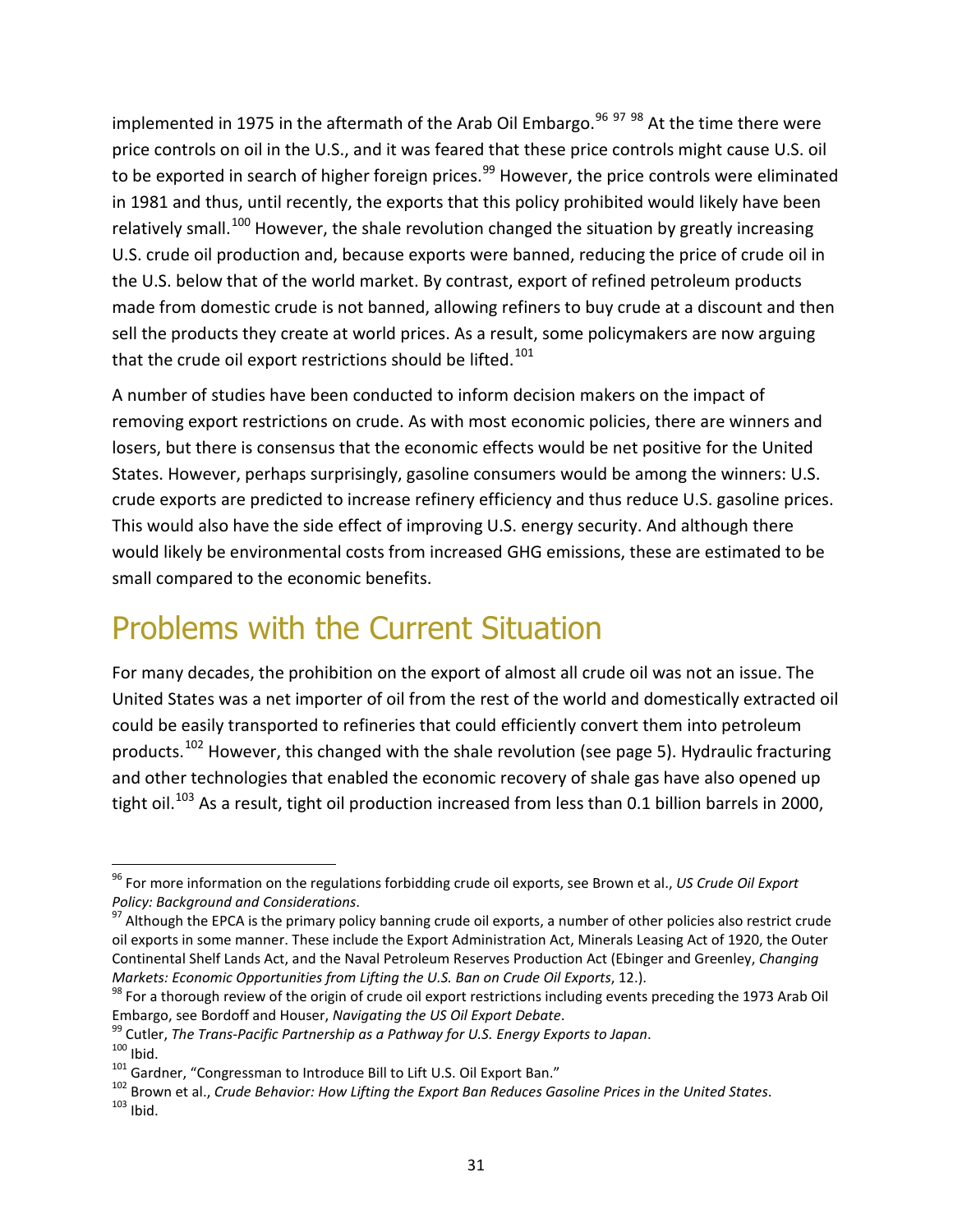up to 0.8 billion in 2012, and the EIA projects that tight oil production will continue to increase up to a peak of 1.75 billion barrels in 2021 (see figure 10).

Unfortunately, the location and composition of this new oil created a number of problems. This new oil production occurred primarily in the Permian and Eagle Ford plays of Texas and the Bakken play of North Dakota, in the Midwest United States. However, the Midwest contains less than a quarter of U.S. refining capacity.<sup>[104](#page-35-0)</sup> In addition, the existing oil transportation infrastructure (i.e. pipelines) was insufficient to transport all this oil out of the Midwest and to the Gulf Coast refineries. As a result, crude oil supplies became bottlenecked in the Midwest.<sup>[105](#page-35-1) [106](#page-35-2)</sup> Higher cost rail transportation has been used as an alternative and as a result, monthly shipments of crude by rail have surged from 0.6 million barrels in January 2010 to 33.7 million barrels in January 2015.<sup>[107](#page-35-3)</sup>

This situation was exacerbated by the specialization of U.S. refineries. There are different types of crude oil and any particular refinery is not equally effective at processing all types, but is designed to use a specific crude oil blend.<sup>[108](#page-35-4)</sup> Prior to the advent of the shale revolution and tight oil, U.S. refiners invested in equipment to process heavy crudes from Canada and Latin America,<sup>[109](#page-35-5)</sup> while foreign refineries were better suited to process light crudes.<sup>[110](#page-35-6)</sup> However, the boom in U.S. oil production is in light tight oil (see figure 14). This created a mismatch between the types of oil that U.S. refineries were optimized for consuming and what domestic producers

<span id="page-35-0"></span><sup>&</sup>lt;sup>104</sup> Bordoff and Houser, Navigating the US Oil Export Debate, 20.<br><sup>105</sup> Brown et al., Crude Behavior: How Lifting the Export Ban Reduces Gasoline Prices in the United States, 2.<br><sup>106</sup> Maugeri, "Oil: The next Revolution,"

<span id="page-35-2"></span><span id="page-35-1"></span>problems. The Jones Act mandates that waterborne shipping between U.S. ports be done by ships built in the United States, flying the U.S. flag, and manned primarily by Americans. As a result, it is expensive to move oil from one American port to another. For more information about the effect of the Jones Act on oil transportation, see Frittelli, Shipping U.S. Crude Oil by Water: Vessel Flag Requirements and Safety Issues.<br><sup>107</sup> EIA, Total Crude Oil by Rail.<br><sup>108</sup> Brown et al., *US Crude Oil Export Policy: Background and Considerations*, 13.<br><sup>109</sup> Ibid.,

<span id="page-35-3"></span>

<span id="page-35-4"></span>

<span id="page-35-5"></span>

<span id="page-35-6"></span>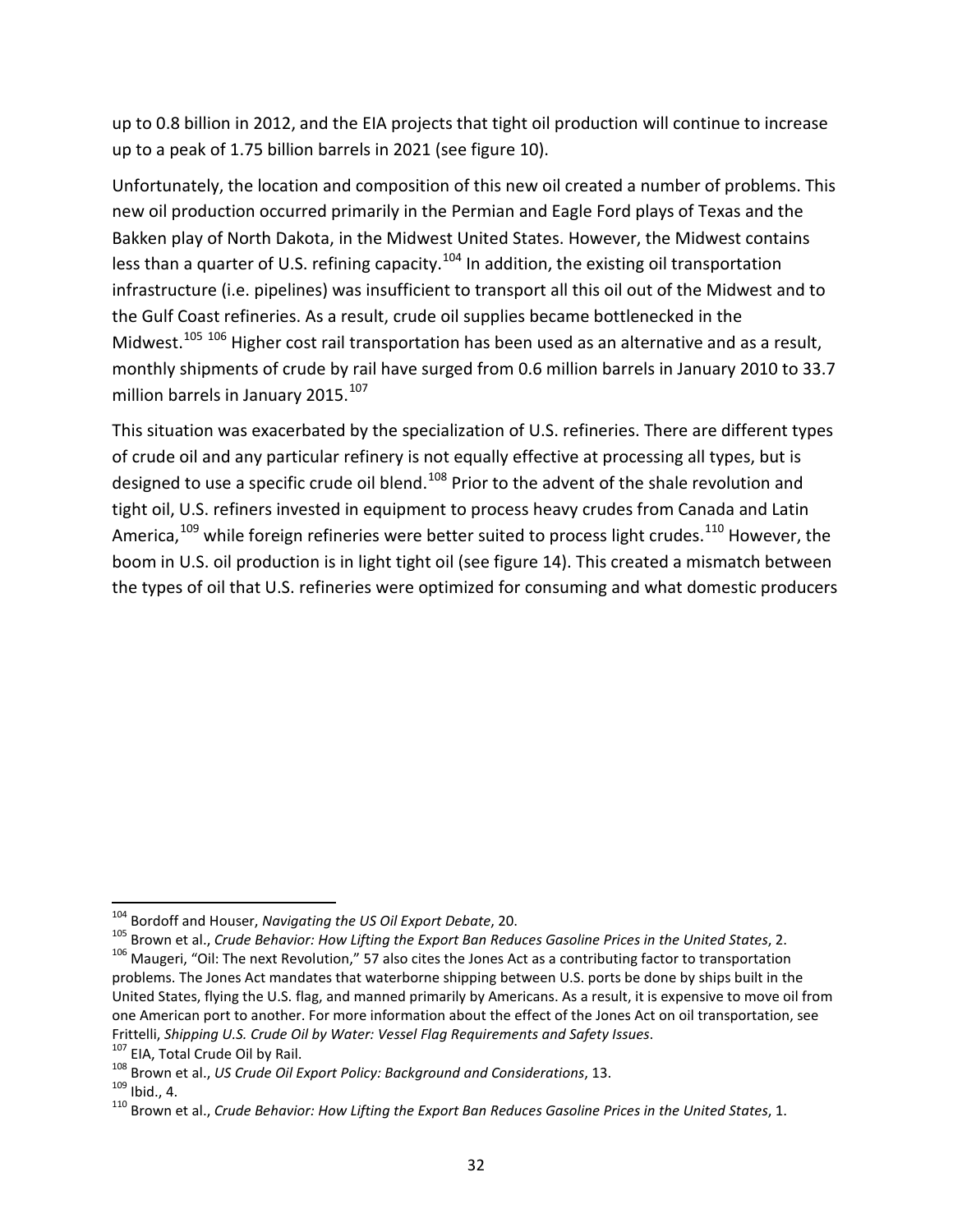<span id="page-36-0"></span>**Figure 14:** U.S. crude oil production by API gravity

![](_page_36_Figure_1.jpeg)

Source: EIA, U.S. Crude Oil Production Forecast-Analysis of Crude Types.

Note: Data for 2014 and later years are forecasts. In this graph, crude oil is defined as light if it has an American Petroleum Institute (API) gravity greater than 35, heavy if it has a gravity less than 27, and medium if it has a gravity between 27 and 35.

were actually extracting from the ground. While domestic refineries can use the domestically produced tight light oil, foreign refineries have a comparative advantage in processing this type of crude oil.

As result of these refinery and transportation problems (and the export restriction), domestic and foreign crude oil prices diverged. Figure 15 shows benchmark crude oil prices for Oklahoma in the Midwest, the U.S. Gulf Coast, and Europe. The prices moved in locked step until 2011 but then separated. The difference between Oklahoma and Gulf Coast prices illustrates the effect of transportation problems and the difference between Gulf Coast and European prices shows the effect of the refinery mismatch problem. As a result of these issues, crude oil prices have been up to \$30 per barrel lower in the United States than in the rest of the world,<sup>[111](#page-36-1)</sup> but the gap narrowed in 2014 to an average of \$8 per barrel.<sup>[112](#page-36-2)</sup> Improvements in transportation between Oklahoma and the Gulf Coast have reduced that source of that price gap, but the refinery specialization problem remains. $113$ 

 $\overline{\phantom{a}}$ 

<span id="page-36-1"></span><sup>&</sup>lt;sup>111</sup> Ebinger and Greenley, *Changing Markets: Economic Opportunities from Lifting the U.S. Ban on Crude Oil* 

<span id="page-36-2"></span>*Exports*, 3.<br><sup>112</sup> Government Accountability Office, *Changing Crude Oil Markets: Allowing Exports Could Reduce Consumer Fuel*<br>Prices, and the Size of the Strategic Reserves Should Be Reexamined.

<span id="page-36-3"></span>*Prices, and the Size of the Strategic Reserves Should Be Reexamined*. 113 Bordoff and Houser, *Navigating the US Oil Export Debate*, 21.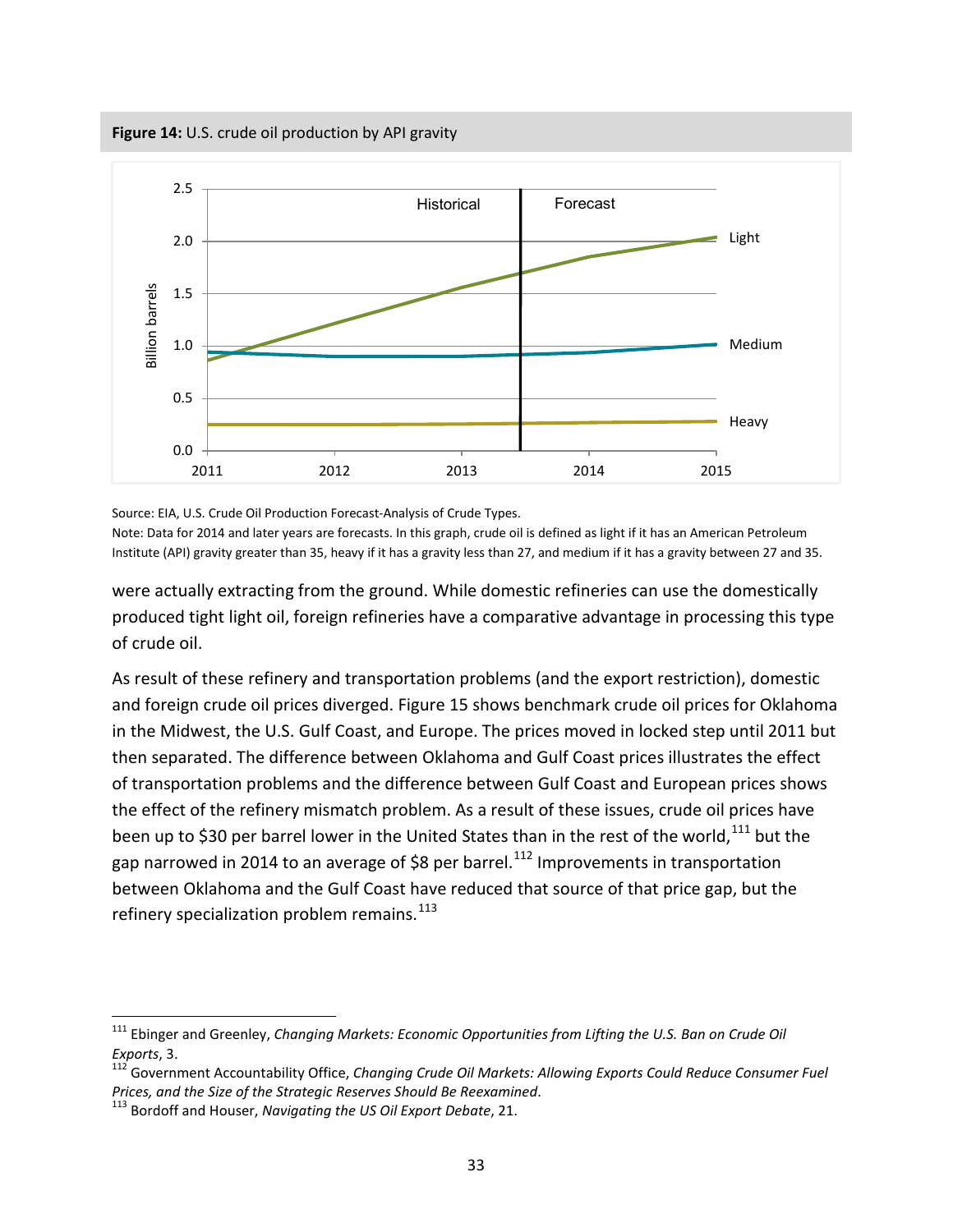<span id="page-37-0"></span>**Figure 15:** Crude oil prices in different locations

![](_page_37_Figure_1.jpeg)

Source: EIA, "Cushing, OK WTI Spot Price FOB"; EIA, "Light Louisiana Sweet First Purchase Price"; EIA, "Europe Brent Spot Price FOB."

Researchers have found that the export restrictions and the price divergence that it allowed have benefited U.S. refiners.<sup>[114](#page-37-1)</sup> This is because U.S. refiners can buy crude oil at a discount relative to the world price, but then sell refined products at the world price. This encourages firms to refine crude oil into final products in the United States and then export those products to the rest of the world. As a result, refineries in North America are now achieving much higher profits per barrel than their foreign counterparts (see figure 16). Higher expected profitability encourages additional investment in new refining capacity more suited for light tight oil, which would eliminate the price differential. However, investment takes time and may be constrained by factors such as uncertainty over whether the U.S. government will eventually eliminate export restrictions and also the existence of permitting and regulatory barriers to expanding refining capacity.<sup>[115](#page-37-2)</sup>

<span id="page-37-2"></span><span id="page-37-1"></span> <sup>114</sup> Plante, *Crude Oil Export Ban Benefits Some … but Not All*; Bordoff and Houser, *Navigating the US Oil Export Debate*, 4; Brown et al., *Crude Behavior: How Lifting the Export Ban Reduces Gasoline Prices in the United States.*<br><sup>115</sup> Bordoff and Houser, *Navigating the US Oil Export Debate*, 25.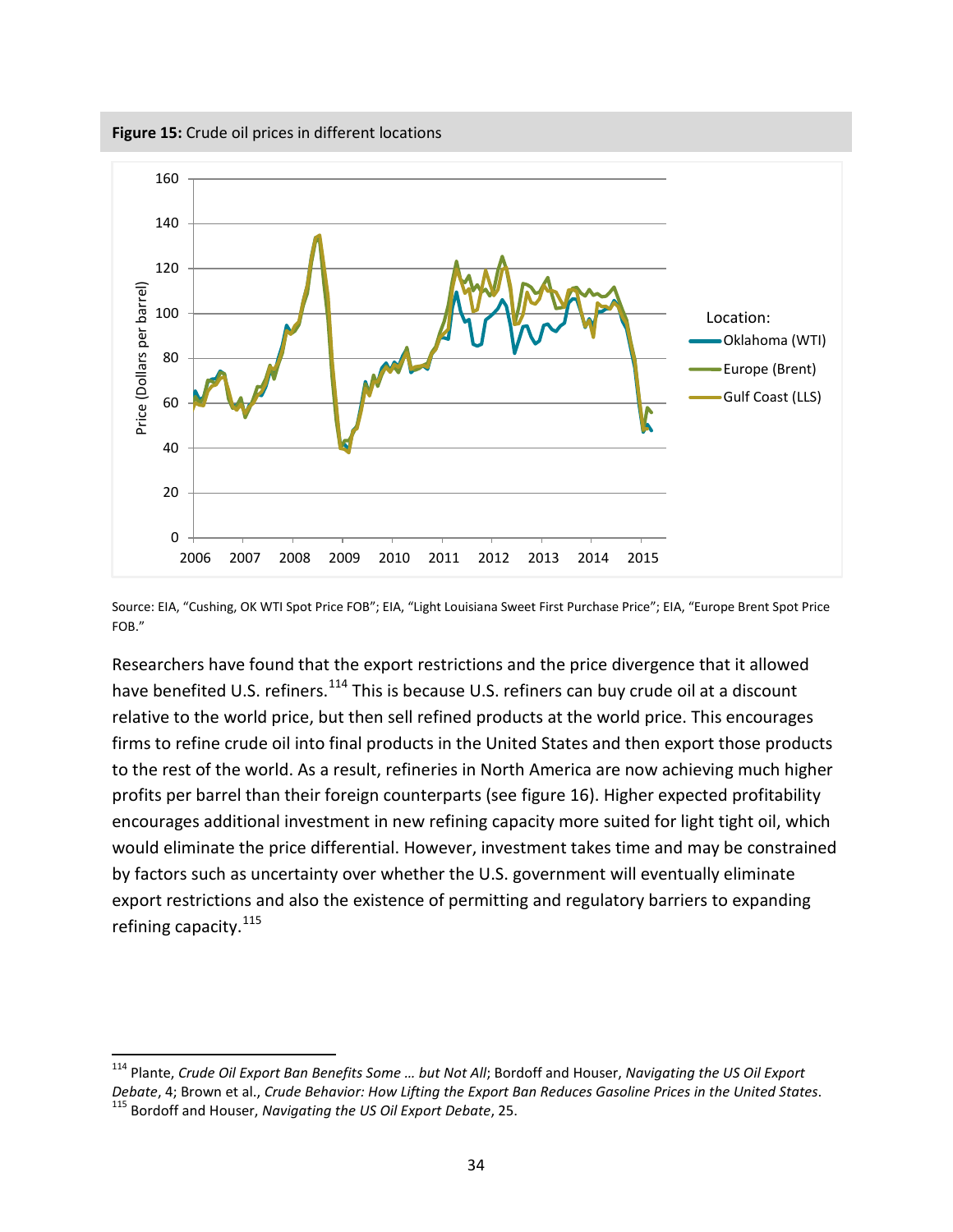![](_page_38_Figure_0.jpeg)

<span id="page-38-0"></span>**Figure 16:** Refining company earnings per barrel processed, by region

Source: Barron, Lower Crude Feedstock Costs Contribute to North American Refinery Profitability. Notes: 2014 includes data only for the first quarter of 2014.

### The Impact of Liberalizing Crude Oil Export Policy

Prior research has concluded that removing the restrictions on exporting U.S. crude oil would have a number of effects. The macroeconomic effects of allowing exports would be positive, increasing GDP and employment. Surprisingly, although exports would increase crude oil prices in the United States, domestic gasoline prices would fall. Crude oil exports would also increase U.S. oil production and improve U.S. energy security. However, allowing exports might increase U.S. GHG emissions.

A number of studies have analyzed the macroeconomic effects of lifting the prohibitions on crude oil exports and, in general, have found the macroeconomic effects of eliminating the restrictions would be positive (see table 6).<sup>[116](#page-38-1)</sup> Unrestricted crude exports would increase U.S. gross domestic product (GDP), employment, household welfare, and balance of trade. Although

<span id="page-38-1"></span> <sup>116</sup> For a review of these studies, see Brown et al., *US Crude Oil Export Policy: Background and Considerations*; Government Accountability Office, *Changing Crude Oil Markets: Allowing Exports Could Reduce Consumer Fuel Prices, and the Size of the Strategic Reserves Should Be Reexamined*; Bordoff and Houser, *Navigating the US Oil Export Debate*. Bordoff and Houser also critique the studies they review, suggesting that although these studies correctly estimate the signs of the various effects of free trade, the effects' magnitudes may be inflated.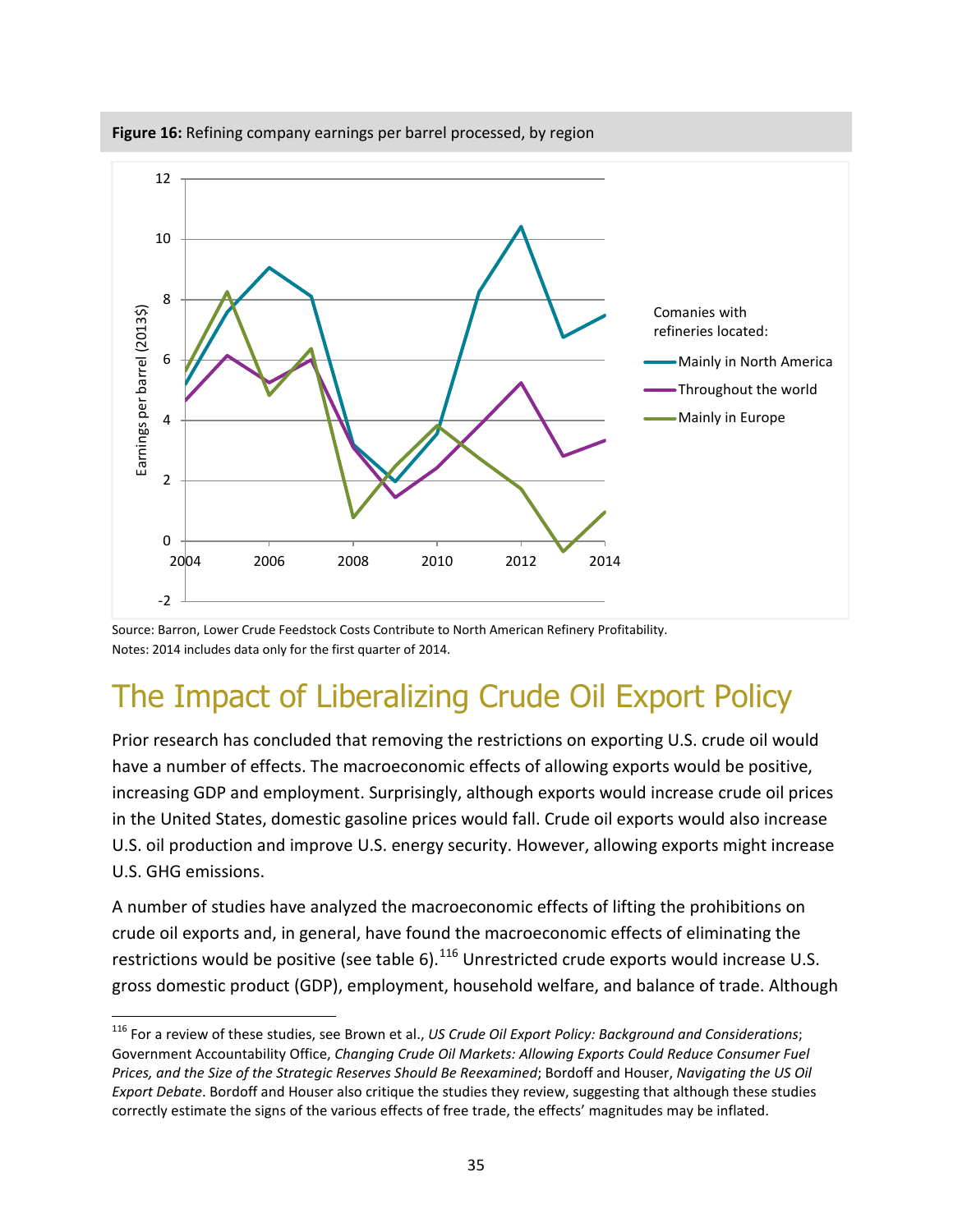results vary across different studies, the GDP impact is consistently estimated to be in the billions of dollars and the employment increase in the hundreds of thousands of jobs.

|                           | ICF           | <b>IHS</b>    | <b>NERA</b>          | <b>Aspen Institute</b> |
|---------------------------|---------------|---------------|----------------------|------------------------|
| Annual U.S. GDP increase  |               |               |                      |                        |
| (billion \$)              | 14.8 to 27.1  | 86            | $4.0 \text{ to } 66$ | 83 to 126              |
| Annual U.S. employment    |               |               |                      |                        |
| increase (thousands)      | 118 to 220    | 394           | 200 to 350           | 282 to 434             |
| U.S. welfare increase     |               |               |                      |                        |
| (percent)                 | Not estimated | Not estimated | $0.14$ to $0.40$     | Not estimated          |
| Annual reduction in trade |               |               |                      |                        |
| deficit (billion \$)      | 22.3          | Not estimated | Not estimated        | Not estimated          |

<span id="page-39-0"></span>**Table 6:** Macroeconomic effects of lifting crude oil export restrictions

Sources: (1) Report for the American Petroleum Institute by ICF International and EnSys Energy, The Impacts of U.S. Crude Oil Exports on Domestic Crude Production, GDP, Employment, Trade, and Consumer Costs; (2) Report for Baker Hughes by IHS, US Crude Oil Export Decision: Assessing the Impact of the Export Ban and Free Trade on the US Economy; (3) Report for the Brookings Institution by Baron et al., Economic Benefits of Lifting the Crude Oil Export Ban; (4) Report for the American Petroleum Institute by the Aspen Institute, Duesterberg, Norman, and Werling, Lifting the Crude Oil Export Ban: The Impact on U.S. Manufacturing.

Notes: Different studies use slightly different conventions for presenting results (i.e. whether to deflate dollar values and the basis year to use).

In addition, the literature has consistently found that allowing crude oil exports would actually reduce the price of gasoline in the United States.<sup>[117](#page-39-1)</sup> This counterintuitive result would occur because there is currently a mismatch between the light oil being produced by the United States and U.S. refineries optimized for heavy crude. Due to the export restrictions, this domestic light crude must go to U.S. refineries. However, foreign refineries are more specialized in light crude, while U.S. refineries are better suited to process heavy crude. The key insight is that gasoline prices are set in an international market: they are not determined just by U.S. refineries, but by the world price of crude oil and refinery production efficiency.<sup>[118](#page-39-2)</sup> Lifting the ban would improve the efficiency of the global refinery operations by better matching different types of crude to the refineries that best refine them.<sup>[119](#page-39-3)</sup> This lowers the margin between the prices for final petroleum products and that of the crude oil input, increasing both the world supply of petroleum products and world demand for crude oil.<sup>[120](#page-39-4)</sup> As a result, the United States would see lower gasoline prices but higher gasoline production, crude oil production, and crude prices.

<span id="page-39-1"></span> <sup>117</sup> Brown et al., *Crude Behavior: How Lifting the Export Ban Reduces Gasoline Prices in the United States*; ICF International and EnSys Energy, *The Impacts of U.S. Crude Oil Exports on Domestic Crude Production, GDP, Employment, Trade, and Consumer Costs*; IHS, *US Crude Oil Export Decision: Assessing the Impact of the Export Ban and Free Trade on the US Economy*; Baron et al., *Economic Benefits of Lifting the Crude Oil Export Ban*; Bordoff and Houser, *Navigating the US Oil Export Debate*, 4.<br><sup>118</sup> Ebinger and Greenley, *Changing Markets: Economic Opportunities from Lifting the U.S. Ban on Crude Oil* 

<span id="page-39-4"></span><span id="page-39-3"></span><span id="page-39-2"></span>*Exports, 27.*<br><sup>119</sup> Brown et al., *Crude Behavior: How Lifting the Export Ban Reduces Gasoline Prices in the United States.* 120<br><sup>120</sup> Ibid., 6.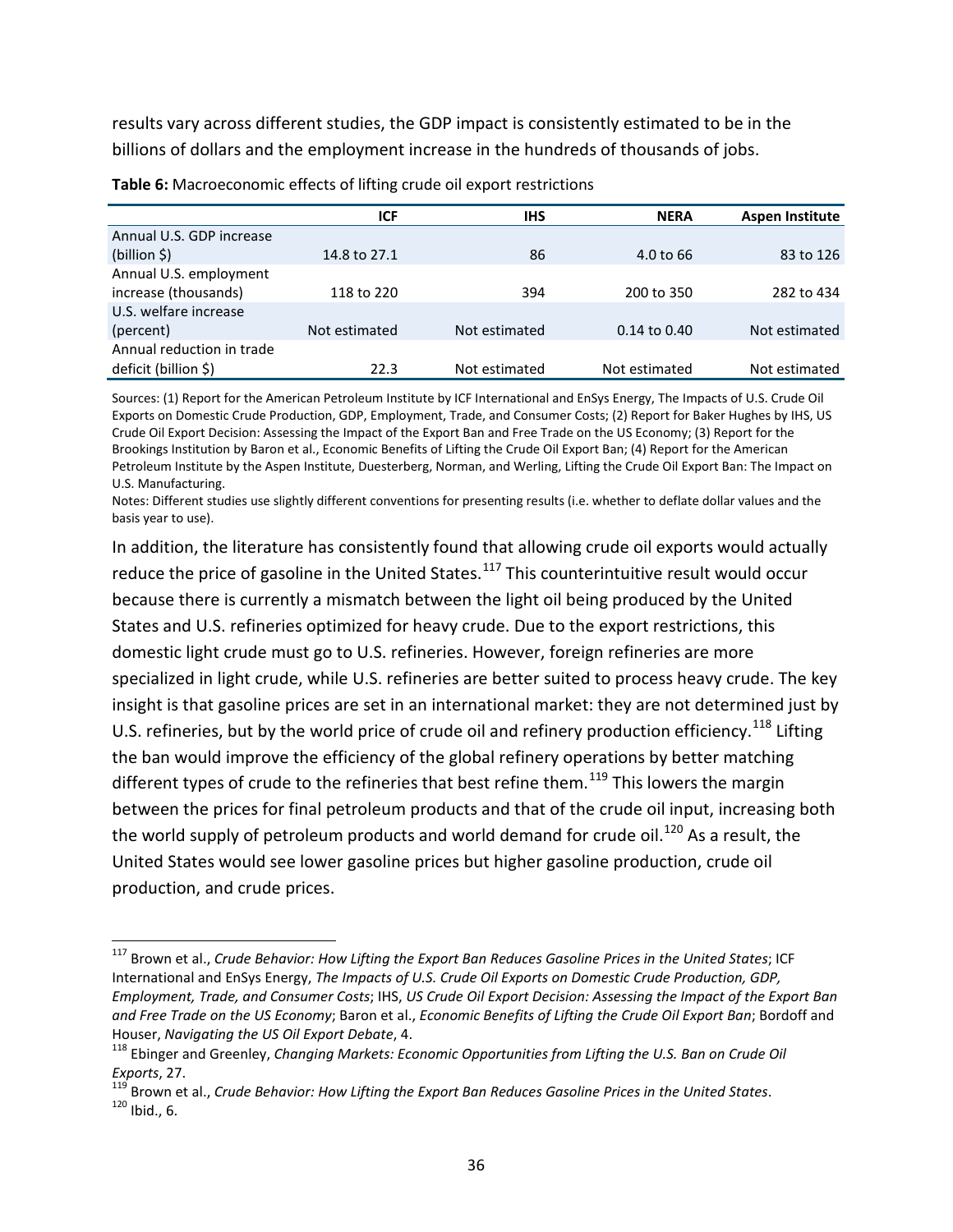The size of the gasoline price drop that export liberalization would cause has been examined in a number of papers. In a report for the Brookings Institute, NERA estimated that fully liberalizing crude exports would reduce U.S. gasoline prices by 9 to 12 cents in 2015 and that the more the United States exports, the more prices would fall.<sup>[121](#page-40-1)</sup> Other studies agree that gasoline prices would fall but the estimated size of the decline ranges from 1.5 to 12 cents per gallon (see table 7).

|                                        |            |            |             | Aspen       |            |
|----------------------------------------|------------|------------|-------------|-------------|------------|
|                                        | <b>ICF</b> | <b>IHS</b> | <b>NERA</b> | Institute   | <b>RFF</b> |
| U.S. crude oil price Increases (\$ per |            |            |             |             |            |
| barrel)                                | 2.4 to 4.2 | 7.9        | 1.7         | 9.9 to 11.0 | 6.7        |
| U.S. consumer fuel (gasoline) price    |            |            |             |             |            |
| decrease (cents per gallon)            | 1.5 to 2.4 | 8 to 12    | 3           | 7.3 to 8.5  | 1.8 to 4.6 |
| U.S. crude oil production increase     |            |            |             |             |            |
| (million barrels per year)             | 40 to 183  | 440        | 550 to 730  | 103 to 159  | 31         |

<span id="page-40-0"></span>**Table 7:** Effects on price and quantity of crude oil and consumer fuels (gasoline) of lifting crude export restrictions

Sources: (1) Report for the American Petroleum Institute by ICF International and EnSys Energy, The Impacts of U.S. Crude Oil Exports on Domestic Crude Production, GDP, Employment, Trade, and Consumer Costs; (2) Report for Baker Hughes by IHS, US Crude Oil Export Decision: Assessing the Impact of the Export Ban and Free Trade on the US Economy; (3) Report for the Brookings Institution by Baron et al., Economic Benefits of Lifting the Crude Oil Export Ban; (4) Report for the American Petroleum Institute by the Aspen Institute, Duesterberg, Norman, and Werling, Lifting the Crude Oil Export Ban: The Impact on U.S. Manufacturing; (5) Brown et al., Crude Behavior: How Lifting the Export Ban Reduces Gasoline Prices in the United States. Notes: RFF crude production increases only include Canada and the Midwestern United States.

Although removing the crude oil export ban would aid the United States as a whole, research has found that refineries would lose out.<sup>[122](#page-40-2)</sup> As noted earlier, U.S.-based refineries benefit from the ban because they can buy crude oil at a discount relative to world prices and then sell refined products at world prices. Eliminating the crude oil export ban would eliminate these economic rents.

The literature has consistently argued that crude oil exports would improve U.S. energy security. "Energy security" includes issues for energy resources such as their availability (Are supplies on the market?), accessibility (Can you get to them?), and affordability (Can you get them at competitive prices?).<sup>[123](#page-40-3)</sup> Bordoff and Houser contrast energy security with "energy independence" and argue that, judged on these criteria, energy interdependence (i.e., imports and exports) can actually enhance energy security. Similarly, Ebinger and Greenley state that oil price volatility should not be misunderstood as physical scarcity of oil.<sup>[124](#page-40-4)</sup> They contend that the

<span id="page-40-1"></span> <sup>121</sup> Ebinger and Greenley, *Changing Markets: Economic Opportunities from Lifting the U.S. Ban on Crude Oil* 

<span id="page-40-2"></span>*Exports, 27.*<br><sup>122</sup> Plante, *Crude Oil Export Ban Benefits Some ... but Not All*; Bordoff and Houser, *Navigating the US Oil Export* Debate, 4; Brown et al., Crude Behavior: How Lifting the Export Ban Reduces Gasoline Prices in the United States.<br><sup>123</sup> Bordoff and Houser, Navigating the US Oil Export Debate, 48.<br><sup>124</sup> Ebinger and Greenley, Changing Mark

<span id="page-40-4"></span><span id="page-40-3"></span>Exports, 7.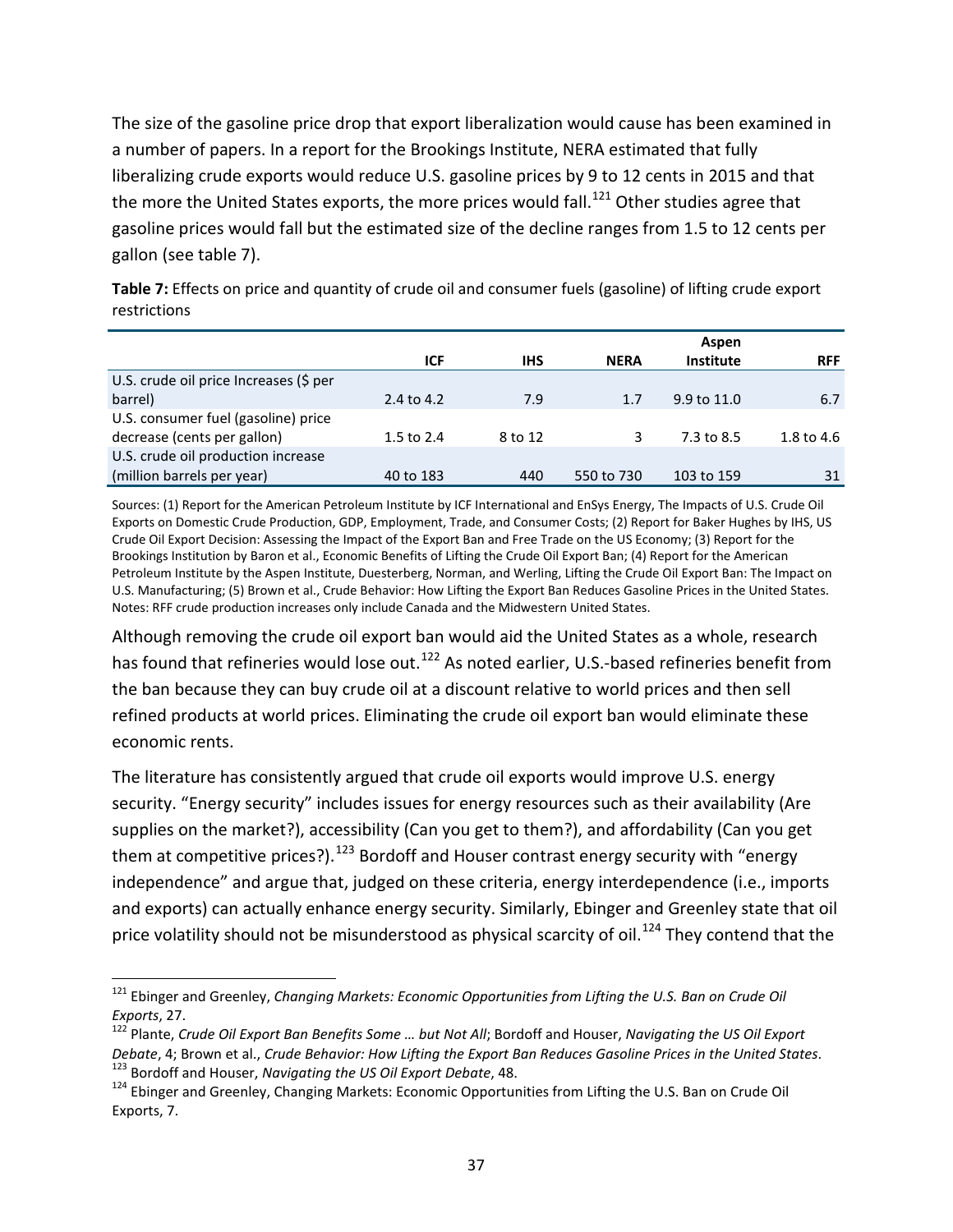problem of energy is not one of shortage but one of high prices, high price volatility, high market power of oil suppliers, and low diversity of oil supplies. Both argue that U.S. crude oil exports would be beneficial for U.S. energy security on these dimensions.

Prior research has identified three mechanisms by which U.S. crude exports would reduce crude oil price volatility. First, unlike many oil suppliers, North America is geopolitically stable.<sup>[125](#page-41-0)</sup> Thus, increased North American oil production would decrease the fraction of world oil production that comes from unstable sources. Second, countries tend to use crude oil from nearby exporters before calling on OPEC.<sup>[126](#page-41-1)</sup> Thus, U.S. exports would displace some OPEC supply, creating spare OPEC capacity that could re-enter the market in response to a shortage<sup>[127](#page-41-2)</sup> and thereby lower world price volatility. That fraction of additional U.S. supply which did not displace OPEC supply would instead increase the world supply of oil, lowering its price. And third, permitting crude exports would allow domestic shale oil to mitigate the effect of crude oil supply disruptions. To the extent that the crude export restrictions successfully disconnect the domestic and world crude markets, it reduces the incentive for domestic production to increase in response to world crude price increases. This is especially import for shale, as its production can respond much more quickly to price changes than production from conventional wells can.<sup>[128](#page-41-3)</sup>

Increased domestic production would also confer a number of other benefits. It would decrease U.S. net oil imports, even if gross imports increase.<sup>[129](#page-41-4)</sup> This would make the United States less vulnerable to international oil supply shocks, as larger oil net imports translate into larger GDP drops when world oil prices increase.<sup>[130](#page-41-5)</sup> Increased U.S. production would also lead to greater diversity of world oil suppliers and a reduction in their market power.

The aforementioned energy security issues primarily apply to supply disruptions that increase global prices but do not result in widespread physical scarcity.<sup>[131](#page-41-6)</sup> But what about catastrophic scenarios, such as if supply from a top producer like Saudi Arabia or Russia was lost and the United States could not import crude oil at any price? Bordoff and Houser note that in such a case, the United States would still retain the ability to reinstate the ban, and so the main cost in such a scenario of not having the ban already in place would be the adjustment cost of temporarily running a non-optimal crude mix through U.S. refineries.<sup>[132](#page-41-7)</sup> While having the ban already in place might have been desirable in such a scenario, they argue that the oil export ban

<span id="page-41-1"></span><span id="page-41-0"></span><sup>&</sup>lt;sup>125</sup> 2014 Brown et al., *Crude Behavior: How Lifting the Export Ban Reduces Gasoline Prices in the United States.*<br><sup>126</sup> Brown et al., *US Crude Oil Export Policy: Background and Considerations*, 20.<br><sup>127</sup> Ibid.<br><sup>128</sup> Ma

<span id="page-41-2"></span>

<span id="page-41-3"></span>

<span id="page-41-4"></span>

<span id="page-41-5"></span>Growth."<br><sup>131</sup> Bordoff and Houser, *Navigating the US Oil Export Debate*, 50.<br><sup>132</sup> Ibid

<span id="page-41-7"></span><span id="page-41-6"></span>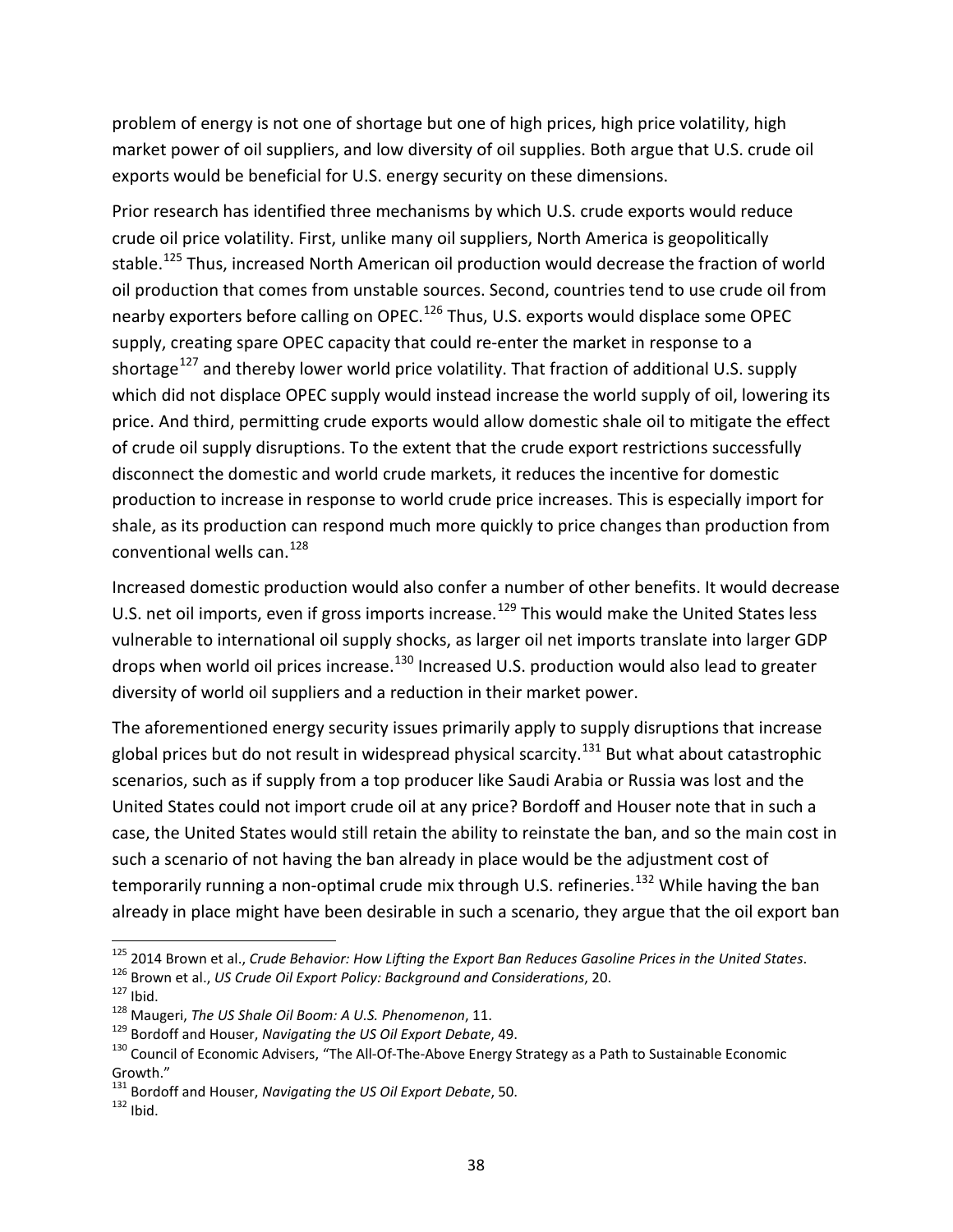is high-cost insurance for such a catastrophe and that a reconfigured strategic petroleum reserve would be a more cost-efficient hedge.

It is also important to note what a crude oil export ban does not do: Bordoff and Houser and the literature cited in table 7 argue that it does not cause finished petroleum products (such as gasoline) to be cheaper in the United States than in the rest of the world. Even if the United States achieves crude self-sufficiency and maintains a crude oil export ban, firms are free to export refined products to the rest of the world and thus refined product prices in the United States are set by the global market.<sup>[133](#page-42-0)</sup> And as a result, American consumers are still vulnerable to global oil supply disruptions as such a disruption will still impact world (and thus domestic) refined product prices.<sup>[134](#page-42-1)</sup>

NERA found that greenhouse gas emissions are the one area where lifting the ban would have negative effects, although the impact that they found is small compared to the other benefits. Specifically, they project that lifting the ban would increase oil extraction in the United States, which would lead to increased GHG emissions in the United States.<sup>[135](#page-42-2)</sup> In order to compare the environmental costs of oil exports to their economic benefits, NERA calculates the hypothetical social cost of carbon necessary for the environmental cost of increased emissions to reduce the economic benefits of lifting the ban to zero (i.e., the welfare cost of abatement). They find that the zero net-benefit social cost of carbon ranges from \$1,200 to \$1,400 per ton of CO2. However, they note that the U.S. Environmental Protection Agency (EPA) estimates that the true social cost of carbon is around \$30 per ton of CO2. This means that the economic costs of using the oil export ban as a means of limiting emissions are 30 to 45 times as large as the environmental benefits.<sup>[136](#page-42-3)</sup>

In summary, prior research has found that lifting the crude oil export ban would benefit the United States. The United States would gain greater employment, higher GDP, lower gasoline prices, and higher domestic crude oil production. This production growth would also lead to increased energy security. Environmental harm would likely occur through increased greenhouse gas emissions, but it is estimated to be small compared to the economic benefits.

### Areas for Future Research on Crude Oil Exports

Although removing restrictions on U.S. crude oil exports has been well research, there are still some opportunities for future research that appear to be quite promising, such as policy

<span id="page-42-2"></span>

<span id="page-42-1"></span><span id="page-42-0"></span><sup>&</sup>lt;sup>133</sup> Ibid., 48.<br><sup>134</sup> Ibid.<br><sup>135</sup> NERA estimates that annual domestic CO<sub>2</sub> emissions would increase by 4.7 to 26.2 million metric tons. RFF estimates annual domestic emissions would increase by 21.98 million metric tons. Neither source provides a numerical estimate for the impact on world GHG emissions, but RFF notes that domestic emission increases would be partially offset by reductions in other countries due to their substitution of oil for coal.

<span id="page-42-3"></span><sup>136</sup> Baron et al., *Economic Benefits of Lifting the Crude Oil Export Ban*.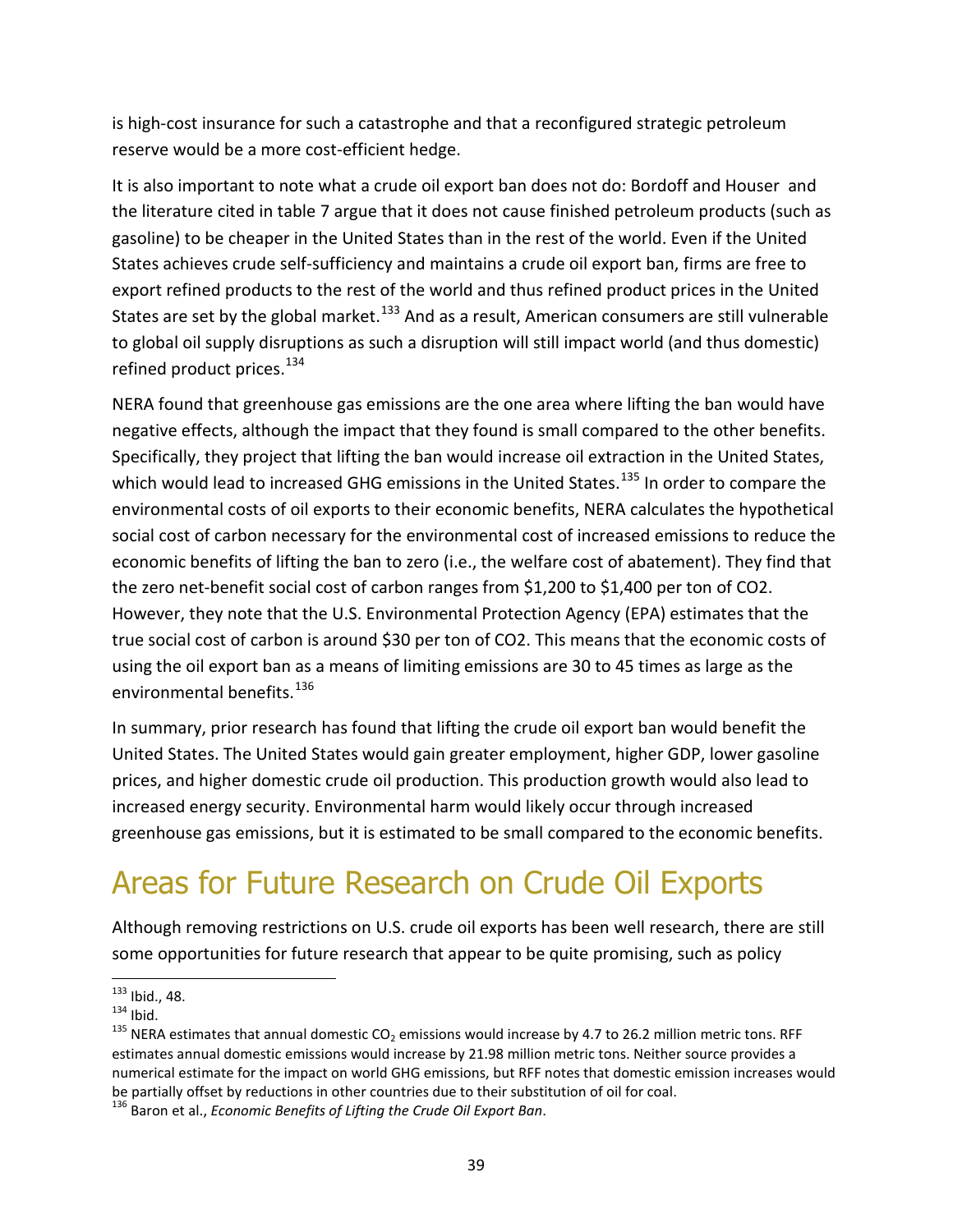alternatives to eliminating all export restrictions. Prior research has focused on the effects of a full repeal of the ban, but such legislation could be extremely difficult to pass. However, even if it is politically untenable to fully repeal the ban, there are other policy options that could improve the match of crude types to refineries. $137$  For example, one exception to the export ban is crude swaps, by which firms could exchange light domestic crude for heavy Mexican or Canadian crude and thus allow for refinery optimization. Alternatively, the federal government could allow more exports of lease condensate, a petroleum product with a blurry dividing line between it and crude oil. Research in this area could show which strategies could provide some or all of the benefits of repeal without official repeal of the ban.

## <span id="page-43-0"></span>**Other Domestic Issues**

#### Coal

The U.S. coal industry faces a number of challenges. In response to falling U.S. coal consumption, U.S. coal producers have been forced to decrease production and focus on increasing exports. Moving forward, the trajectory of future U.S. coal trade depends heavily on whether further environmental regulations are passed.

U.S. coal consumption has fallen in recent years due to both increased competition from natural gas and new environmental regulations.<sup>[138](#page-43-2)</sup> The shale revolution greatly reduced the price of natural gas, causing consumers to use more natural gas and less of alternative fuels, such as coal. In addition, in 2011 the EPA finalized new Mercury and Air Toxics Standards<sup>[139](#page-43-3)</sup> that will take effect in 2016.<sup>[140](#page-43-4)</sup> These factors have led to the retirement of a large amount of coal power generation capacity.<sup>[141](#page-43-5)</sup> In 2012 alone, 3.2 percent of coal-fired capacity was retired.<sup>[142](#page-43-6)</sup> As a result, from 2008–2014, domestic coal consumption fell by 18 percent and production fell by 14 percent (see figure 17).

<span id="page-43-1"></span> <sup>137</sup> For a more thorough review of alternative policy options, see Bordoff and Houser, *Navigating the US Oil Export*  Debate, 58–60.<br><sup>138</sup> Johnson, "Planned Coal-Fired Power Plant Retirements Continue to Increase."<br><sup>139</sup> EPA, "Cleaner Power Plants."<br><sup>140</sup> Johnson, "Planned Coal-Fired Power Plant Retirements Continue to Increase."<br><sup>141</sup> Ib

<span id="page-43-2"></span>

<span id="page-43-3"></span>

<span id="page-43-4"></span>

<span id="page-43-5"></span>

<span id="page-43-6"></span>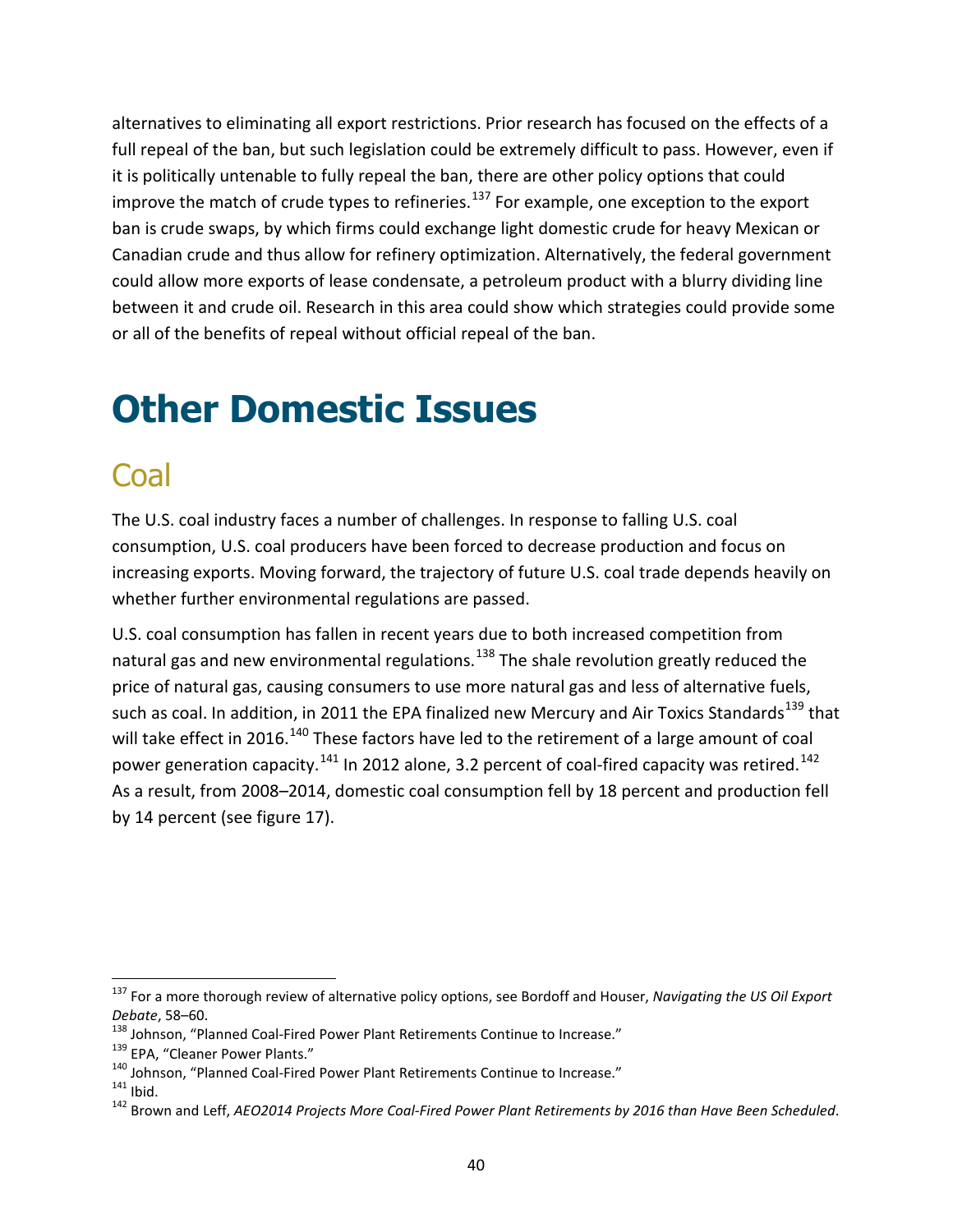<span id="page-44-0"></span>![](_page_44_Figure_0.jpeg)

![](_page_44_Figure_1.jpeg)

Source: EIA, Annual Energy Outlook 2015; EIA, Short-Term Energy and Summer Fuels Outlook, table 6. Note: Data for 2015 and later years are forecasts.

As domestic coal demand has fallen, coal exports have surged and then fallen. Falling domestic consumption and rising foreign demand caused coal exports in 2012 to reach an all-time high of 125.7 million short tons. Total coal imports from all countries by China, Korea, India, and Japan has increased from 419 million short tons in 2007 to 754 million in 2012.<sup>[143](#page-44-2)</sup> As a result, U.S. coal exports to these countries greatly increased. In particular, U.S. exports to Korea increased 28 fold from 2002–2013 (see table 8). U.S. coal exports to European countries have also seen large increases in this time period. However, in 2014 U.S. exports fell to 97 million short tons due to lower international coal demand and prices and higher coal output in other coal-exporting countries.[144](#page-44-3)

| Country       | 2002 | 2013 | 2014 |
|---------------|------|------|------|
| <b>Brazil</b> | 3.5  | 8.6  | 8.0  |
| Canada        | 16.7 | 7.1  | 6.7  |
| China         | 1.0  | 5.5  | 4.8  |
| France        | 3.1  | 6.6  | 5.9  |
| Germany       | 1.3  | 5.4  | 5.0  |

<span id="page-44-1"></span>**Table 8:** Exports to the top 10 destinations for U.S. coal (million short tons)

<span id="page-44-3"></span><span id="page-44-2"></span><sup>143</sup> EIA, "International Energy Statistics."<br><sup>144</sup> EIA, Short-Term Energy and Summer Fuels Outlook, 12.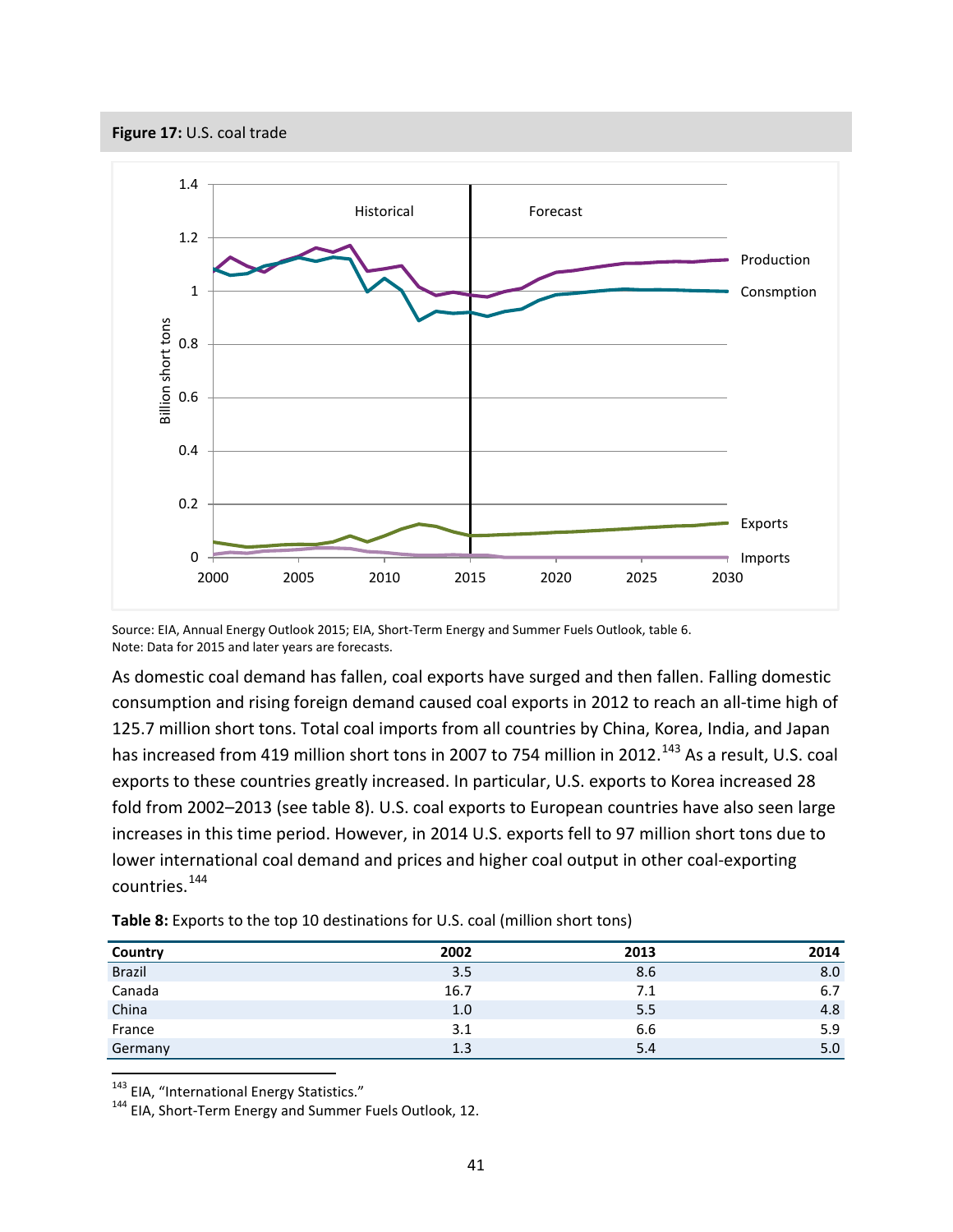| Country       | 2002 | 2013  | 2014 |
|---------------|------|-------|------|
| Italy         | 0.8  | 5.6   | 4.7  |
| Japan         | 1.6  | 12.7  | 12.5 |
| Korea         | 0.3  | 8.4   | 8.0  |
| Netherlands   | 0.6  | 5.0   | 4.5  |
| UK            | 1.9  | 13.5  | 9.8  |
| Other         | 8.9  | 39.2  | 27.5 |
| All Countries | 39.6 | 117.7 | 97.3 |

Source: EIA, "U.S. Coal Exports by Year, Quarter, and Customs District, 2002–2014."

Despite recent growth, projections of future coal trade depend significantly on government policy decisions. Under the assumption that current laws and regulations are maintained throughout the projections, the EIA forecasts modest increases in U.S. production and consumption of coal (see figure 18). However, this assumption may not hold. The Cross-State Air Pollution Rule, which sets new emission standards for power plants, went into effect on January 1, 2015,  $^{145}$  $^{145}$  $^{145}$  but is not included in the EIA's baseline forecast.  $^{146}$  $^{146}$  $^{146}$  In addition, the EPA is proposing significant new carbon emission regulations for coal. EPA projects that by 2020, the new carbon regulations would reduce the quantity of coal used for electricity generation in the United States by 25 percent.<sup>[147](#page-45-2)</sup> Thus, U.S. coal production is likely to face a challenging future due to new environmental regulations.

Further research on coal exports could clear up some of the lingering policy questions. For example, if environmental regulations in the United States were tightened even further, where does the coal go? GHG emissions are only reduced if more coal stays in the ground, rather than being used: any coal that is mined but then exported from the United States still affects world GHG emissions. If U.S. coal is consumed abroad instead of domestically, what are the economic and environmental costs and benefits? Riker looked at some of these export spillover effects with an econometric model, and that paper may provide a useful framework for further econometric or CGE research.<sup>[148](#page-45-3)</sup>

#### Keystone XL

Keystone XL is a proposed expansion of the existing Keystone Pipeline System. The Keystone pipeline currently runs from oil sand fields in Alberta, Canada to the U.S. Gulf Coast. The Keystone XL expansion consisted of a southern and a northern part. The southern part went into operation in January 2014 but the northern leg, from Alberta to Texas, ran into opposition.

<span id="page-45-2"></span>

<span id="page-45-1"></span><span id="page-45-0"></span><sup>&</sup>lt;sup>145</sup> EPA, "Cross-State Air Pollution Rule (CSAPR)."<br><sup>146</sup> EIA, Annual Energy Outlook 2015, 24.<br><sup>147</sup> EPA, *Regulatory Impact Analysis for the Proposed Carbon Pollution Guidelines for Existing Power Plants and<br><i>Emission St* 

<span id="page-45-3"></span><sup>&</sup>lt;sup>148</sup> Riker, "International Coal Trade and Restrictions on Coal Consumption."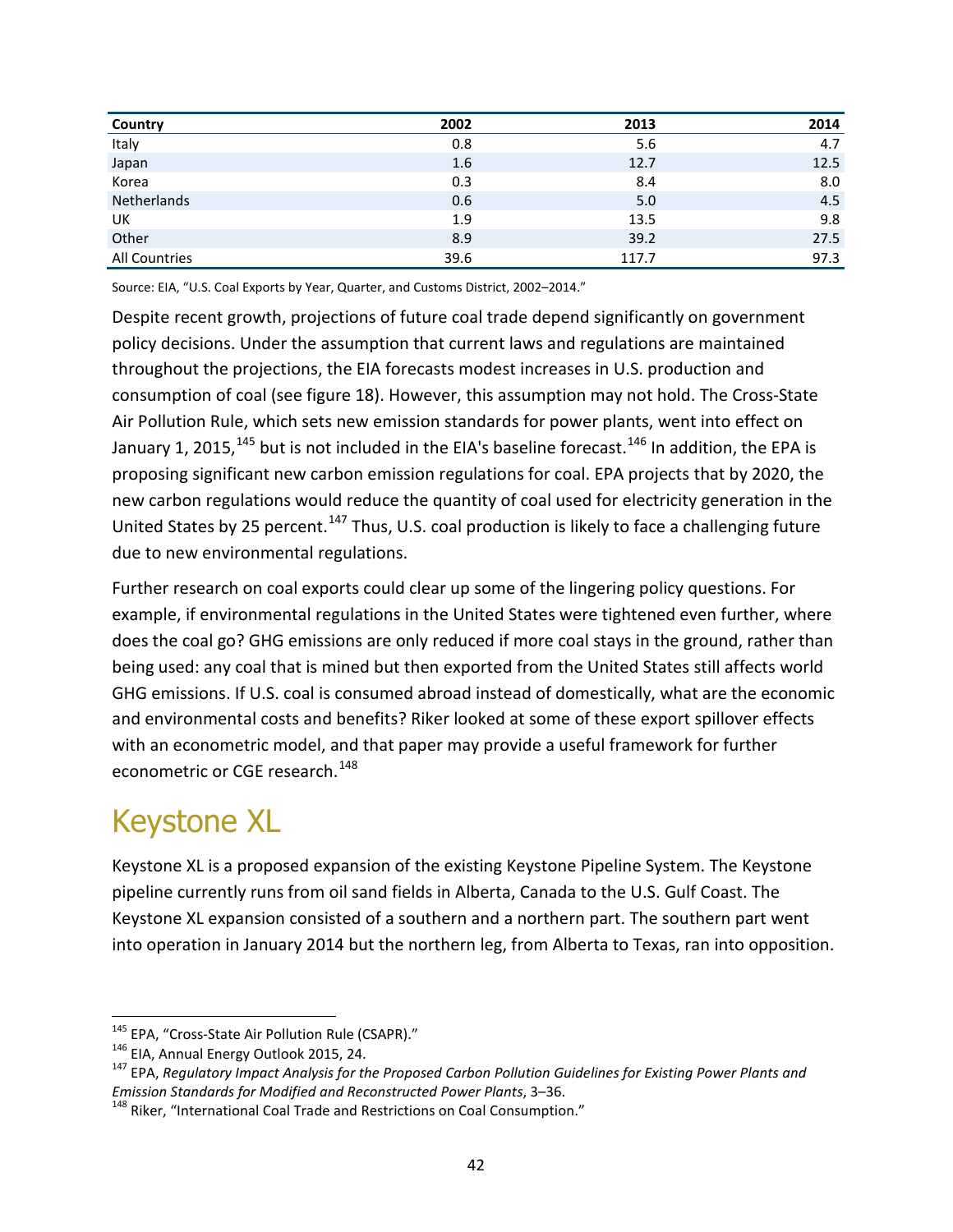This northern leg of the Keystone Pipeline System is the project often discussed in mass media and colloquially referred to as "the" Keystone pipeline.

Because the northern leg crosses the U.S.-Canada border, a presidential permit is necessary for its construction. TransCanada, the pipeline's owner, has unsuccessfully attempted to get such a permit for various forms of the northern leg of the project since 2008.<sup>[149](#page-46-0)</sup> However, the Obama administration has neither approved nor rejected the current project, but has in fact extended the deadline to make a decision on the project indefinitely.<sup>[150](#page-46-1)</sup> State Department analysis found that the project is unlikely to have a significant impact on GHG emissions under expected conditions<sup>[151](#page-46-2)</sup> and that construction alone would increase U.S. GDP by \$3.4 billion.<sup>[152](#page-46-3)</sup> Nonetheless there are many advocates both for and against the pipeline (as well as critics of the State Department paper).

### Energy Tax Reform

Energy tax reform is another emerging issue with important policy dimensions. The U.S. federal government provides many different types of financial support for energy industries. That support includes direct spending but it also includes tax preferences, which are special provisions of tax law that reduce tax liabilities for specific activities, entities, or groups of people.<sup>[153](#page-46-4)</sup> The Congressional Budget Office notes that until 2005, the bulk of energy-related tax preferences were for fossil fuels.<sup>[154](#page-46-5)</sup> However, the Energy Policy Act of 2005 and the Emergency Economic Stabilization Act of 2008 created or expanded provisions promoting energy efficiency and renewables, <sup>[155](#page-46-6)</sup> and these sources now receive the majority of energy-related spending and tax preferences (see figure 18). In total, expenditures for all energy related tax preferences amounted to \$16.4 billion dollars in 2013.<sup>[156](#page-46-7)</sup> However, the existence of these tax preferences is contentious. The president's budgets for recent years have proposed to eliminate many of the fossil fuel preferences. In addition, renewable tax preferences are constantly lapsing and being retroactively reinstated. If implemented or made permanent, either of these tax reforms would

<span id="page-46-0"></span><sup>&</sup>lt;sup>149</sup> TransCanada Keystone Pipeline, L.P., "Application of Transcanada Keystone Pipeline, L.P. for a Presidential Permit Authorizing the Construction, Connection, Operation, and Maintenance of Pipeline Facilities for the Importation of Crude Oil to Be Located at the United States-Canada Border."<br><sup>150</sup> CBS/AP, "Obama Administration Delays Keystone XL Pipeline Review."<br><sup>151</sup> U.S. Department of State. Final Supplemental Environmental Impact S

<span id="page-46-1"></span>

<span id="page-46-2"></span>

<span id="page-46-3"></span><sup>16.&</sup>lt;br> $152$  Ibid., ES-19.

<span id="page-46-6"></span>

<span id="page-46-5"></span><span id="page-46-4"></span><sup>&</sup>lt;sup>153</sup> Dinan, *Federal Financial Support for Fuels and Energy Technologies*.<br><sup>154</sup> Ibid. 155 Dinan and Webre, *Federal Financial Support for the Development and Production of Fuels and Energy*<br>Technologies.

<span id="page-46-7"></span>*Technologies*. <sup>156</sup> Dinan, *Federal Financial Support for Fuels and Energy Technologies*.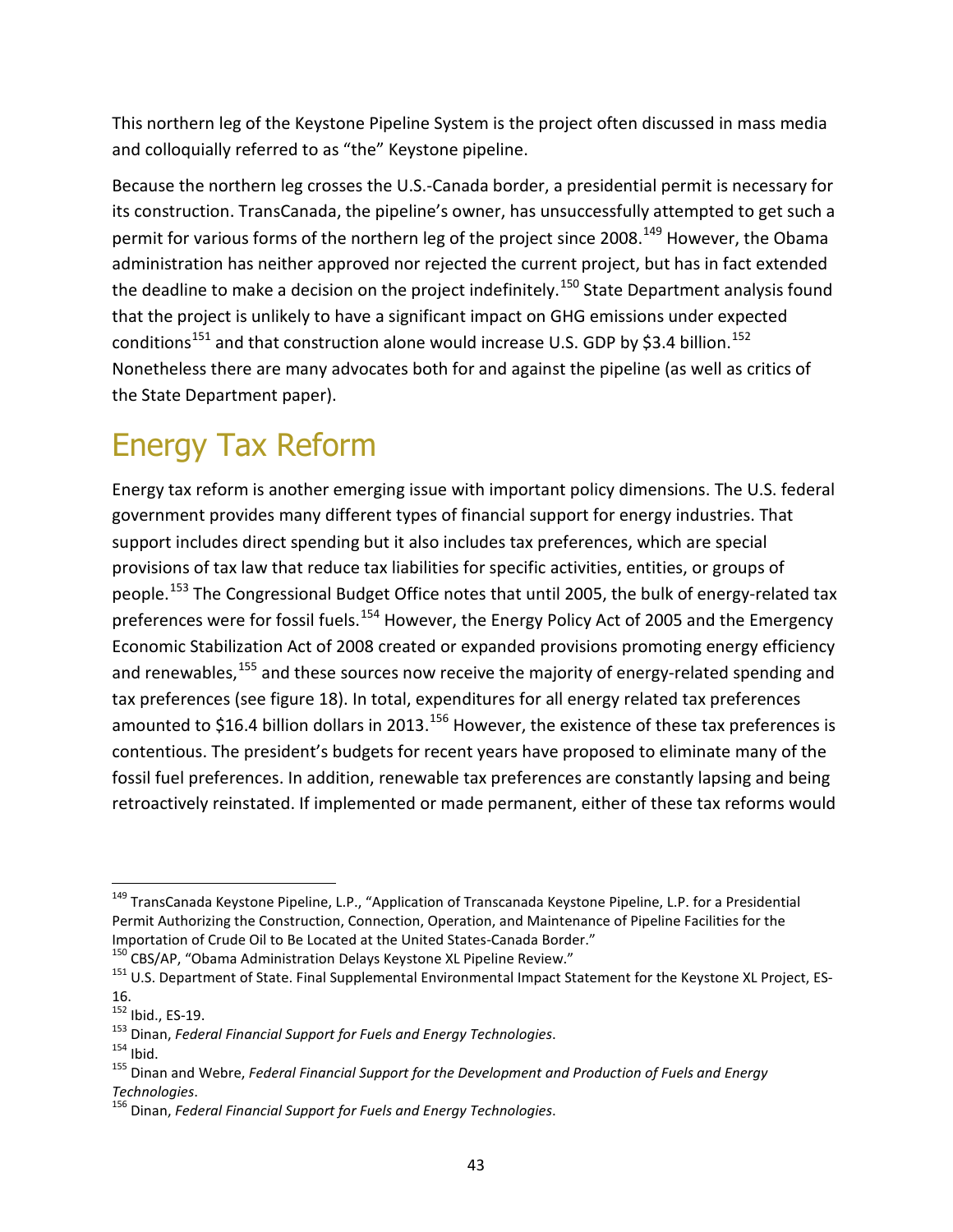have important implications for energy production and trade by influencing the cost of U.S. production of energy products.<sup>[157](#page-47-1)</sup>

![](_page_47_Figure_1.jpeg)

#### <span id="page-47-0"></span>**Figure 18:** Allocation of energy-related tax preferences in fiscal year 2013

Source: Dinan, Federal Financial Support for Fuels and Energy Technologies. Notes: Numbers do not add up to 100 percent due to rounding.

Formal economic models are necessary to analyze the effect of such tax reforms on trade. For example, in regards to fossil fuels, because these changes would increase taxes on fossil fuel production, basic microeconomic theory predict that these changes would decrease domestic production and consumption, but have an ambiguous impact on imports and exports. Almost any combination of imports and exports increasing or decreasing is, in theory, possible. However, general equilibrium models are able to resolve the ambiguity concerning the signs of the changes in imports and exports that these policies would induce, as well as determine the magnitudes of these effects.

#### Oil Price Drop

From 2010 until mid-2014, crude oil prices had been fairly stable at between \$80 and \$110 per barrel. However, the price of crude oil began to fall dramatically in July 2014, and by January 2015, oil was trading at less than \$50 a barrel (see figure 15). Such a large price drop will have similarly large economic and political effects. However, the extreme recentness of this price drop means that there has not been time for a scholarly literature to develop around it and

<span id="page-47-1"></span> $157$  For a detailed explanation of what these tax preferences are and how they might be changed, see Barbe, "Tax Policy Analysis in a Flexible Computable General Equilibrium Model: Applications to Energy and Gross Receipts Taxation"; Joint Committee on Taxation, "Present Law and Analysis of Energy-Related Tax Expenditures."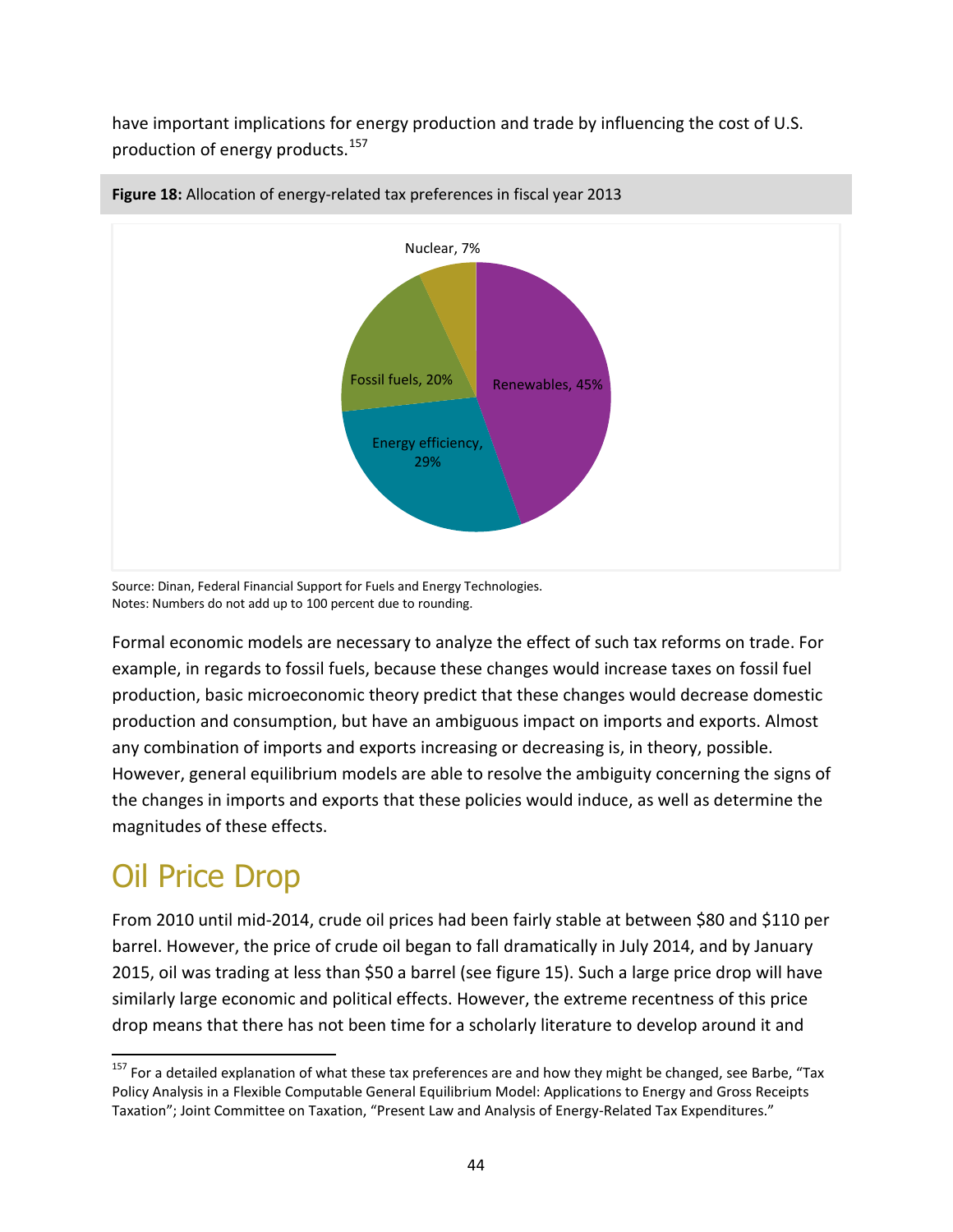reach a consensus on its causes and effects. This means a review of the issues concerning the price drop is necessarily incomplete, but it also provides an opportunity for original research. One obvious tactic would be to compare this oil price drop to other major oil price drops in the early 1980s or late 2000s.

## <span id="page-48-0"></span>**Foreign Energy Issues**

#### Europe and Russia

The European Commission is looking to diversify its energy supplies away from Russia as part of its Energy Union Package of proposals.<sup>[158](#page-48-1)</sup> Large U.S. energy resources mean that the United States may be in a position to assist in this goal. Specific U.S. policy responses involving the export of crude oil or liquefied natural gas are discussed in Sections 4 and 5, respectively.

#### Japan and Fukushima

In March 2011, Japan was struck by a 9.0 magnitude earthquake which caused a nuclear meltdown at the Fukushima Daiichi Nuclear Power Plant.<sup>[159](#page-48-2)</sup> In response, Japan shut down all nuclear power plants in the country. Before the disaster, nuclear power supplied 31 percent of Japan's electricity<sup>[160](#page-48-3)</sup> and was one of the country's least expensive energy sources.<sup>[161](#page-48-4)</sup> This lost capacity was largely replaced with oil and LNG, which now generate 16 percent and 48 percent, respectively, of Japan's electricity.<sup>[162](#page-48-5)</sup> Japan, already the world's largest LNG market,<sup>[163](#page-48-6)</sup> saw LNG imports increase by 25 percent from 2010 to 2012.<sup>[164](#page-48-7)</sup>

The fate of Japan's nuclear power plants is the key question for determining Japan's energy future and the answer has major implications for global oil and LNG trade. Japan's current government wishes to resume nuclear power generation<sup>[165](#page-48-8)</sup> and the first nuclear power plant

<span id="page-48-2"></span><span id="page-48-1"></span><sup>&</sup>lt;sup>158</sup> Stratfor, "The European Commission Unveils Its Energy Union Plan."<br><sup>159</sup> No deaths during the disaster itself were attributed to radiation exposure. Over the longer term, the World Health Organization found that radiation exposure will lead to increased cancer rates among a third of emergency responders but they anticipate no observable increases in cancer rates for the general population (World Health Organization, "Global Report on Fukushima Nuclear Accident Details Health Risks"). Other effects such as increased stillbirths, miscarriages, or physical or mental impairments are also not expected.<br><sup>160</sup> Hayashi and Hughes, "The Policy Responses to the Fukushima Nuclear Accident and Their Effect on Japanese

<span id="page-48-3"></span>Energy Security."<br><sup>161</sup> EIA, "Japan."<br><sup>162</sup> Ibid. 163 GTIS, "Global Trade Atlas," Import Statistics for Commodity 271111.<br><sup>164</sup> Ibid.<br><sup>165</sup> FIA. "Japan."

<span id="page-48-4"></span>

<span id="page-48-5"></span>

<span id="page-48-7"></span><span id="page-48-6"></span>

<span id="page-48-8"></span>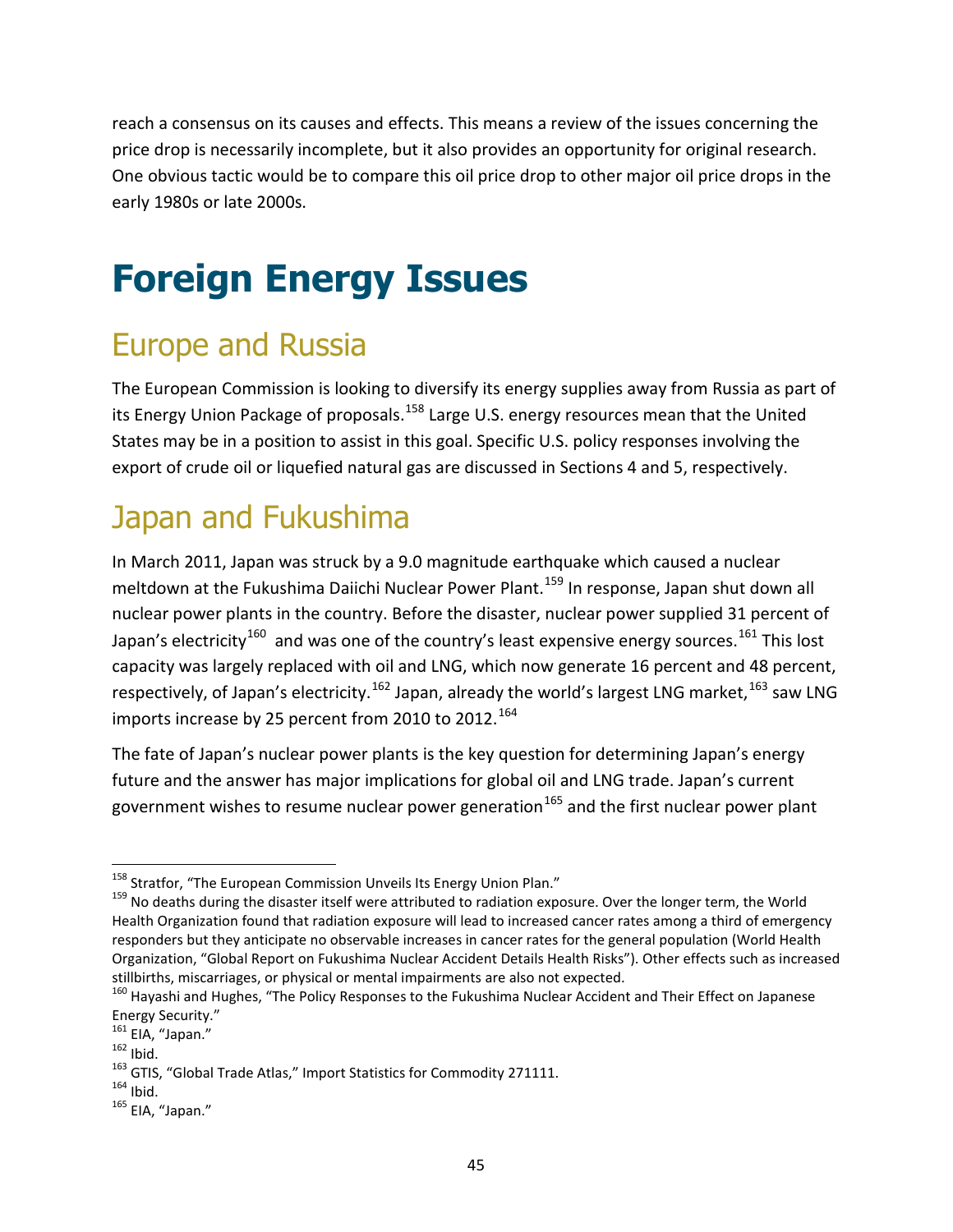has been cleared for restart in 2015.<sup>[166](#page-49-1)</sup> The International Energy Agency (IEA) predicts that Japan will restart its nuclear power plants during the time period 2015–2020, and that by 2020, nuclear will have almost entirely displaced oil for electricity generation in Japan.<sup>[167](#page-49-2)</sup>

#### **Mexico**

Mexico is importing more natural gas from the United States than ever before, and these imports are projected to only increase in the near future. Mexican natural gas consumption from its industry and electricity generators is on the rise while its production remains flat (see figure 19). Combined with increased U.S. natural gas production, this has resulted in U.S. pipeline exports of natural gas to Mexico doubling between 2009 and 2013 (from 0.33 tcf to 0.71 tcf). Mexico's national energy ministry predicts that U.S. pipeline exports to Mexico will more than double again by 2019 (to 1.43 tcf) and continue to increase through 2026, reaching 1.78 tcf at that time.

<span id="page-49-0"></span>![](_page_49_Figure_3.jpeg)

Source: EIA, Mexico's Energy Ministry Projects Rapid near-Term Growth of Natural Gas Imports from U.S. Notes: Data for 2013 and later is a forecast.

However, exports require new pipelines and, since they cross national boundaries, these pipelines require approval by the U.S. federal government. Experience with Keystone XL shows that these approvals can add years of delays or even derail a pipeline project completely. One

<span id="page-49-1"></span><sup>&</sup>lt;sup>166</sup> British Broadcasting Corporation, "Japan Governor Approves Sendai Reactor Restart."<br><sup>167</sup> IEA. "World Energy Outlook 2014," 228.

<span id="page-49-2"></span>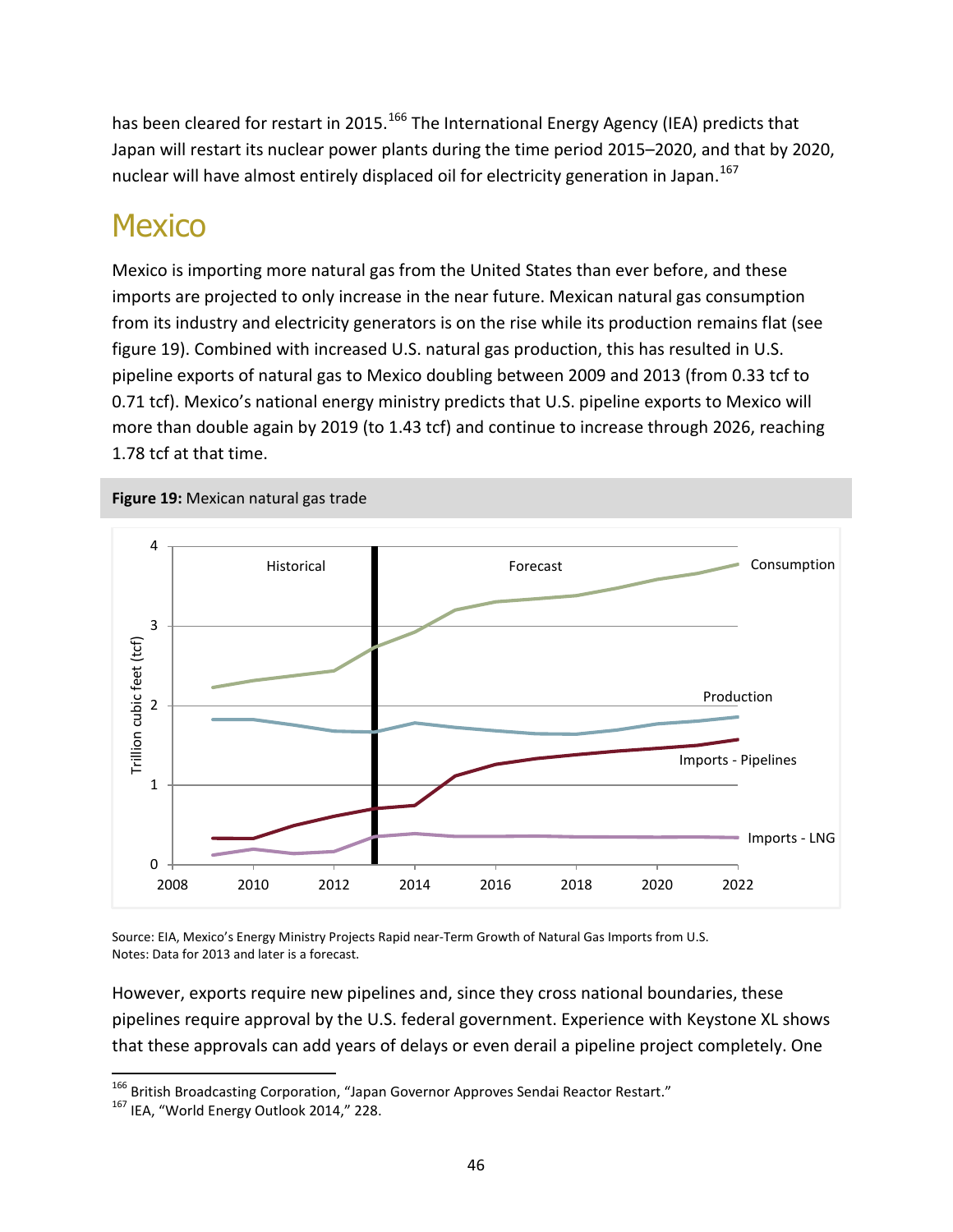possible research topic would be to examine the impact of Mexican gas exports on the U.S. economy and U.S. gas production and prices.

In addition to changes resulting from the shale revolution, the Mexican energy sector is also being reshaped by domestic economic reform. In December 2013, Mexico amended its constitution to end the 75-year monopoly of the state-owned oil company. In order to reverse declines in Mexican oil production, the government is opening up Mexican energy resources to foreign investment.<sup>[168](#page-50-1)</sup> EIA is highly optimistic about these reforms and predicts that instead of previously projected sharp declines, Mexican oil production will stabilize and then begin to increase over the coming years (see figure 20).

Such substantial increases in Mexican production could have a variety of implications for the United States, depending on where this new Mexican production goes and what it displaces.

![](_page_50_Figure_3.jpeg)

<span id="page-50-0"></span>**Figure 20:** Mexican production of petroleum and other liquid fuels

Source: EIA, International Energy Outlook 2014; EIA, International Energy Outlook 2013; EIA, International Energy Statistics. Notes: The forecasts and actual production combine production by Mexico and Chile together. However, disaggregated actual production data shows that Chilean total oil production is negligible compared to Mexican production: in 2014, Mexico produced 1,026 million barrels of total oil while Chile only produced 5.6 million. Therefore, using the forecast of Mexico and Chile combined is effectively identical to using a forecast of Mexico alone.

<span id="page-50-1"></span><sup>&</sup>lt;sup>168</sup> EIA, Mexico's Energy Ministry Projects Rapid near-Term Growth of Natural Gas Imports from U.S.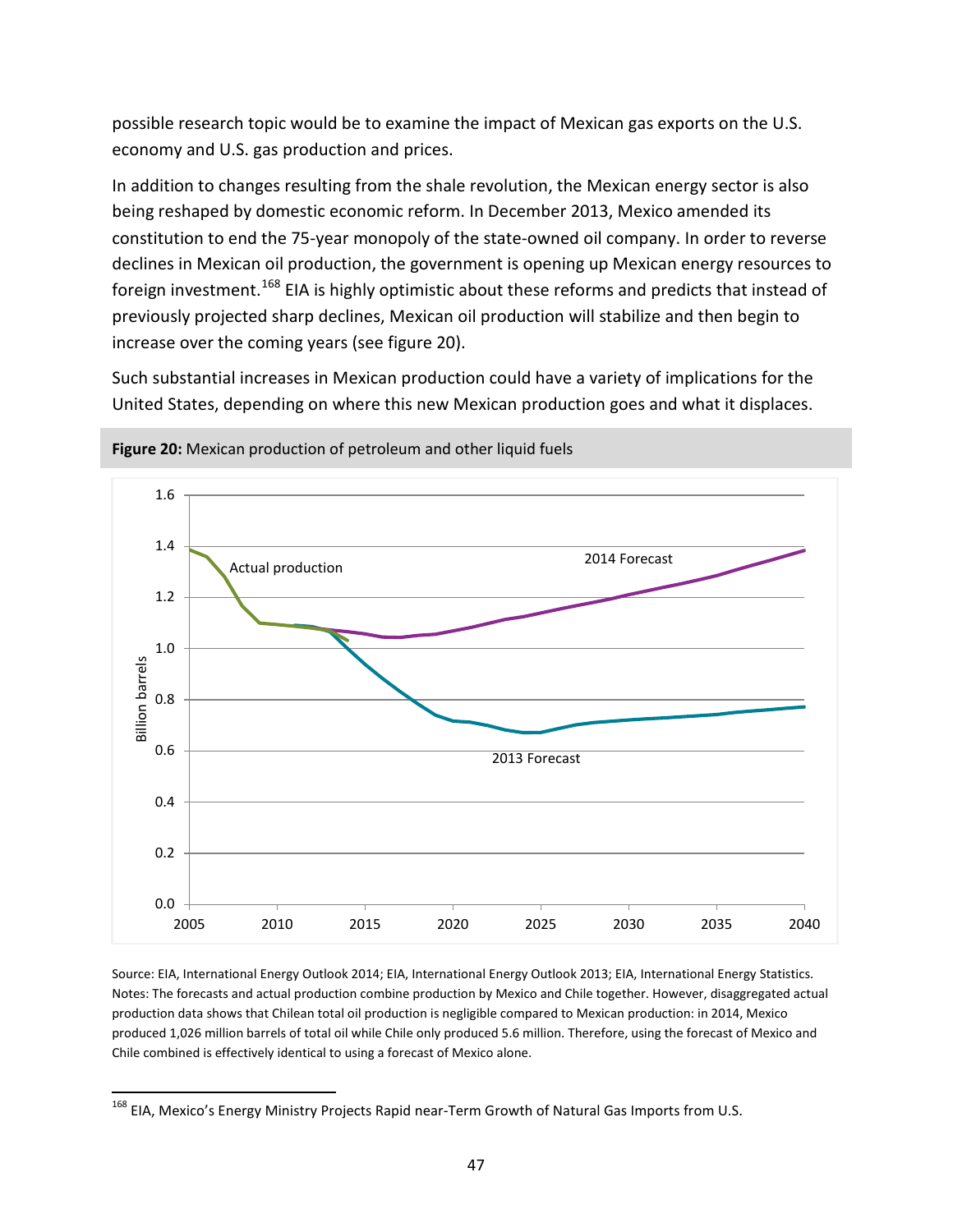### International Shale

Thus far, shale oil and gas have been a U.S. phenomenon. However, that may change in the future, as over 90 percent of the world's technically recoverable shale oil and gas resources are located outside of the United States.<sup>[169](#page-51-0)</sup> If other countries are able to develop these resources, it could lead to large changes in international energy trade flows. Because although many of the countries with large shale reserves are already major energy producers (e.g., the United States, Canada, Russia, and Australia), many others are not.<sup>[170](#page-51-1)</sup> Notably, many of the countries with large shale gas reserves (e.g. France, Poland, China, and Argentina) are major energy importers.<sup>[171](#page-51-2)</sup>

However, a variety of factors suggest that shale extraction outside the United States may be extremely difficult.<sup>[172](#page-51-3) [173](#page-51-4)</sup> Poor geology and environmental opposition are likely to prevent shale development in many countries. For example, Norway's shale gas assessment dropped from 83 trillion cubic feet in 2011 to 0 in 2013 after results from three Alum Shale wells showed that drilling would be far more difficult than anticipated.<sup>[174](#page-51-5)</sup> And while France's technically recoverable shale resources are estimated at 137 tcf of gas and 4.7 billion barrels of oil, France has banned all hydraulic fracturing in the country.<sup>[175](#page-51-6)</sup> In addition, shale extraction requires extremely high drilling intensity<sup>[176](#page-51-7)</sup> but there is a severe lack of drilling rigs and the associated infrastructure outside of North America. In 2014, the United States had 52 percent of the world's active drilling rigs, with another 11 percent in Canada, compared to only 11 percent for the entire Middle East.<sup>[177](#page-51-8)</sup> Experience in drilling provides a similar problem, with 45,468 oil and gas wells completed in the United States in 2012, versus 3,921 in the entire rest of the world, except Canada.<sup>[178](#page-51-9)</sup> For these reasons, Maugeri states that a U.S.-style shale revolution is not likely to occur internationally in the foreseeable future.<sup>[179](#page-51-10)</sup>

An interesting research topic would be to examine the impact on trade of shale development in other countries through a CGE model with scenario analysis. Scenarios could include both

<span id="page-51-0"></span><sup>&</sup>lt;sup>169</sup> EIA, *Technically Recoverable Shale Oil and Shale Gas Resources: An Assessment of 137 Shale Formations in 41*<br>Countries Outside the United States.<br><sup>170</sup> Ibid.

<span id="page-51-2"></span><span id="page-51-1"></span>*Countries Outside the United States*. <sup>170</sup> Ibid. <sup>171</sup> Ibid. <sup>172</sup> For a review of problems facing international shale development, see Maugeri, *The US Shale Oil Boom: A U.S.* 

<span id="page-51-4"></span><span id="page-51-3"></span>*Phenomenon.*<br><sup>173</sup> For a review of problems facing European shale development, see Chyong and Reiner, "Economics and Politics<br>of Shale Gas in Europe."

<span id="page-51-5"></span><sup>&</sup>lt;sup>174</sup> EIA, *Technically Recoverable Shale Oil and Shale Gas Resources: An Assessment of 137 Shale Formations in 41* Countries Outside the United States, 14.<br><sup>175</sup> Patel and Viscusi, "France's Fracking Ban 'Absolute' After Court Upholds Law."<br><sup>176</sup> Analysis from IHS-CERA data in Maugeri, *The US Shale Oil Boom: A U.S. Phenomenon*.<br><sup>177</sup>

<span id="page-51-6"></span>

<span id="page-51-7"></span>

<span id="page-51-8"></span>

<span id="page-51-9"></span>

<span id="page-51-10"></span>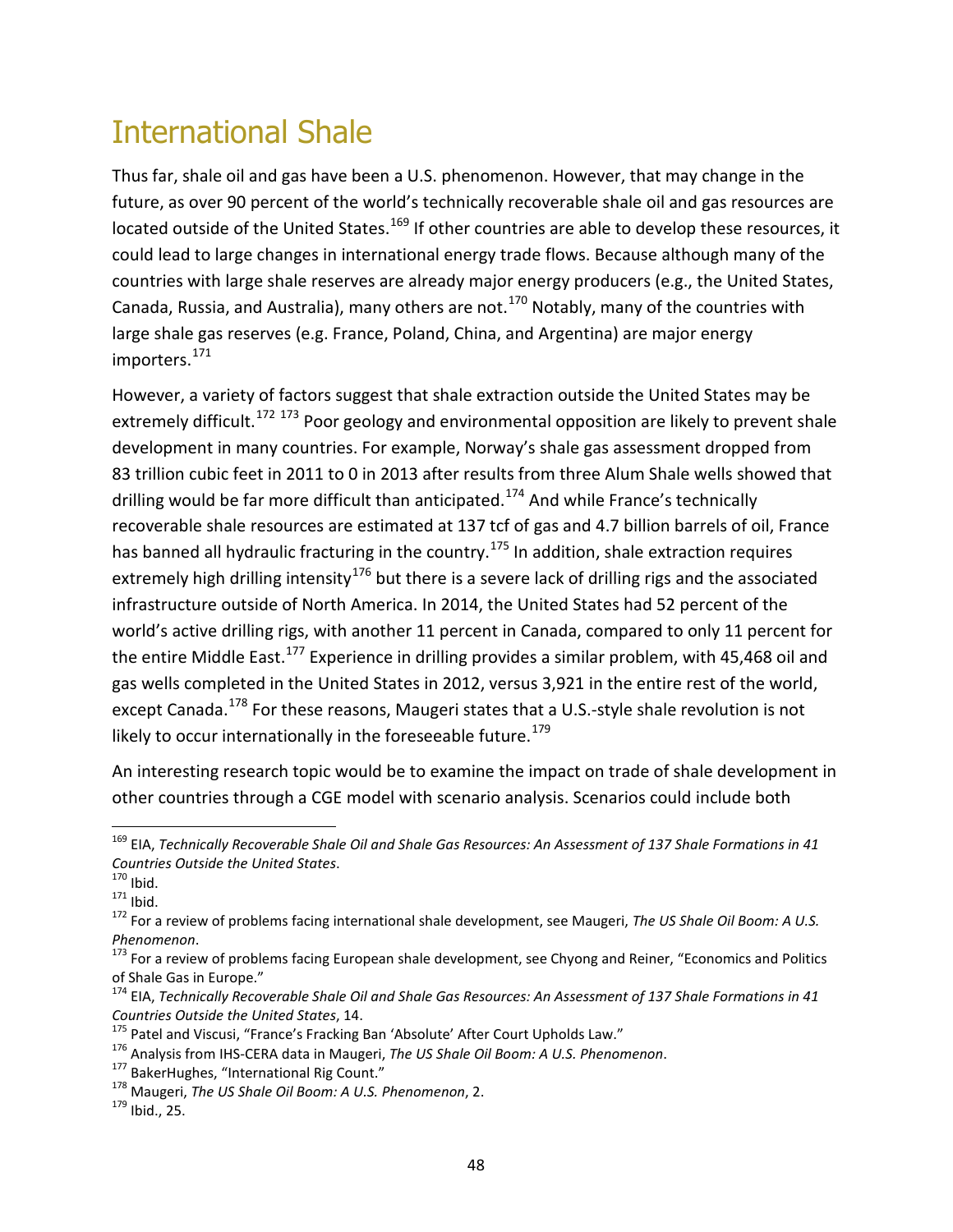successful shale development in countries and alternatively, no shale development. Such scenarios could determine the impact of either discovering suitable geological conditions or lifting extraction bans.

### Developing Countries

One of the major trends in the world economy today is the rise of developing countries, and energy markets are no exception. Developing countries will be the main drivers of growth in world energy demand in the coming decades.<sup>[180](#page-52-1)</sup> Energy consumption by non-OECD countries is projected to rise by 33 percent from 2010 to 2020 and a further 22 percent from 2020 to 2030 (see figure 21). By contrast, OECD energy consumption will only increase by 11 percent for the entire time period of 2010 to 2030.

![](_page_52_Figure_3.jpeg)

<span id="page-52-0"></span>**Figure 21:** World energy consumption

Source: EIA, International Energy Outlook 2013, table A1. Notes: Data after 2010 is a forecast.

### Fossil Fuel Subsidies

Many developing countries heavily subsidize the price of consumer fossil fuel products. For example, in 2012, gasoline in Venezuela cost \$0.08 per gallon while gasoline in the United States was \$3.67 per gallon.<sup>[181](#page-52-2)</sup> According to the IEA, global expenditures on such subsidies

 $\overline{\phantom{a}}$ 

<span id="page-52-2"></span>

<span id="page-52-1"></span><sup>&</sup>lt;sup>180</sup> EIA, Today in Energy, December 3, 2013.<br><sup>181</sup> World Bank, "Pump Price for Gasoline."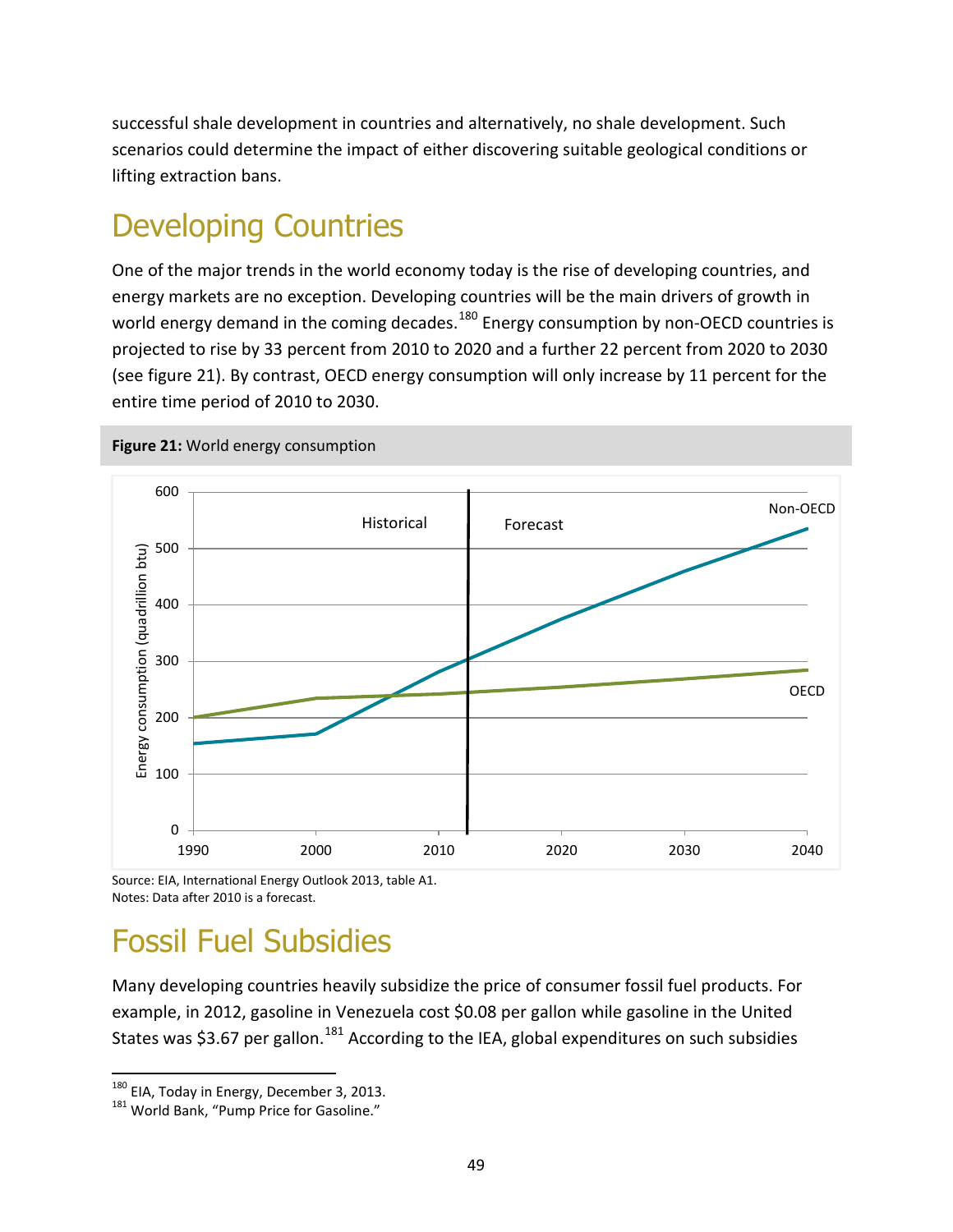totaled \$548 billion in 2013<sup>[182](#page-53-1)</sup> and on average it cost 5 percent of the subsidizing country's GDP.<sup>[183](#page-53-2)</sup> For many of these countries, this is a larger expense for the government than public provision of education or health care.<sup>[184](#page-53-3)</sup> Because of their size, reform that eliminated these subsidies could substantially reduce fossil fuel consumption. And because oil is traded on a world market where different country's production is highly substitutable, reform would materially impact both global production and world trade flows. However, prior studies examining the impact of reform have focused on modeling the effects on GDP or the environment, not trade.<sup>[185](#page-53-4)</sup> Further research could fill this niche.

## <span id="page-53-0"></span>**Conclusion**

World energy trade is changing due to both domestic and international trends. Driven by the shale revolution, U.S. fossil fuel production is growing substantially. Although conventional production has fallen, rising shale gas and tight oil have more than compensated for it. As a result, U.S. energy forecasts are far more optimistic than they were just a few years ago, with expectations of large net imports turning into small net imports or even net exports. This has led to increased interest in modifying U.S. export policies for LNG and crude oil. In both cases the United States would benefits from exports, but the situation for crude oil is especially noteworthy because lifting the crude oil export ban would actually reduce domestic gasoline prices. Policy decisions also drive other major domestic energy issues such as the effect of environmental regulation on coal, the Keystone XL pipeline, and energy tax reform. Internationally, energy trade is shaped by natural gas geopolitics, Mexican energy reform, international shale development, fossil fuel subsidies, and the ever increasing energy consumption of developing countries.

These trends present a number of opportunities for interesting original research:

- More robust estimates of the macroeconomic impact of the shale revolution.
- Quantification of the effects of LNG exports both on regional economies and world GHG emissions.
- The examination of alternatives to full repeal of the crude oil export ban could provide policymakers with more politically feasible options.
- The impact of the repeal of energy tax preferences.

<span id="page-53-4"></span><span id="page-53-3"></span>

<span id="page-53-2"></span><span id="page-53-1"></span><sup>&</sup>lt;sup>182</sup> IEA, "World Energy Outlook 2014," 314.<br><sup>183</sup> Ibid., 321.<br><sup>184</sup> Ibid. 185 For a review of studies on fossil fuel subsidies, see Ellis, "The Effects of Fossil-Fuel Subsidy Reform: A Review of Modelling and Empirical Studies."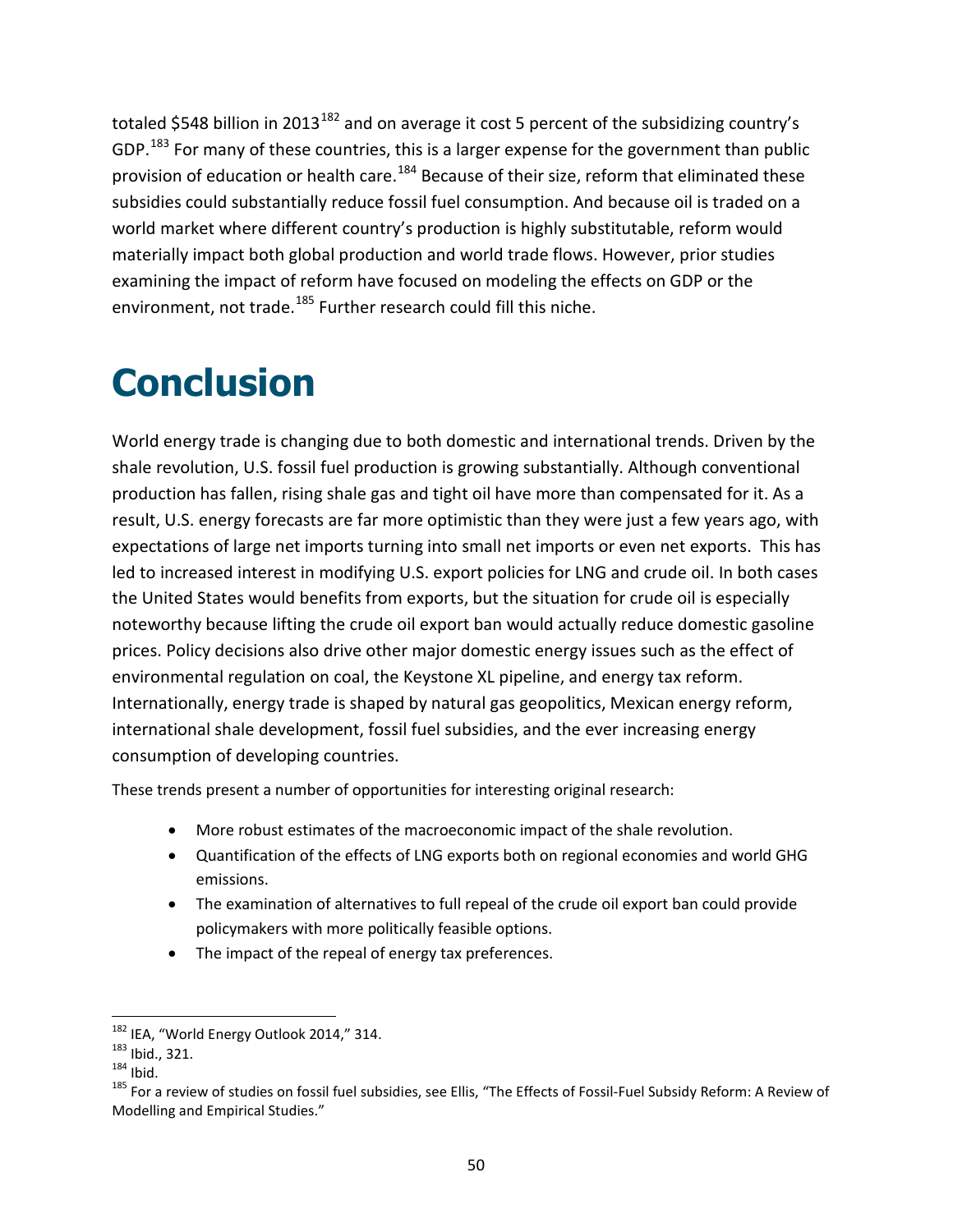- The environmental impact of foreign versus domestic coal consumption and where coal would go if environmental regulations were tightened.
- Analysis of Mexican natural gas exports could help forestall problems like those faced by the Keystone XL pipeline.

Any of these topics would answer important, policy-relevant questions in international energy trade.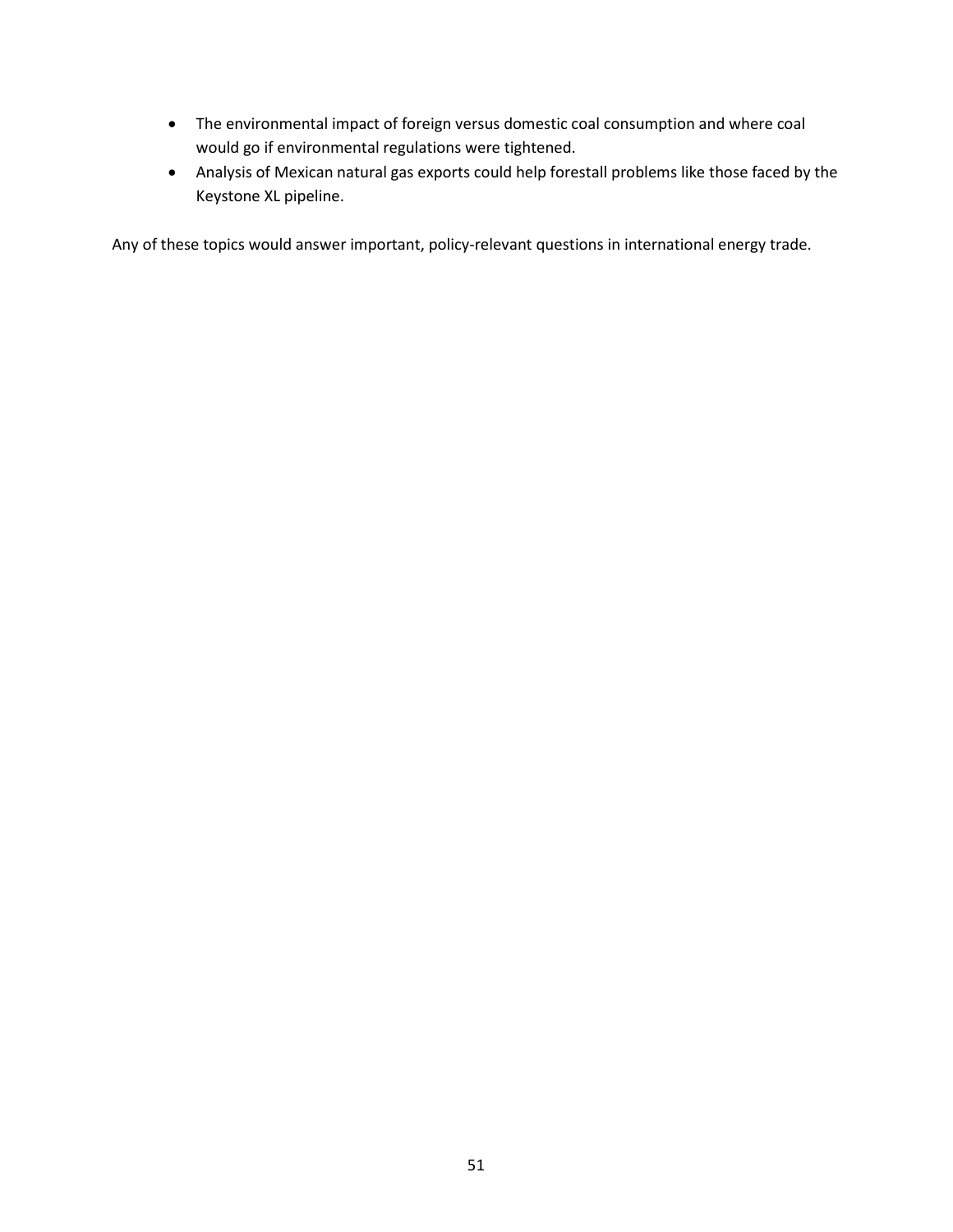#### **Bibliography**

- Abdulaziz, Mustafah. "Lighting Water on Fire." Wall Street Journal, September 26, 2011. [http://online.wsj.com/news/articles/SB100014240531119040606045765707718777133](http://online.wsj.com/news/articles/SB10001424053111904060604576570771877713378%231) [78#1.](http://online.wsj.com/news/articles/SB10001424053111904060604576570771877713378%231)
- Allen, David T., Vincent M. Torres, James Thomas, David W. Sullivan, Matthew Harrison, Al Hendler, Scott C. Herndon, et al. "Measurements of Methane Emissions at Natural Gas Production Sites in the United States." Proceedings of the National Academy of Sciences 110, no. 44 (2013): 17768–73. [http://dx.doi.org/10.1073/pnas.1304880110.](http://dx.doi.org/10.1073/pnas.1304880110)
- American Chemistry Council. Shale Gas, Competitiveness and New U.S. Investment: A Case Study of Eight Manufacturing Industries, May 2012. [http://tcf.org/assets/downloads/Shale\\_Gas,\\_Competitiveness\\_and\\_New\\_U.S.\\_Investme](http://tcf.org/assets/downloads/Shale_Gas,_Competitiveness_and_New_U.S._Investment.pdf) [nt.pdf.](http://tcf.org/assets/downloads/Shale_Gas,_Competitiveness_and_New_U.S._Investment.pdf)
- Anderson, Soren T, Ryan Kellogg, and Stephen W. Salant. Hotelling Under Pressure, NBER Working Paper 20280, July 2014. [http://www.nber.org/papers/w20280.](http://www.nber.org/papers/w20280)
- Apodaca, Lori E. Nitrogen (Fixed)-Ammonia 2014, February 2014. [http://minerals.usgs.gov/minerals/pubs/commodity/nitrogen/mcs-2014-nitro.pdf.](http://minerals.usgs.gov/minerals/pubs/commodity/nitrogen/mcs-2014-nitro.pdf)
- -. Nitrogen (Fixed)-Ammonia 2015, January 2015. [http://minerals.usgs.gov/minerals/pubs/commodity/nitrogen/mcs-2015-nitro.pdf.](http://minerals.usgs.gov/minerals/pubs/commodity/nitrogen/mcs-2015-nitro.pdf)
- BakerHughes. "International Rig Count," April 8, 2015. [http://phx.corporate](http://phx.corporate-ir.net/phoenix.zhtml?c=79687&p=irol-rigcountsintl)[ir.net/phoenix.zhtml?c=79687&p=irol-rigcountsintl.](http://phx.corporate-ir.net/phoenix.zhtml?c=79687&p=irol-rigcountsintl)
- Barbe, Andre. "Tax Policy Analysis in a Flexible Computable General Equilibrium Model: Applications to Energy and Gross Receipts Taxation." Rice University, 2014.
- Baron, Robert, Paul Bernstein, W. David Montgomery, Reshma Patel, Sugandha D. Tuladhar, and Mei Yuan. Economic Benefits of Lifting the Crude Oil Export Ban, September 2014. [http://www.nera.com/67\\_8673.htm.](http://www.nera.com/67_8673.htm)
- Barron, Jeff. Lower Crude Feedstock Costs Contribute to North American Refinery Profitability, 2014. [http://www.eia.gov/todayinenergy/detail.cfm?id=16571.](http://www.eia.gov/todayinenergy/detail.cfm?id=16571)
- Berzins, Kristine. European Views On American Natural Gas Exports, February 2013. [http://www.cleanskies.org/eu-views-natural-gas/.](http://www.cleanskies.org/eu-views-natural-gas/)
- Bordoff, Jason, and Trevor Houser. Navigating the US Oil Export Debate. New York, NY, January 2015. http://energypolicy.columbia.edu/sites/default/files/energy/Navigating the US Oil Export Debate\_January 2015.pdf.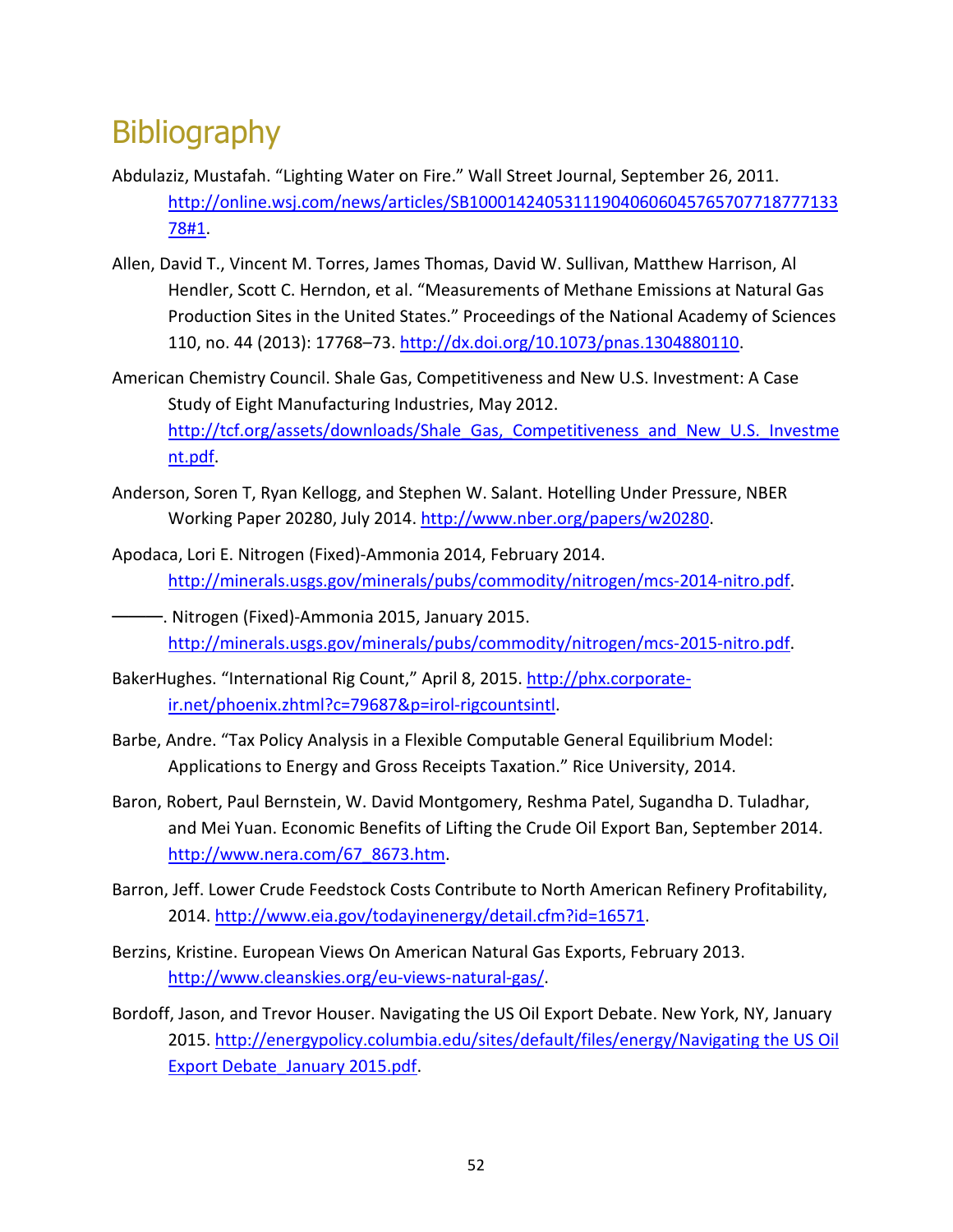- Boyer, Elizabeth W., Bryan R. Swistock, James Clark, Mark Madden, and Dana E. Rizzo. "The Impact of Marcellus Gas Drilling on Rural Drinking Water Supplies," 2012. http://www.rural.palegislature.us/documents/reports/Marcellus\_and drinking water 2012.pdf.
- BP. BP Statistical Review of World Energy June 2014, 2014. [http://www.bp.com/content/dam/bp/pdf/Energy-economics/statistical-review-](http://www.bp.com/content/dam/bp/pdf/Energy-economics/statistical-review-2014/BP-statistical-review-of-world-energy-2014-full-report.pdf)[2014/BP-statistical-review-of-world-energy-2014-full-report.pdf.](http://www.bp.com/content/dam/bp/pdf/Energy-economics/statistical-review-2014/BP-statistical-review-of-world-energy-2014-full-report.pdf)
- British Broadcasting Corporation. "Japan Governor Approves Sendai Reactor Restart," November 7, 2014. [http://www.bbc.com/news/world-asia-29947564.](http://www.bbc.com/news/world-asia-29947564)
- Brown, Phillip, Robert Pirog, Adam Vann, Ian F Fergusson, Michael Ratner, and Jonathan L Ramseur. US Crude Oil Export Policy: Background and Considerations, 2014. [http://www.energy.senate.gov/public/index.cfm/files/serve?File\\_id=dfe108c9-cef6-](http://www.energy.senate.gov/public/index.cfm/files/serve?File_id=dfe108c9-cef6-43d0-9f01-dc16e6ded6b4) [43d0-9f01-dc16e6ded6b4.](http://www.energy.senate.gov/public/index.cfm/files/serve?File_id=dfe108c9-cef6-43d0-9f01-dc16e6ded6b4)
- Brown, Stephen P.A., and Hillard G. Huntington. "Assessing the U.S. Oil Security Premium." Energy Economics 38, no. 0 (2013): 118–27. [http://dx.doi.org/10.1016/j.eneco.2013.03.010.](http://dx.doi.org/10.1016/j.eneco.2013.03.010)
- Brown, Stephen P.A., Charles Mason, Alan Krupnick, and Jan Mares. Crude Behavior: How Lifting the Export Ban Reduces Gasoline Prices in the United States, 2014. [http://www.rff.org/RFF/Documents/RFF-IB-14-03-REV.pdf.](http://www.rff.org/RFF/Documents/RFF-IB-14-03-REV.pdf)
- Brown, Tyson, and Mike Leff. AEO2014 Projects More Coal-Fired Power Plant Retirements by 2016 than Have Been Scheduled. Today in Energy, February 2014. [http://www.eia.gov/todayinenergy/detail.cfm?id=15031.](http://www.eia.gov/todayinenergy/detail.cfm?id=15031)
- Bruijnincx, Pieter C. A., and Bert M. Weckhuysen. "Shale Gas Revolution: An Opportunity for the Production of Biobased Chemicals?" Angewandte Chemie International Edition 52, no. 46 (2013): 11980–87[. http://dx.doi.org/10.1002/anie.201305058.](http://dx.doi.org/10.1002/anie.201305058)
- Bureau of Economic Analysis. "National Income and Product Accounts," April 29, 2015. [http://www.bea.gov/iTable/index\\_nipa.cfm.](http://www.bea.gov/iTable/index_nipa.cfm)
- Cathles, Lawrence M., III, Larry Brown, Milton Taam, and Andrew Hunter. "A Commentary on 'The Greenhouse-Gas Footprint of Natural Gas in Shale Formations' by R.W. Howarth, R. Santoro, and Anthony Ingraffea." Climatic Change 113, no. 2 (2012): 525–35. [http://dx.doi.org/10.1007/a10584-011-0333-8.](http://dx.doi.org/10.1007/a10584-011-0333-8)
- CBS/AP. "Obama Administration Delays Keystone XL Pipeline Review," April 18, 2014. [http://www.cbsnews.com/news/obama-administration-delays-keystone-xl-pipeline](http://www.cbsnews.com/news/obama-administration-delays-keystone-xl-pipeline-review/)[review/.](http://www.cbsnews.com/news/obama-administration-delays-keystone-xl-pipeline-review/)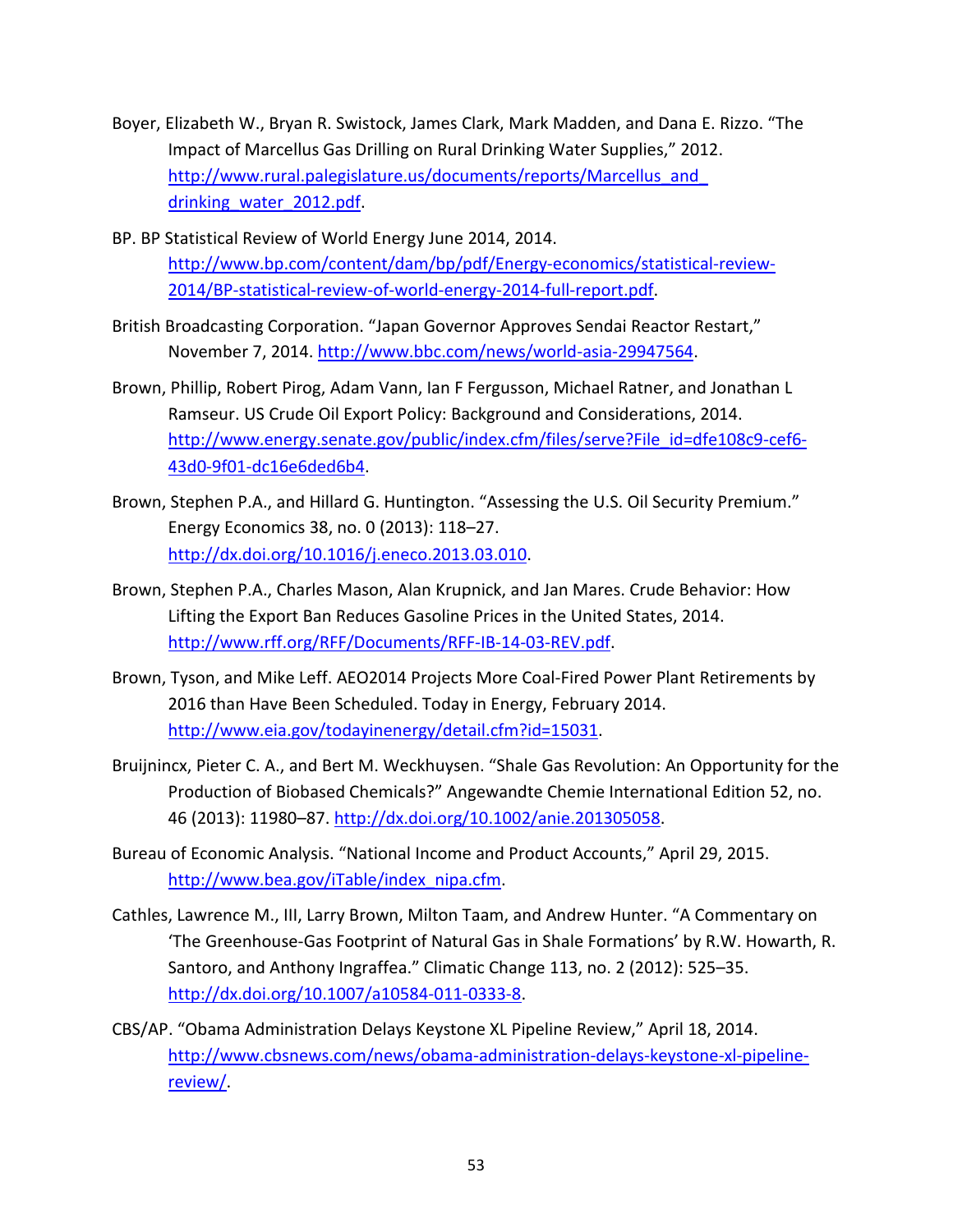- Chyong, Chi Kong, and David M. Reiner. "Economics and Politics of Shale Gas in Europe." Economics of Energy & Environmental Policy 4, no. 1 (2015): 69–83.
- Colorado Oil and Gas Association. Oil Shale vs. Shale Oil. Denver, CO., June 18, 2013. [http://www.coga.org/pdf\\_Basics/Basics\\_OilShale.pdf.](http://www.coga.org/pdf_Basics/Basics_OilShale.pdf)
- Congressional Budget Office. The Economic and Budgetary Effects of Producing Oil and Natural Gas From Shale, December 2014. [http://www.cbo.gov/publication/49815.](http://www.cbo.gov/publication/49815)
- Council of Economic Advisers. "The All-Of-The-Above Energy Strategy as a Path to Sustainable Economic Growth," 2014. [https://www.whitehouse.gov/sites/default/files/docs/aota\\_energy\\_strategy\\_as\\_a\\_path](https://www.whitehouse.gov/sites/default/files/docs/aota_energy_strategy_as_a_path_to_sustainable_economic_growth.pdf) to sustainable economic growth.pdf.
- Cutler, Tom. The Trans-Pacific Partnership as a Pathway for U.S. Energy Exports to Japan. Seattle, WA, USA, January 2015. [http://www.nbr.org/research/activity.aspx?id=527.](http://www.nbr.org/research/activity.aspx?id=527)
- Deloitte. Exporting the American Renaissance: Global Impacts of LNG Exports from the United States, 2013[. http://www.deloitte.com/view/en\\_US/us/Insights/centers/centers-center](http://www.deloitte.com/view/en_US/us/Insights/centers/centers-center-for-energy-solutions/50cb7218eee8b310VgnVCM1000003256f70aRCRD.htm)[for-energy-solutions/50cb7218eee8b310VgnVCM1000003256f70aRCRD.htm.](http://www.deloitte.com/view/en_US/us/Insights/centers/centers-center-for-energy-solutions/50cb7218eee8b310VgnVCM1000003256f70aRCRD.htm)
- Dinan, Terry M. Federal Financial Support for Fuels and Energy Technologies, March 2013. [http://www.cbo.gov/sites/default/files/cbofiles/attachments/03-12-](http://www.cbo.gov/sites/default/files/cbofiles/attachments/03-12-EnergyTechnologies.pdf) [EnergyTechnologies.pdf.](http://www.cbo.gov/sites/default/files/cbofiles/attachments/03-12-EnergyTechnologies.pdf)
- Dinan, Terry, and Philip Webre. Federal Financial Support for the Development and Production of Fuels and Energy Technologies, Washington, DC, March 2012. [http://www.cbo.gov/sites/default/files/cbofiles/attachments/03-06-](http://www.cbo.gov/sites/default/files/cbofiles/attachments/03-06-FuelsandEnergy_Brief.pdf) [FuelsandEnergy\\_Brief.pdf.](http://www.cbo.gov/sites/default/files/cbofiles/attachments/03-06-FuelsandEnergy_Brief.pdf)
- Duesterberg, Thomas J, Donald A. Norman, and Jeffrey F. Werling. Lifting the Crude Oil Export Ban: The Impact on U.S. Manufacturing, Washington, DC, October 2014. [http://www.aspeninstitute.org/sites/default/files/content/upload/FINAL\\_Lifting\\_Crude](http://www.aspeninstitute.org/sites/default/files/content/upload/FINAL_Lifting_Crude_Oil_Export_Ban_0.pdf) Oil Export Ban 0.pdf.
- Ebinger, Charles K., and Heather L. Greenley. Changing Markets: Economic Opportunities from Lifting the U.S. Ban on Crude Oil Exports, Washington, DC, September 2014. http://www.brookings.edu/~/media/research/files/reports/2014/09/09 8 facts about crude oil production/crude oil exports web.pdf.
- Ebinger, Charles K., Kevin Massy, and Govinda Avasarala. Liquid Markets: Assessing the Case for U.S. Exports of Liquefied Natural Gas. Policy Brief, May 2012. [http://www.brookings.edu/research/reports/2012/05/02-lng-exports-ebinger.](http://www.brookings.edu/research/reports/2012/05/02-lng-exports-ebinger)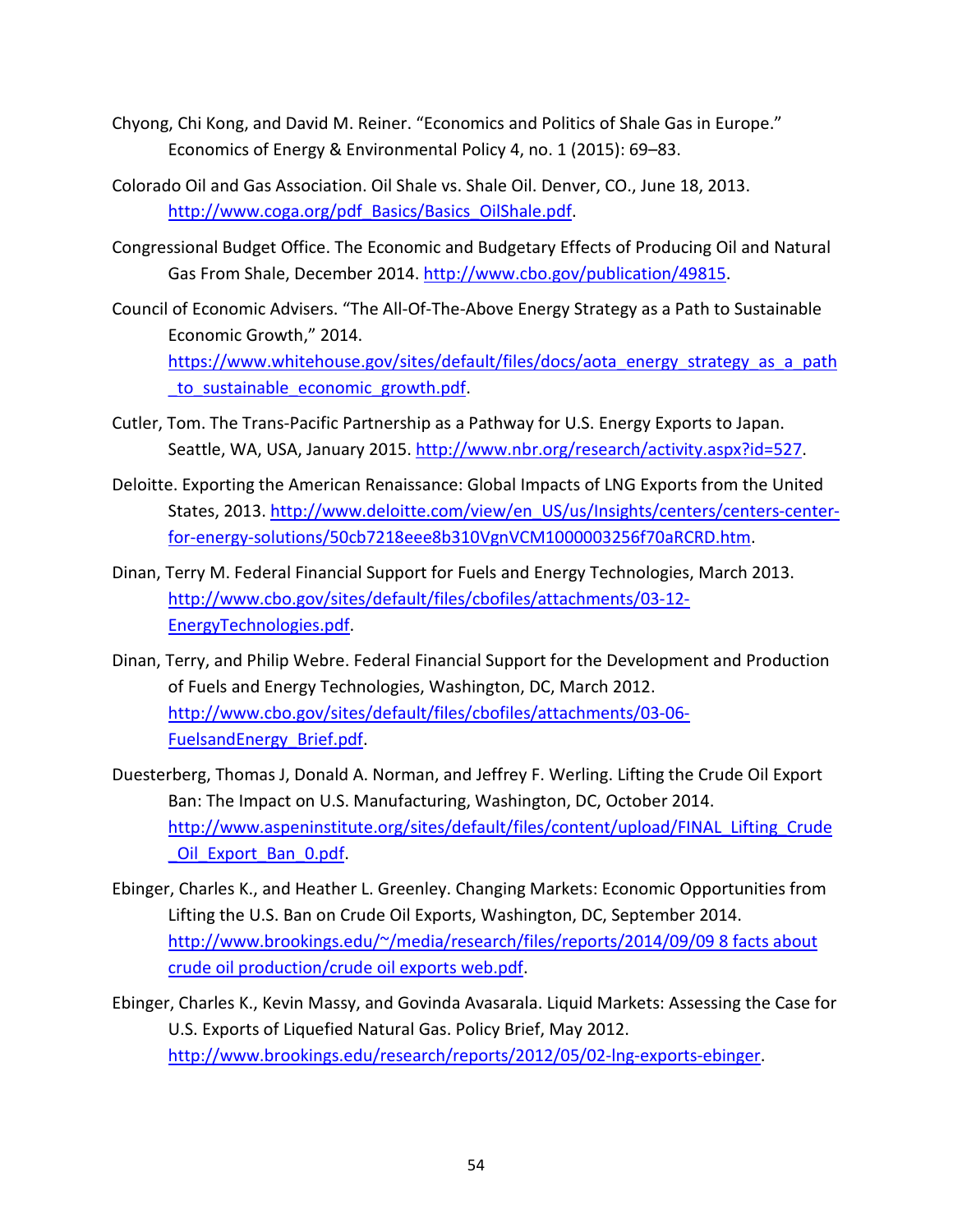- Ellis, Jennifer. "The Effects of Fossil-Fuel Subsidy Reform: A Review of Modelling and Empirical Studies." Social Science Research Network Working Paper Series, March 2010. [http://ssrn.com/abstract=1572397.](http://ssrn.com/abstract=1572397)
- Energy Information Administration. "2010 Manufacturing Energy Consumption Survey," March 2013. [http://www.eia.gov/consumption/manufacturing/data/2010/.](http://www.eia.gov/consumption/manufacturing/data/2010/)
- ———. Annual Energy Outlook 2008, Washington, DC, June 2008. [http://www.eia.gov/oiaf/archive/aeo08/.](http://www.eia.gov/oiaf/archive/aeo08/)
- ———. Annual Energy Outlook 2014 Early Release, 2013. [http://www.eia.gov/forecasts/aeo/er/executive\\_summary.cfm.](http://www.eia.gov/forecasts/aeo/er/executive_summary.cfm)
- ———. Annual Energy Outlook 2015, Washington, DC, April 2015. [http://www.eia.gov/forecasts/aeo/.](http://www.eia.gov/forecasts/aeo/)
- ———. "U.S. Coal Exports by Year, Quarter, and Customs District, 2002–2014," (accessed May 8, 2015). [http://www.eia.gov/coal/archive/coal\\_historical\\_exports.xls.](http://www.eia.gov/coal/archive/coal_historical_exports.xls)
- ———. "Cushing, OK WTI Spot Price FOB," April 29, 2015. [http://www.eia.gov/dnav/pet/hist/LeafHandler.ashx?n=PET&s=RWTC&f=M.](http://www.eia.gov/dnav/pet/hist/LeafHandler.ashx?n=PET&s=RWTC&f=M)
- ———. "Definitions, Sources, and Explanatory Notes," (accessed May 6, 2015). [http://www.eia.gov/dnav/ng/TblDefs/ng\\_prod\\_sum\\_tbldef2.asp.](http://www.eia.gov/dnav/ng/TblDefs/ng_prod_sum_tbldef2.asp)
- ———. "Does EIA Have Data on Shale (or 'Tight Oil') Production?," April 30, 2015. [http://www.eia.gov/tools/faqs/faq.cfm?id=847&t=6.](http://www.eia.gov/tools/faqs/faq.cfm?id=847&t=6)
- ———. Effect of Increased Levels of Liquefied Natural Gas Exports on U.S. Energy Markets. Washington, DC, October 2014. [http://www.eia.gov/analysis/requests/fe/pdf/lng.pdf.](http://www.eia.gov/analysis/requests/fe/pdf/lng.pdf)
- ———. Electric Power Monthly, April 27, 2015. [http://www.eia.gov/electricity/monthly/.](http://www.eia.gov/electricity/monthly/)
- ———. "Europe Brent Spot Price FOB," April 29, 2015. [http://www.eia.gov/dnav/pet/hist/LeafHandler.ashx?n=PET&s=RBRTE&f=M.](http://www.eia.gov/dnav/pet/hist/LeafHandler.ashx?n=PET&s=RBRTE&f=M)
- ———. "Imported Liquids by Source, Reference Case," (accessed May 5, 2015). [http://www.eia.gov/oiaf/aeo/tablebrowser/#release=AEO2014&subject=11-](http://www.eia.gov/oiaf/aeo/tablebrowser/%23release=AEO2014&subject=11-AEO2014&table=101-AEO2014®ion=0-0&cases=ref2014-d102413a) [AEO2014&table=101-AEO2014&region=0-0&cases=ref2014-d102413a.](http://www.eia.gov/oiaf/aeo/tablebrowser/%23release=AEO2014&subject=11-AEO2014&table=101-AEO2014®ion=0-0&cases=ref2014-d102413a)
- ———. "Imports of Light Sweet from World to Total U.S.," (accessed May 4, 2015). [http://www.eia.gov/beta/petroleum/imports/browser/#/?g=g&v=l&vs=PET\\_IMPORTS.](http://www.eia.gov/beta/petroleum/imports/browser/%23/?g=g&v=l&vs=PET_IMPORTS.WORLD-US-G.A) [WORLD-US-G.A.](http://www.eia.gov/beta/petroleum/imports/browser/%23/?g=g&v=l&vs=PET_IMPORTS.WORLD-US-G.A)
- -. International Energy Outlook 2013, July 25, 2013. [http://www.eia.gov/forecasts/archive/ieo13/.](http://www.eia.gov/forecasts/archive/ieo13/)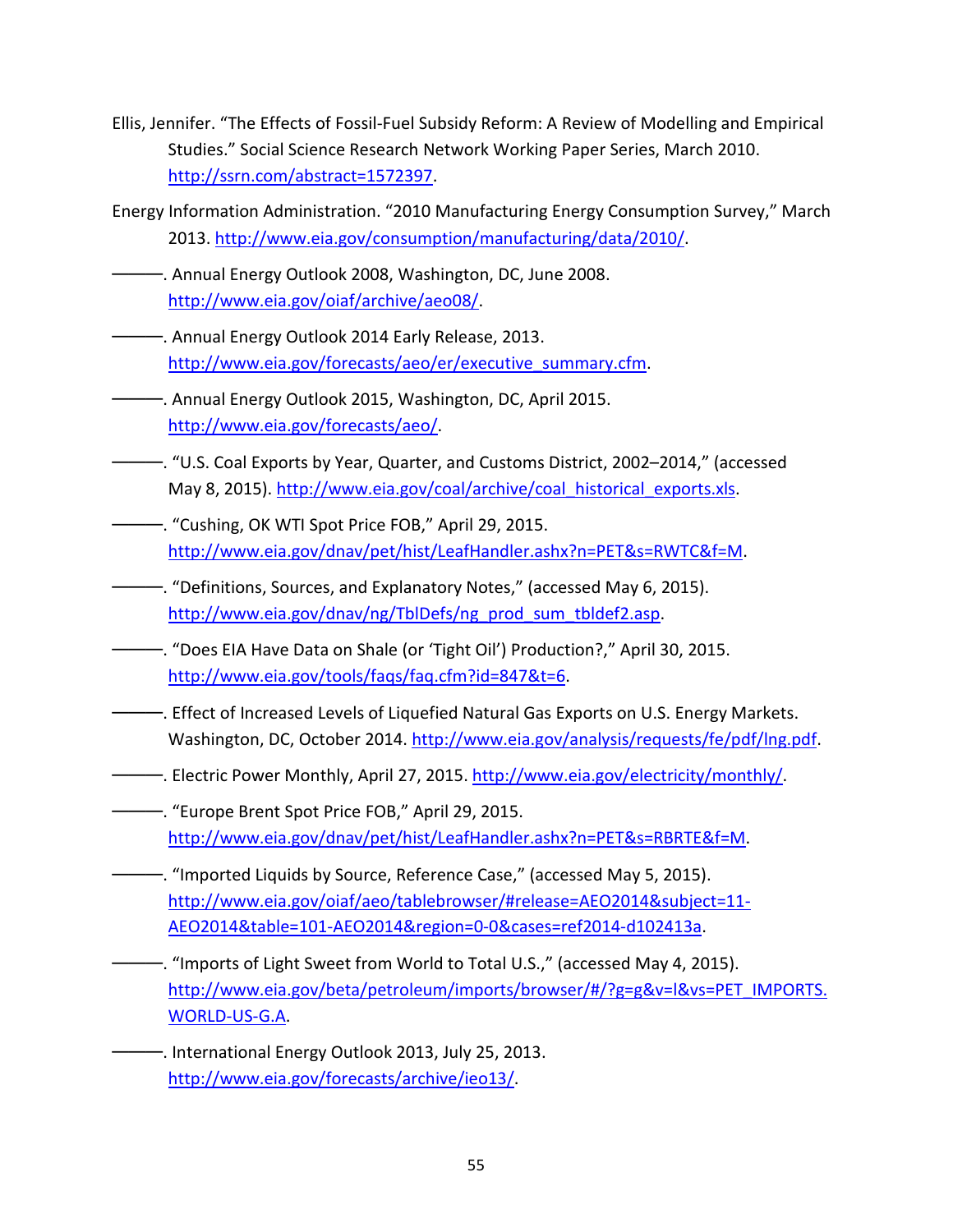- ———. International Energy Outlook 2014, September 2014. [http://www.eia.gov/forecasts/ieo/pdf/0484\(2014\).pdf.](http://www.eia.gov/forecasts/ieo/pdf/0484(2014).pdf)
- ———. "International Energy Statistics," (accessed May 4, 2014). [http://www.eia.gov/cfapps/ipdbproject/IEDIndex3.cfm.](http://www.eia.gov/cfapps/ipdbproject/IEDIndex3.cfm)
- ———. "Japan," January 30, 2015. [http://www.eia.gov/countries/cab.cfm?fips=ja.](http://www.eia.gov/countries/cab.cfm?fips=ja)
- ———. "Light Louisiana Sweet First Purchase Price," May 1, 2015. [http://www.eia.gov/dnav/pet/hist/LeafHandler.ashx?n=PET&s=F003075773&f=M.](http://www.eia.gov/dnav/pet/hist/LeafHandler.ashx?n=PET&s=F003075773&f=M)
- ———. "Market Trends: Natural Gas," 2014. [http://www.eia.gov/forecasts/aeo/MT\\_naturalgas.cfm.](http://www.eia.gov/forecasts/aeo/MT_naturalgas.cfm)
- ———. Mexico's Energy Ministry Projects Rapid near-Term Growth of Natural Gas Imports from U.S. Today in Energy, May 2014. [http://www.eia.gov/todayinenergy/detail.cfm?id=16471.](http://www.eia.gov/todayinenergy/detail.cfm?id=16471)
- ———. "Monthly Energy Review," April 28, 2015. [http://www.eia.gov/totalenergy/data/monthly/.](http://www.eia.gov/totalenergy/data/monthly/)
- ———. Short-Term Energy and Summer Fuels Outlook, April 7, 2015.
- ———. "Spot Prices for Crude Oil and Petroleum Products," April 29, 2015. [http://www.eia.gov/dnav/pet/pet\\_pri\\_spt\\_s1\\_d.htm.](http://www.eia.gov/dnav/pet/pet_pri_spt_s1_d.htm)
- ———. "Ethane/Ethylene Supply and Disposition, U.S. Gas Plant Production of Ethane-Ethylene and U.S. Refinery and Blender Net Production of Ethane-Ethylene," April 29, 2015. [http://www.eia.gov/dnav/pet/pet\\_sum\\_snd\\_a\\_eplle\\_mbbl\\_a\\_cur.htm.](http://www.eia.gov/dnav/pet/pet_sum_snd_a_eplle_mbbl_a_cur.htm)
- ———. Technically Recoverable Shale Oil and Shale Gas Resources: An Assessment of 137 Shale Formations in 41 Countries Outside the United States, June 2013. [http://www.eia.gov/analysis/studies/worldshalegas/.](http://www.eia.gov/analysis/studies/worldshalegas/)
- -. Total Crude Oil by Rail. April 29, 2015. [http://www.eia.gov/dnav/pet/hist/LeafHandler.ashx?n=PET&s=ESM\\_EPC0\\_RAIL\\_ZAMN-](http://www.eia.gov/dnav/pet/hist/LeafHandler.ashx?n=PET&s=ESM_EPC0_RAIL_ZAMN-ZAMN_MBBL&f=M)[ZAMN\\_MBBL&f=M.](http://www.eia.gov/dnav/pet/hist/LeafHandler.ashx?n=PET&s=ESM_EPC0_RAIL_ZAMN-ZAMN_MBBL&f=M)
- ———. U.S. Crude Oil Production Forecast-Analysis of Crude Types, May 29, 2014. [http://www.eia.gov/analysis/petroleum/crudetypes/.](http://www.eia.gov/analysis/petroleum/crudetypes/)
- ———. "U.S. Crude Oil Supply & Disposition." April 29, 2015. [http://www.eia.gov/dnav/pet/pet\\_sum\\_crdsnd\\_k\\_a.htm.](http://www.eia.gov/dnav/pet/pet_sum_crdsnd_k_a.htm)
	- ———. "Exports by Destination." April 29, 2015. [http://www.eia.gov/dnav/pet/PET\\_MOVE\\_EXPC\\_A\\_EPC0\\_EEX\\_MBBL\\_A.htm.](http://www.eia.gov/dnav/pet/PET_MOVE_EXPC_A_EPC0_EEX_MBBL_A.htm)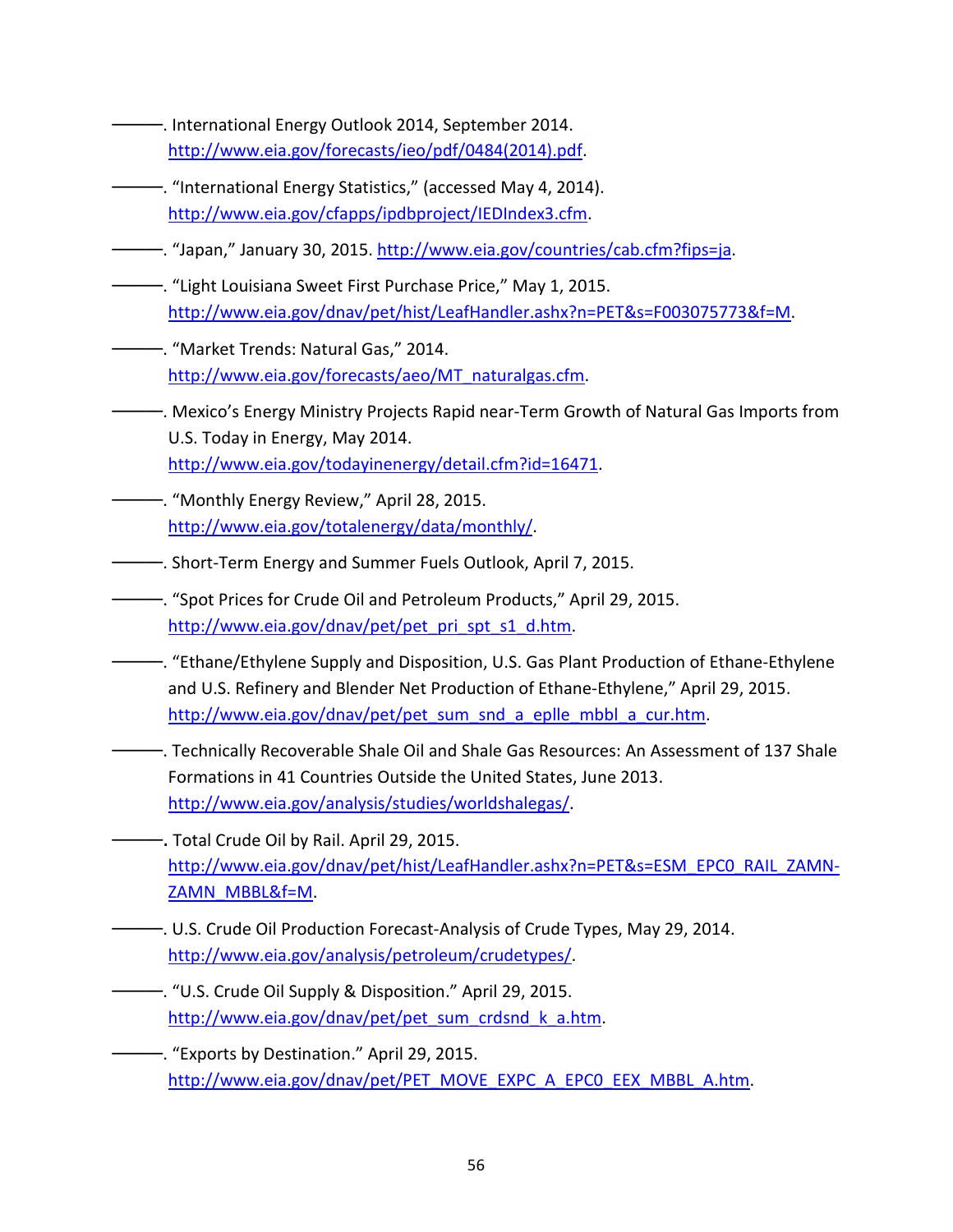- ———. "U.S. Dry Natural Gas Production." April 30, 2015. [http://www.eia.gov/dnav/ng/hist/n9070us2A.htm.](http://www.eia.gov/dnav/ng/hist/n9070us2A.htm)
- ———. "U.S. Exports of Finished Petroleum Products." April 29, 2015. [http://www.eia.gov/dnav/pet/hist/LeafHandler.ashx?n=PET&s=MTPEXUS1&f=A.](http://www.eia.gov/dnav/pet/hist/LeafHandler.ashx?n=PET&s=MTPEXUS1&f=A)
- ———. "U.S. Finished Petroleum Products Renewable Fuels and Oxygenate Plant Net Production." April 29, 2015. [http://www.eia.gov/dnav/pet/hist/LeafHandler.ashx?n=PET&s=M\\_EPP2\\_YNP\\_NUS\\_MB](http://www.eia.gov/dnav/pet/hist/LeafHandler.ashx?n=PET&s=M_EPP2_YNP_NUS_MBBL&f=A) [BL&f=A.](http://www.eia.gov/dnav/pet/hist/LeafHandler.ashx?n=PET&s=M_EPP2_YNP_NUS_MBBL&f=A)
- ———. "U.S. Imports of Finished Petroleum Products." April 29, 2015. [http://www.eia.gov/dnav/pet/hist/LeafHandler.ashx?n=PET&s=MTPIMUS1&f=A.](http://www.eia.gov/dnav/pet/hist/LeafHandler.ashx?n=PET&s=MTPIMUS1&f=A)
- ———. "U.S. Natural Gas Consumption by End Use." April 30, 2015. [http://www.eia.gov/dnav/ng/ng\\_cons\\_sum\\_dcu\\_nus\\_a.htm.](http://www.eia.gov/dnav/ng/ng_cons_sum_dcu_nus_a.htm)
- ———. "U.S. Natural Gas Exports by Country." April 30, 2015. [http://www.eia.gov/dnav/ng/ng\\_move\\_expc\\_s1\\_a.htm.](http://www.eia.gov/dnav/ng/ng_move_expc_s1_a.htm)
- ———. "U.S. Natural Gas Gross Withdrawals and Production." April 30, 2015. [http://www.eia.gov/dnav/ng/ng\\_prod\\_sum\\_dcu\\_NUS\\_a.htm.](http://www.eia.gov/dnav/ng/ng_prod_sum_dcu_NUS_a.htm)
- ———. "U.S. Natural Gas Imports by Country." April 30, 2015. [http://www.eia.gov/dnav/ng/ng\\_move\\_impc\\_s1\\_a.htm.](http://www.eia.gov/dnav/ng/ng_move_impc_s1_a.htm)
- ———. "U.S. Natural Gas Wellhead Price." April 30, 2015. [http://www.eia.gov/dnav/ng/hist/n9190us3a.htm.](http://www.eia.gov/dnav/ng/hist/n9190us3a.htm)
	- ———. "U.S. Product Supplied of Finished Petroleum Products." April 29, 2015. [http://www.eia.gov/dnav/pet/hist/LeafHandler.ashx?n=PET&s=MTPUPUS1&f=A.](http://www.eia.gov/dnav/pet/hist/LeafHandler.ashx?n=PET&s=MTPUPUS1&f=A)
- ———. "U.S. Refinery and Blender Net Production of Finished Petroleum Products." April 29, 2015. [http://www.eia.gov/dnav/pet/hist/LeafHandler.ashx?n=PET&s=MTPRPUS1&f=A.](http://www.eia.gov/dnav/pet/hist/LeafHandler.ashx?n=PET&s=MTPRPUS1&f=A)
- ———. What Are Natural Gas Liquids and How Are They Used?, 2012. [http://www.eia.gov/todayinenergy/detail.cfm?id=5930.](http://www.eia.gov/todayinenergy/detail.cfm?id=5930)
	- ———. "World Net Trade in Natural Gas by Region, 2010-2040, Reference Case," (accessed May 5, 2015).

[http://www.eia.gov/oiaf/aeo/tablebrowser/#release=IEO2013&subject=6-](http://www.eia.gov/oiaf/aeo/tablebrowser/%23release=IEO2013&subject=6-IEO2013&table=48-IEO2013®ion=0-0&cases=Reference-d041117) [IEO2013&table=48-IEO2013&region=0-0&cases=Reference-d041117.](http://www.eia.gov/oiaf/aeo/tablebrowser/%23release=IEO2013&subject=6-IEO2013&table=48-IEO2013®ion=0-0&cases=Reference-d041117)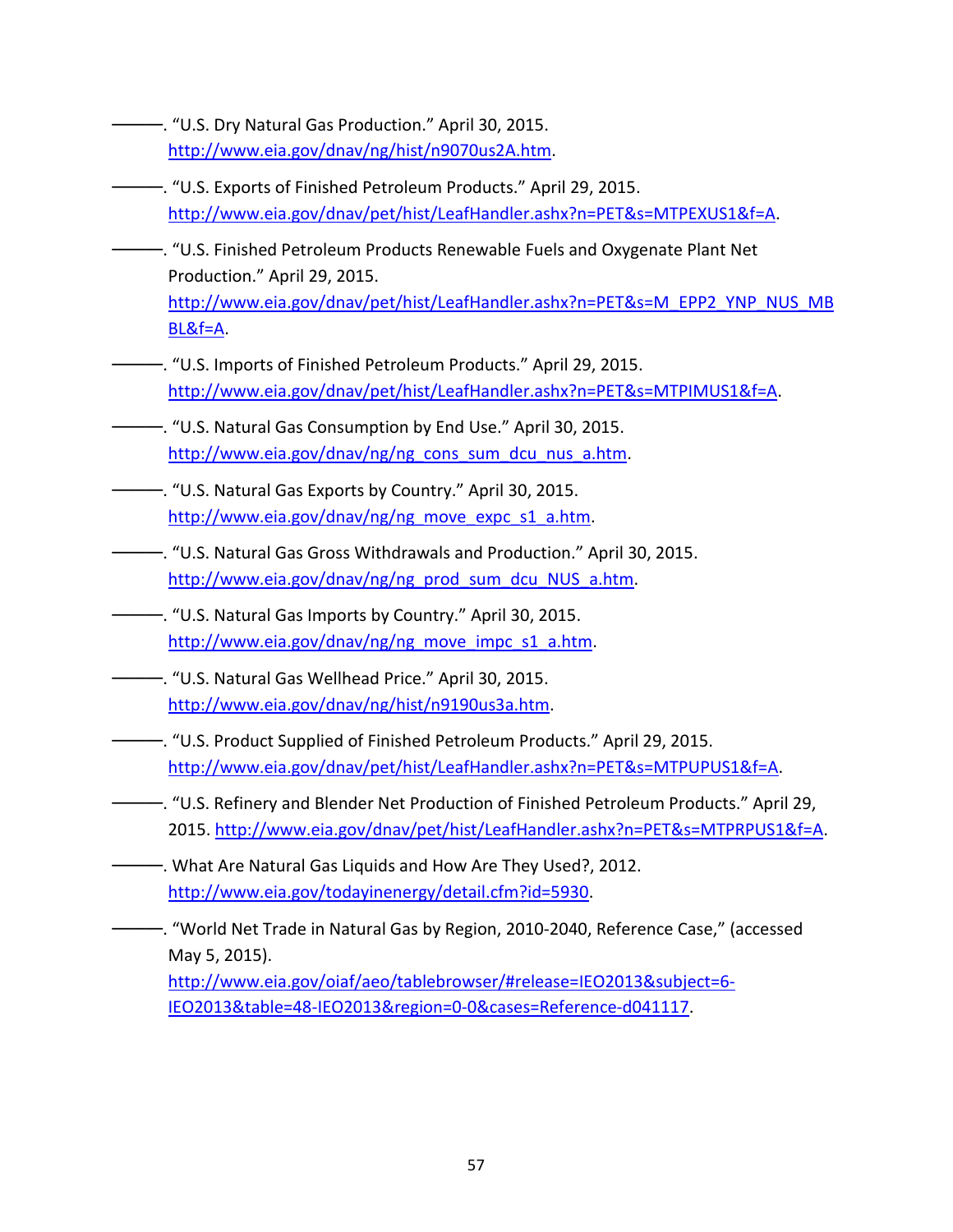- Environmental Protection Agency. Regulatory Impact Analysis for the Proposed Carbon Pollution Guidelines for Existing Power Plants and Emission Standards for Modified and Reconstructed Power Plants, June 2014. [http://www2.epa.gov/sites/production/files/2014-06/documents/20140602ria-clean](http://www2.epa.gov/sites/production/files/2014-06/documents/20140602ria-clean-power-plan.pdf)[power-plan.pdf.](http://www2.epa.gov/sites/production/files/2014-06/documents/20140602ria-clean-power-plan.pdf)
- -. "Cleaner Power Plants." Accessed May 7, 2015. [http://www.epa.gov/mats/powerplants.html.](http://www.epa.gov/mats/powerplants.html)
- ———. "Cross-State Air Pollution Rule (CSAPR)," (accessed May 7, 2015). [http://www.epa.gov/crossstaterule/.](http://www.epa.gov/crossstaterule/)
- Eurogas. Statistical Report 2014, 2014. http://www.eurogas.org/uploads/media/Eurogas Statistical Report 2014.pdf.
- Federal Energy Regulatory Commission. "North American LNG Import/ Export Terminals Approved." April 14, 2015. [http://www.ferc.gov/industries/gas/indus-act/lng/lng](http://www.ferc.gov/industries/gas/indus-act/lng/lng-approved.pdf)[approved.pdf.](http://www.ferc.gov/industries/gas/indus-act/lng/lng-approved.pdf)
- -. "World LNG Estimated April 2015 Landed Prices." March 2015. [http://www.ferc.gov/market-oversight/mkt-gas/overview/ngas-ovr-lng-wld-pr-est.pdf.](http://www.ferc.gov/market-oversight/mkt-gas/overview/ngas-ovr-lng-wld-pr-est.pdf)
- Frittelli, John. Shipping U.S. Crude Oil by Water: Vessel Flag Requirements and Safety Issues. Washington, DC, July 2014. [http://www.fas.org/sgp/crs/misc/R43653.pdf.](http://www.fas.org/sgp/crs/misc/R43653.pdf)
- Gardner, Timothy. "Congressman to Introduce Bill to Lift U.S. Oil Export Ban." Reuters, December 8, 2014. [http://www.reuters.com/article/2014/12/08/us-usa-oil-exports-bill](http://www.reuters.com/article/2014/12/08/us-usa-oil-exports-bill-idUSKBN0JM2BZ20141208)[idUSKBN0JM2BZ20141208.](http://www.reuters.com/article/2014/12/08/us-usa-oil-exports-bill-idUSKBN0JM2BZ20141208)
- Government Accountability Office. Changing Crude Oil Markets: Allowing Exports Could Reduce Consumer Fuel Prices, and the Size of the Strategic Reserves Should Be Reexamined. September 30, 2014. [http://www.gao.gov/products/GAO-14-807.](http://www.gao.gov/products/GAO-14-807)
- GTIS. "Global Trade Atlas," (accessed January 16, 2015). [http://www.gtis.com/english/GTIS\\_GTA.html.](http://www.gtis.com/english/GTIS_GTA.html)
- Hausman, Catherine and Ryan Kellogg. "Welfare and Distributional Implications of Shale Gas. " NBER Working Paper 21115, April 2015. [http://www.nber.org/papers/w21115.](http://www.nber.org/papers/w21115)
- Hayashi, Masatsugu, and Larry Hughes. "The Policy Responses to the Fukushima Nuclear Accident and Their Effect on Japanese Energy Security." Energy Policy 59 (2013): 86– 101. [http://dx.doi.org/10.1016/j.enpol.2012.08.059.](http://dx.doi.org/10.1016/j.enpol.2012.08.059)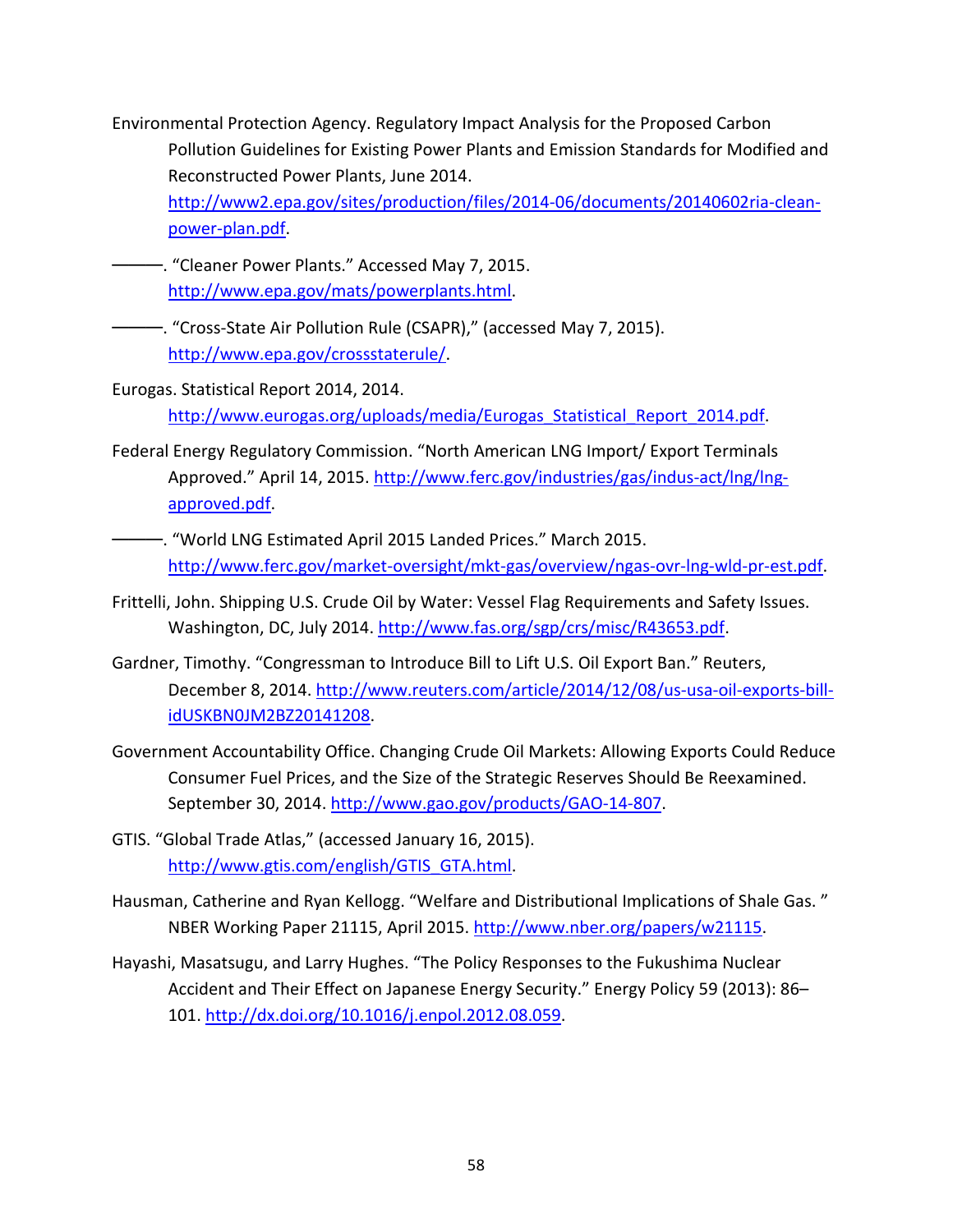Helman, Christopher. "How Cheniere Energy Got First In Line To Export America's Natural Gas." Forbes, May 6, 2013.

[http://www.forbes.com/sites/christopherhelman/2013/04/17/first-mover-how](http://www.forbes.com/sites/christopherhelman/2013/04/17/first-mover-how-cheniere-energy-is-leading-americas-lng-revolution/)[cheniere-energy-is-leading-americas-lng-revolution/.](http://www.forbes.com/sites/christopherhelman/2013/04/17/first-mover-how-cheniere-energy-is-leading-americas-lng-revolution/)

- Houser, Trevor, and Shashank Mohan. "Fueling Up: The Economic Implications of America's Oil and Gas Boom." Washington, DC: Peterson Institute for International Economics, 2014.
- Hughes, J. David. "Energy: A Reality Check on the Shale Revolution." Nature 494, no. 7437 (February 21, 2013): 307–8. [http://dx.doi.org/10.1038/494307a.](http://dx.doi.org/10.1038/494307a)
- ICF International. U.S. LNG Exports: Impacts on Energy Markets and the Economy, May 2013. [http://www.api.org/~/media/Files/Policy/LNG-Exports/API-LNG-Export-Report-by-](http://www.api.org/%7E/media/Files/Policy/LNG-Exports/API-LNG-Export-Report-by-ICF.pdf)[ICF.pdf.](http://www.api.org/%7E/media/Files/Policy/LNG-Exports/API-LNG-Export-Report-by-ICF.pdf)
- ICF International, and EnSys Energy. The Impacts of U.S. Crude Oil Exports on Domestic Crude Production, GDP, Employment, Trade, and Consumer Costs, March 2014. [http://www.api.org/~/media/Files/Policy/LNG-Exports/LNG-primer/API-Crude-Exports-](http://www.api.org/%7E/media/Files/Policy/LNG-Exports/LNG-primer/API-Crude-Exports-Study-by-ICF-3-31-2014.pdf)[Study-by-ICF-3-31-2014.pdf.](http://www.api.org/%7E/media/Files/Policy/LNG-Exports/LNG-primer/API-Crude-Exports-Study-by-ICF-3-31-2014.pdf)
- IHS. America's New Energy Future, 2013. [http://www.ihs.com/info/ecc/a/americas-new](http://www.ihs.com/info/ecc/a/americas-new-energy-future-report-vol-3.aspx)[energy-future-report-vol-3.aspx.](http://www.ihs.com/info/ecc/a/americas-new-energy-future-report-vol-3.aspx)
- ———. US Crude Oil Export Decision: Assessing the Impact of the Export Ban and Free Trade on the US Economy, 2014[. http://www.ihs.com/info/0514/crude](http://www.ihs.com/info/0514/crude-oil.aspx?ocid=coe:pressrls:01)[oil.aspx?ocid=coe:pressrls:01.](http://www.ihs.com/info/0514/crude-oil.aspx?ocid=coe:pressrls:01)
- International Energy Agency. "World Energy Outlook 2012," 2012. [http://dx.doi.org/10.1787/weo-2012-en.](http://dx.doi.org/10.1787/weo-2012-en)
- —. "World Energy Outlook 2014," 2014. <u>http://dx.doi.org/10.1787/weo-2014-en</u> .
- Jackson, Robert B., Avner Vengosh, Thomas H. Darrah, Nathaniel R. Warner, Adrian Down, Robert J. Poreda, Stephen G. Osborn, Kaiguang Zhao, and Jonathan D. Karr. "Increased Stray Gas Abundance in a Subset of Drinking Water Wells near Marcellus Shale Gas Extraction." Proceedings of the National Academy of Sciences 110, no. 28 (2013): 11250–55. [http://dx.doi.org/10.1073/pnas.1221635110.](http://dx.doi.org/10.1073/pnas.1221635110)
- Jacoby, Henry D, Francis M O'Sullivan, and Sergey Paltsev. "The Influence of Shale Gas on US Energy and Environmental Policy." Economics of Energy & Environmental Policy 1, no. 1 (2012): 37-51. [http://www.iaee.org/en/publications/eeeparticle.aspx?id=7.](http://www.iaee.org/en/publications/eeeparticle.aspx?id=7)
- Johnson, Elias. "Planned Coal-Fired Power Plant Retirements Continue to Increase," 2014. [http://www.eia.gov/todayinenergy/detail.cfm?id=15491.](http://www.eia.gov/todayinenergy/detail.cfm?id=15491)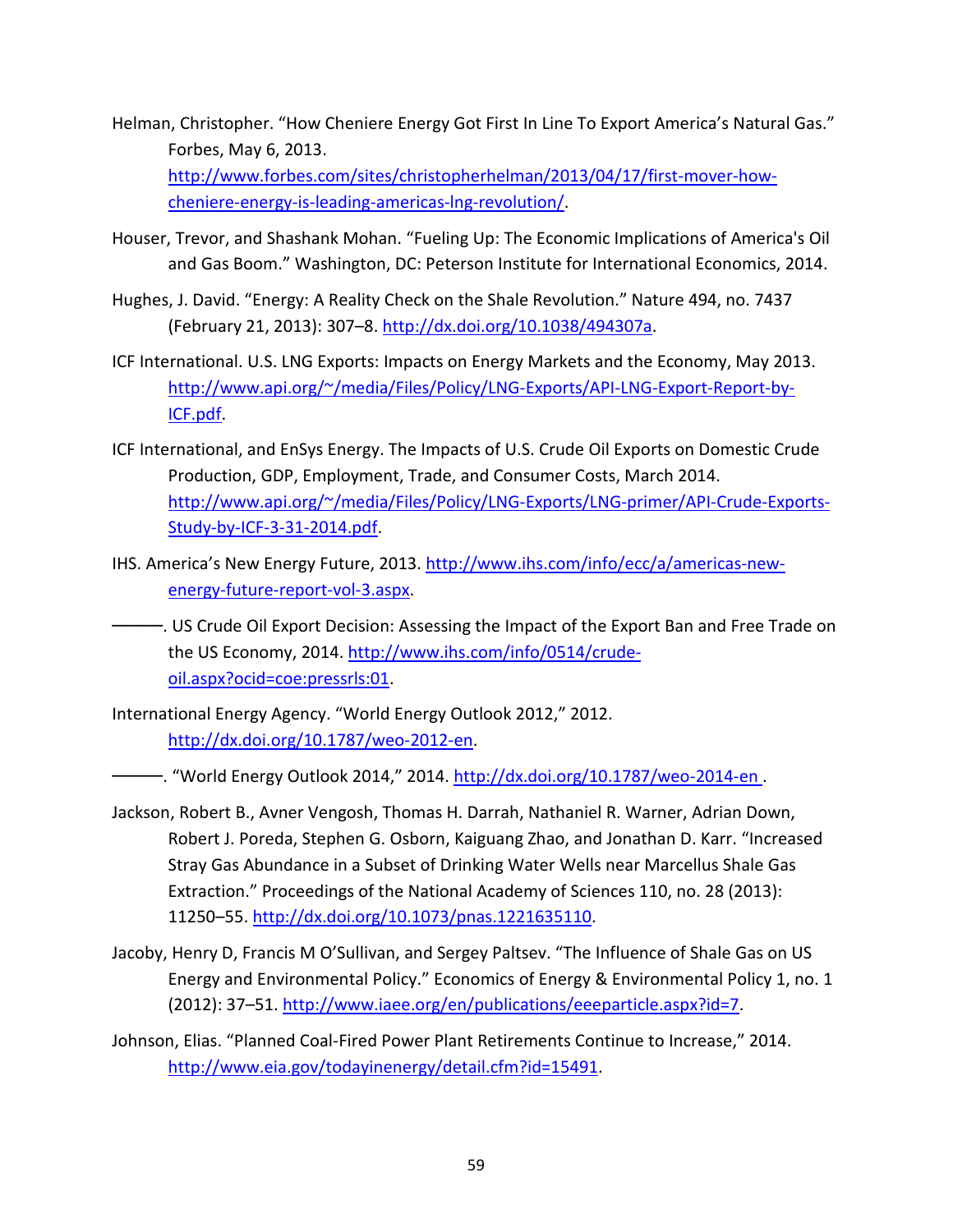- Joint Committee on Taxation. "Present Law and Analysis of Energy-Related Tax Expenditures," September 2014[. https://www.jct.gov/publications.html?func=startdown&id=4667.](https://www.jct.gov/publications.html?func=startdown&id=4667)
- Karion, Anna, Colm Sweeney, Gabrielle Pétron, Gregory Frost, R. Michael Hardesty, Jonathan Kofler, Ben R. Miller, et al. "Methane Emissions Estimate from Airborne Measurements over a Western United States Natural Gas Field." Geophysical Research Letters 40, no. 16 (2013): 4393–97[. http://dx.doi.org/10.1002/grl.50811.](http://dx.doi.org/10.1002/grl.50811)
- Kinnaman, Thomas C. "The Economic Impact of Shale Gas Extraction: A Review of Existing Studies." Ecological Economics 70, no. 7 (2011): 1243–49. [http://dx.doi.org/10.1016/j.ecolecon.2011.02.005.](http://dx.doi.org/10.1016/j.ecolecon.2011.02.005)
- Krupnick, Alan J., and Raymond J. Kopp. Attaining Sustainable Development of Oil and Gas in North America: A Review of the Environmental Regulatory Landscape, 2014. [http://www.rff.org/Publications/Pages/PublicationDetails.aspx?PublicationID=22400.](http://www.rff.org/Publications/Pages/PublicationDetails.aspx?PublicationID=22400)
- Lee, W. John, and Rod Sidle. "Gas-Reserves Estimation in Resource Plays." SPE-130102-PA, October 2010. [http://dx.doi.org/10.2118/130102-PA.](http://dx.doi.org/10.2118/130102-PA)
- Levi, Michael. A Strategy for U.S. Natural Gas Exports, June 2012. [http://www.hamiltonproject.org/files/downloads\\_and\\_links/06\\_exports\\_levi.pdf.](http://www.hamiltonproject.org/files/downloads_and_links/06_exports_levi.pdf)
- Lund, Susan, James Manyika, Scott Nyquist, Lenny Mendonca, and Sreenivas Ramaswamy. Game Changers: Five Opportunities for US Growth and Renewal, July 2013. [http://www.mckinsey.com/insights/americas/us\\_game\\_changers.](http://www.mckinsey.com/insights/americas/us_game_changers)
- Mason, Charles F., Lucija A. Muehlenbachs, and Sheila M. Olmstead. The Economics of Shale Gas Development. Discussion Paper, 2015.
- Maugeri, Leonardo. "Oil: The next Revolution." Belfert Center for Science and International Affairs, Harvard Kennedy School, Cambridge, 2012. [http://belfercenter.ksg.harvard.edu/files/Oil-](http://belfercenter.ksg.harvard.edu/files/Oil-%20The%20Next%20Revolution.pdf) The Next Revolution.pdf.

-. The US Shale Oil Boom: A U.S. Phenomenon. The Geopolitics of Energy Project. Cambridge, MA, June 2013. http://belfercenter.ksg.harvard.edu/files/The US Shale Oil [Boom Web.pdf.](http://belfercenter.ksg.harvard.edu/files/The%20US%20Shale%20Oil%20Boom%20Web.pdf)

- McGlade, Christophe, Jamie Speirs, and Steve Sorrell. "Methods of Estimating Shale Gas Resources – Comparison, Evaluation and Implications." Energy 59, no. 0 (2013): 116–25. [http://dx.doi.org/10.1016/j.energy.2013.05.031.](http://dx.doi.org/10.1016/j.energy.2013.05.031)
- Medlock, Kenneth B. III, Amy Myers Jaffe, and Peter R Hartley. Shale Gas and US National Security, 2011.
- Medlock, Kennth B. III. U.S. LNG Exports: Truth and Consequence, 2012. [http://bakerinstitute.org/files/842/.](http://bakerinstitute.org/files/842/)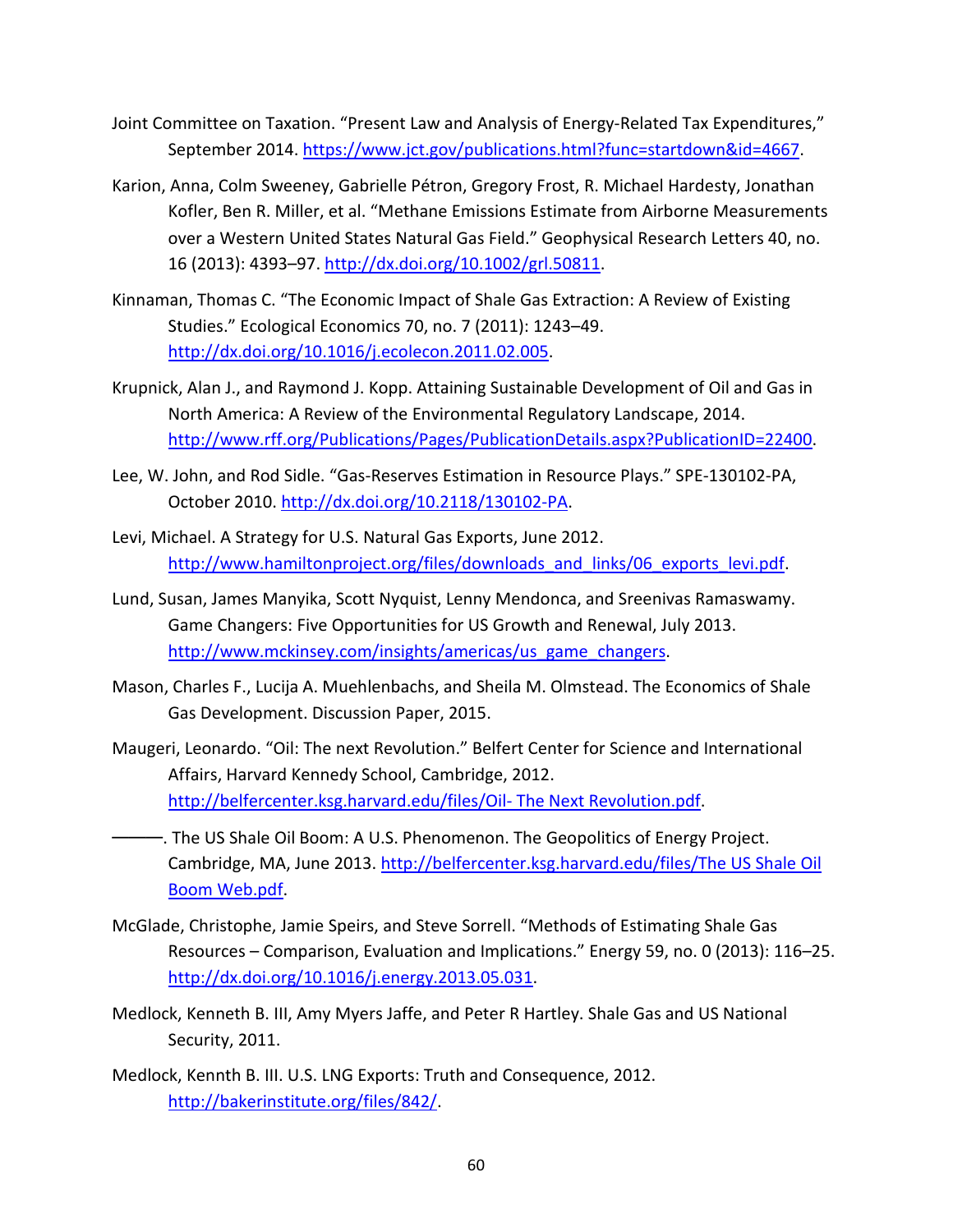- Morse, Edward L., Eric G. Lee, Daniel P. Ahn, Akash Doshi, Seth M. Kleinman, and Anthony Yuen. Energy 2020: North America, the New Middle East?, March 2012. [https://www.citivelocity.com/citigps/ReportSeries.action?recordId=6.](https://www.citivelocity.com/citigps/ReportSeries.action?recordId=6)
- Navigant Consulting. Jordan Cove LNG Export Project Market Analysis Study, January 2012. [http://www.jordancoveenergy.com/pdf/navigant\\_jordan\\_cove\\_lng\\_export\\_study\\_0120](http://www.jordancoveenergy.com/pdf/navigant_jordan_cove_lng_export_study_012012.pdf) [12.pdf.](http://www.jordancoveenergy.com/pdf/navigant_jordan_cove_lng_export_study_012012.pdf)
- NERA. Updated Macroeconomic Impacts of LNG Exports from the United States, March 2014. [http://www.nera.com/67\\_8449.htm.](http://www.nera.com/67_8449.htm)
- Newell, Richard G, and Daniel Raimi. "Implications of Shale Gas Development for Climate Change." Environmental Science & Technology 48, no. 15 (2014): 8360–68. [http://dx.doi.org/10.1021/es4046154.](http://dx.doi.org/10.1021/es4046154)
- Osborn, Stephen G., Avner Vengosh, Nathaniel R. Warner, and Robert B. Jackson. "Methane Contamination of Drinking Water Accompanying Gas-Well Drilling and Hydraulic Fracturing." Proceedings of the National Academy of Sciences 108, no. 20 (2011): 8172– 76. [http://www.pnas.org/content/108/20/8172.short.](http://www.pnas.org/content/108/20/8172.short)
- Patel, Tara, and Gregory Viscusi. "France's Fracking Ban 'Absolute' After Court Upholds Law." Bloomberg Businessweek, October 11, 2013. [http://www.bloomberg.com/news/articles/2013-10-11/fracking-ban-upheld-by-french](http://www.bloomberg.com/news/articles/2013-10-11/fracking-ban-upheld-by-french-court-as-constitutional)[court-as-constitutional.](http://www.bloomberg.com/news/articles/2013-10-11/fracking-ban-upheld-by-french-court-as-constitutional)
- Philips, Matthew. "Northeast's Record Natural Gas Prices Due to Pipeline Dearth." Bloomberg Businessweek, February 6, 2014. [http://www.bloomberg.com/bw/articles/2014-02-](http://www.bloomberg.com/bw/articles/2014-02-06/northeasts-record-natural-gas-prices-due-to-pipeline-dearth) [06/northeasts-record-natural-gas-prices-due-to-pipeline-dearth.](http://www.bloomberg.com/bw/articles/2014-02-06/northeasts-record-natural-gas-prices-due-to-pipeline-dearth)
- Plante, Michael. Crude Oil Export Ban Benefits Some … but Not All. Economic Letter, July 2014. [http://www.dallasfed.org/assets/documents/research/eclett/2014/el1407.pdf.](http://www.dallasfed.org/assets/documents/research/eclett/2014/el1407.pdf)
- PricewaterhouseCoopers. Shale Gas: A Renaissance in US Manufacturing? December 2011. [http://www.pwc.com/en\\_US/us/industrial-products/assets/pwc-shale-gas-us](http://www.pwc.com/en_US/us/industrial-products/assets/pwc-shale-gas-us-manufacturing-renaissance.pdf)[manufacturing-renaissance.pdf.](http://www.pwc.com/en_US/us/industrial-products/assets/pwc-shale-gas-us-manufacturing-renaissance.pdf)
- Ratner, Michael, Paul W Parfomak, Ian F. Fergusson, and Linda Luther. US Natural Gas Exports: New Opportunities, Uncertain Outcomes, September 2013. [http://fas.org/sgp/crs/misc/R42074.pdf.](http://fas.org/sgp/crs/misc/R42074.pdf)
- Richter, Philipp M. "From Boom to Bust? A Critical Look at US Shale Gas Projections." New York, NY, 2014.
- Riker, David A. "International Coal Trade and Restrictions on Coal Consumption." Energy Economics 34, no. 4 (2012): 1244–49. [http://dx.doi.org/10.1016/j.eneco.2011.11.007.](http://dx.doi.org/10.1016/j.eneco.2011.11.007)